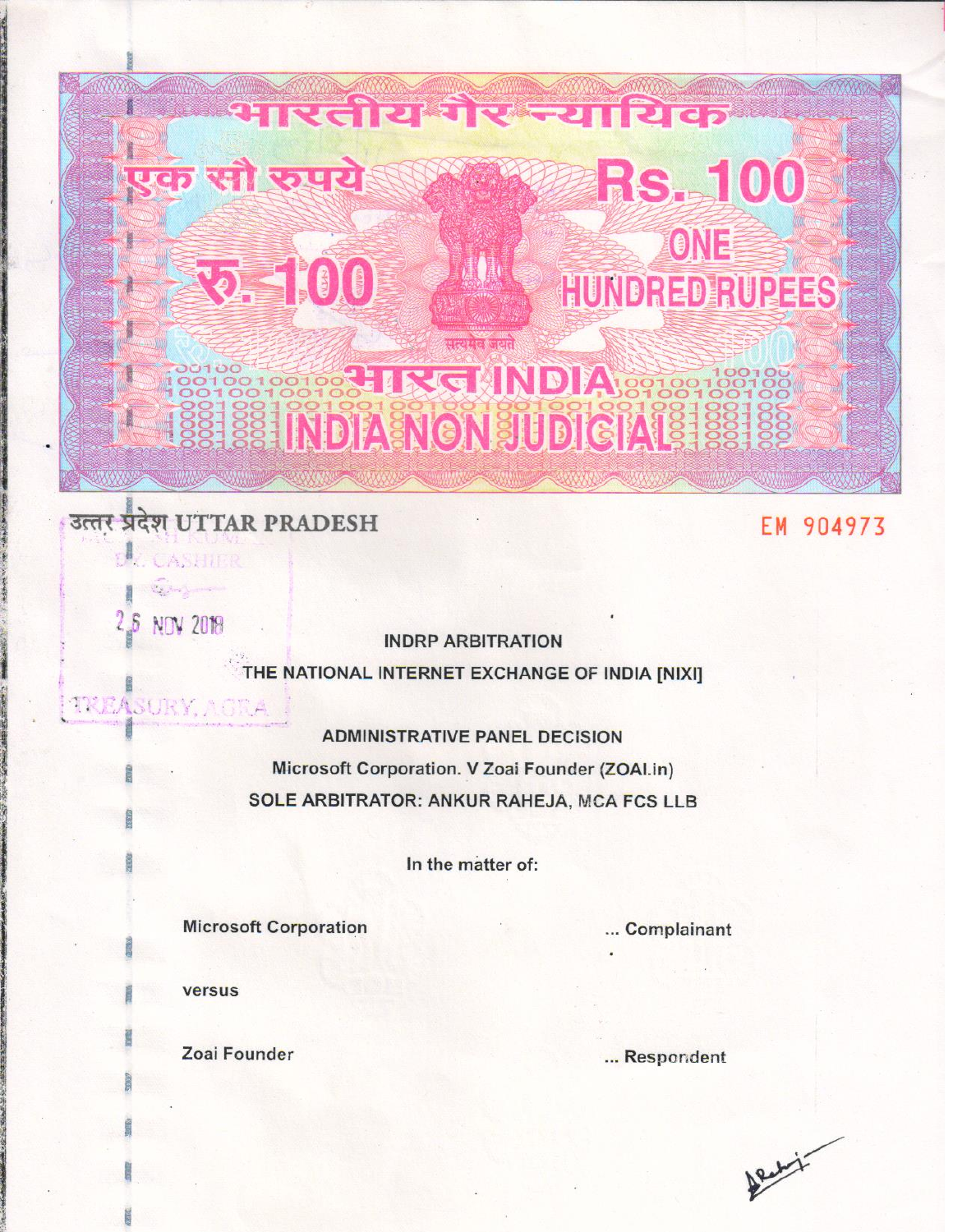### **ARBITRATION AWARD**

### **Dispute Domain Name: www.zoai.in**

### **1. The Parties:**

**a. Complainant:** The Complainant in this arbitration proceedings is: **Microsoft Corporation**, One Microsoft Way, Redmond, Washington 98052-6399, United States of America. represented by Dodd & Co. 113, Uday Park, New Delhi - 110049.

**b. Respondent:** The Respondent in this arbitration proceedings is **Zoai Founder, Zoai** having WHOIS address as ABC, New Delhi - 110017, India.

#### **2. The Domain Name and the Registrar:**

- a. The Disputed Domain Name is www.zoai.in.
- b. Disputed Domain Name is registered with Godaddy.com, LLC.

# **3. Procedural History [Arbitration Proceedings]**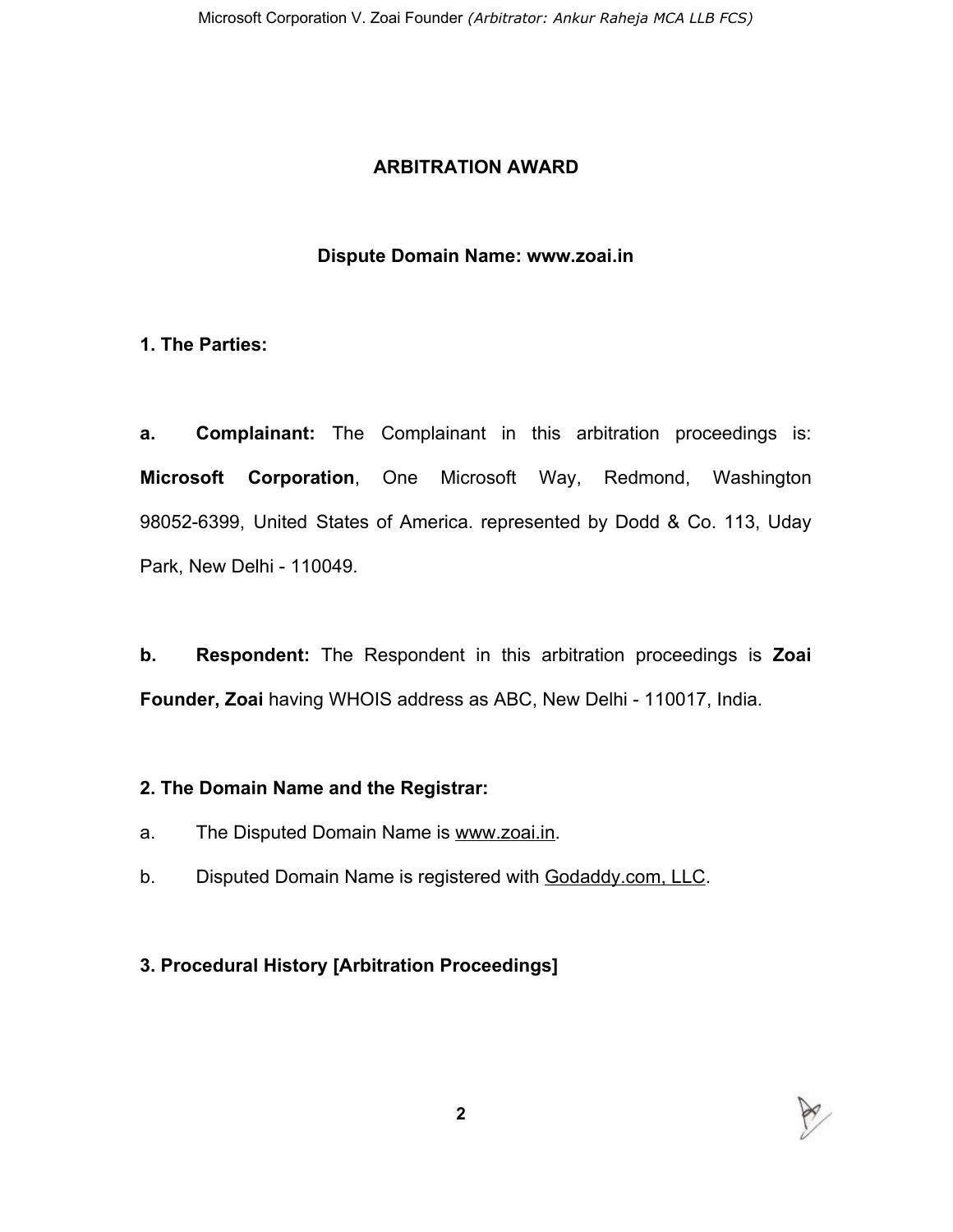In accordance with the Rules  $2(a)$  and  $4(a)$ , NIXI formally notified the Respondent of the Complaint, and appointed Ankur Raheja, CyLaw as the Sole Arbitrator for adjudicating upon the disputed in accordance with the Arbitration and Conciliation Act, 1996 and the Rules framed thereunder, INDRP Policy and Rules framed thereunder. The Arbitrator submitted the Statement of Acceptance and Declaration of Impartiality and Independence, as required by the NIXI.

In this matter, the arbitration proceedings commenced on 01 January 2019 in terms of INDRP Rules. Relevant Dates are as follows:

| <b>Sr No</b> | <b>Particulars</b>                                                                                                                                              | Date             |
|--------------|-----------------------------------------------------------------------------------------------------------------------------------------------------------------|------------------|
| 1.           | Date of Handover of Complaint by NIXI                                                                                                                           | 31 December 2018 |
| 2.           | Hard Copy of Complaint received by<br>Arbitrator and Notice of Arbitration issued<br>to the Respondent, also referred as date<br>of commencement of Proceedings | 01 January 2019  |
| 3.           | Soft Copy of Complaint served upon<br><b>Respondent by Nixi</b>                                                                                                 | 01 January 2019  |
| 4.           | Second Notice to the Respondent                                                                                                                                 | 16 January 2019  |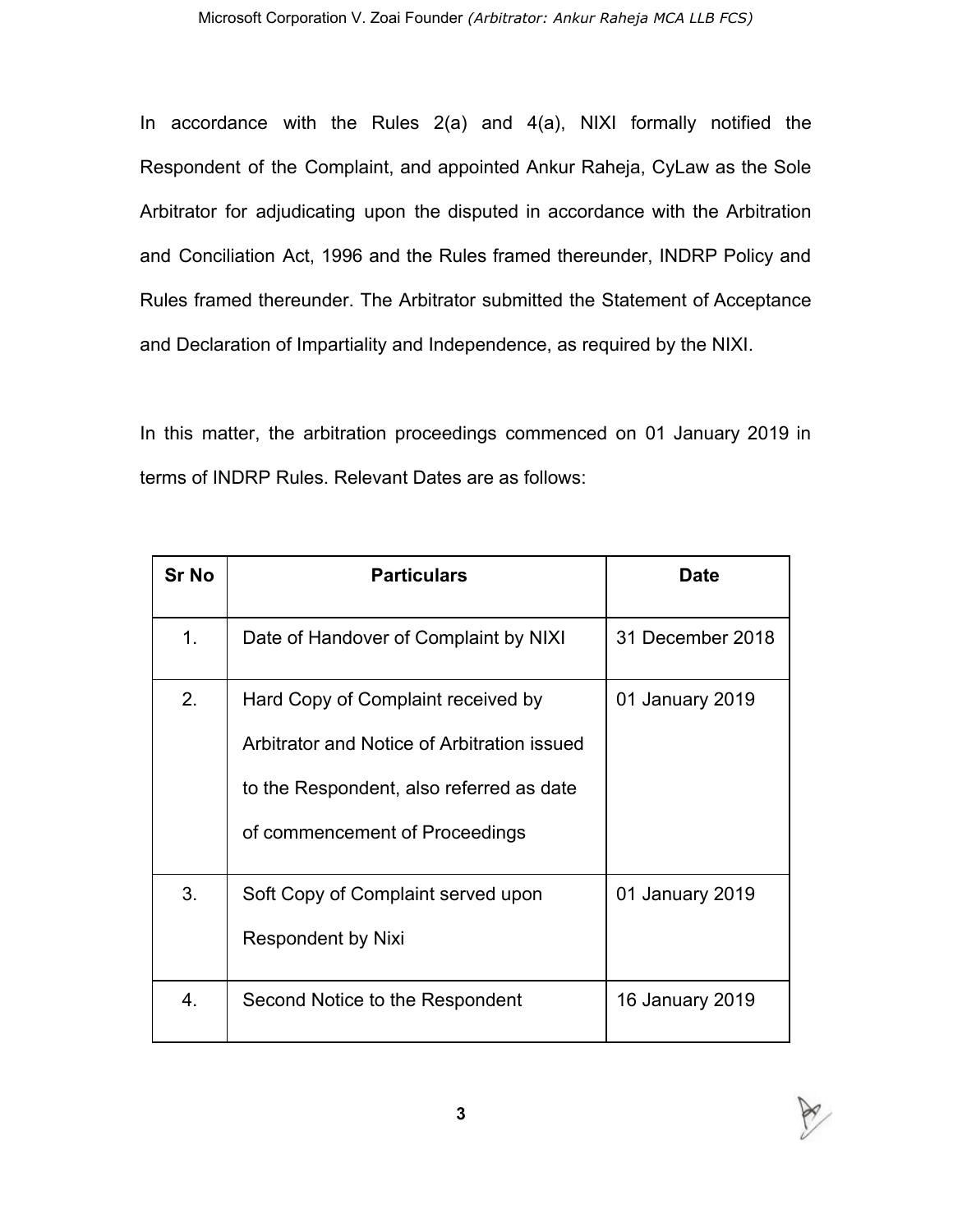| 5. | Ex-parte Order      | 24 January 2019  |
|----|---------------------|------------------|
| 6. | <b>Award Passed</b> | 18 February 2019 |

In accordance with INDRP read with INDRP Rules of procedure, notice of Arbitration was sent to the Respondent on 01st January 2019, with the instructions to file his reply / response by 15th January 2019.

Nixi did service of electronic copy of the Complaint upon the Complainant on 01st January 2019 to expedite the proceedings. And later Nixi informed that the hard copy of the Complaint could not be delivered to the Respondent, due to the incomplete address.

The Respondent was asked to provide correct postal address, so that hard copy of the Complaint could be delivered to him. But no response was received either to the demand as to correct address or to the INDRP Complaint served electronically by NIXI.

That on failure of the Respondent to file any response to the complaint, another opportunity was provided to the Respondent on 16 January 2019 but no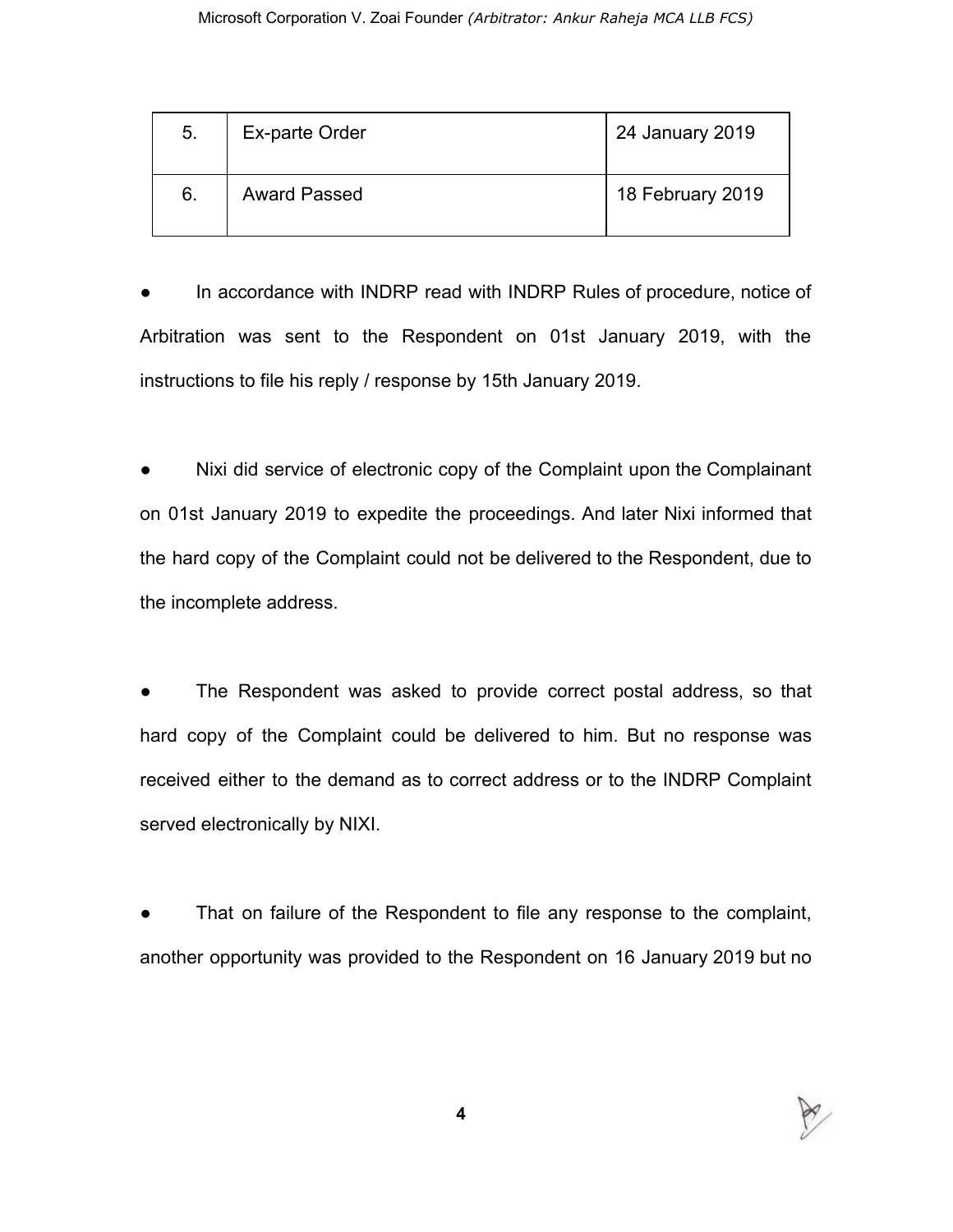response was received to the second notice as well, which had a timeline of 22 January 2019.

The communication at various stages of proceedings through emails at the ID provided in the WHOIS information of the Disputed Domain had successful delivery notifications. Therefore, service of notice was deemed to have been complied with in accordance with Rule 2 of the INDRP Rules of Procedure.

Therefore, an order for ex-parte proceedings was issued on 24th January 2019, as no response was received from the Respondent.

No personal hearing was requested / granted / held.

#### **4. Factual Background**

*According to the documentary evidence and contentions submitted:*

A. Microsoft was incorporated in 1975 with business interests in a diversified product and service range including inter alia computer software, computer services, devices and other technological solutions. Microsoft develops, manufactures, licenses, supports and sells technological solutions. Microsoft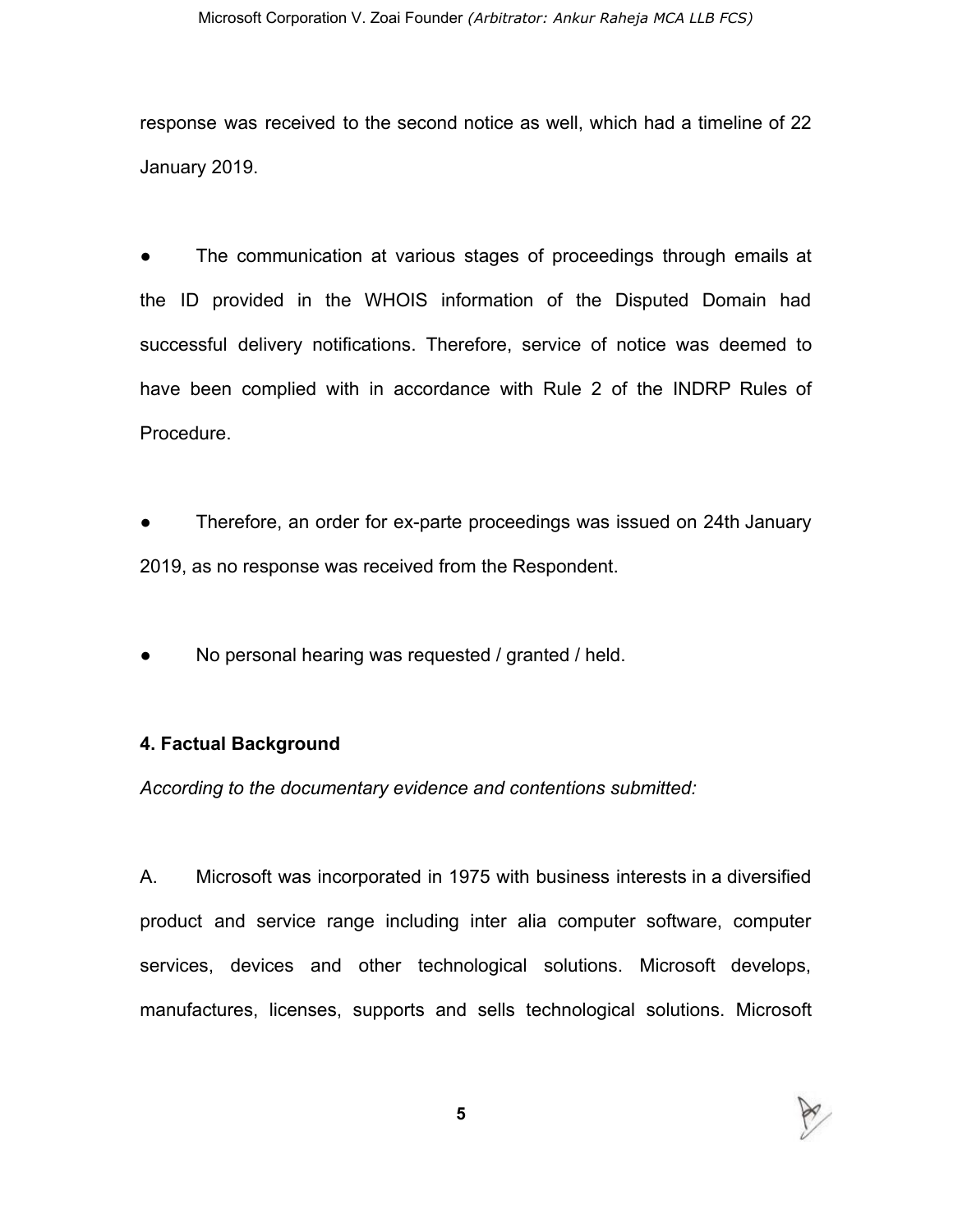develops, manufactures, licenses, supports and sells computer software, consumer electronics, hand held devices, personal computers, and related services. Microsoft has been consistently featured amongst the most valuable companies in the world for over four decades.

B. Microsoft is a global leader in respect of a wide product offering including: operating systems and software products (WINDOWS), productivity software (OFFICE, EXCEL, WORD, POWERPOINT, OUTLOOK, etc.), search engine products and services (BING), browsers (INTERNET EXPLORER and MICROSOFT EDGE), computer games and gaming consoles (XBOX, MINECRAFT, and HALO), computer devices (SURFACE), cloud computing platform and services (AZURE), intelligent personal assistant software (CORTANA), and communications software and services (SKYPE and MICROSOFT TEAMS). The products and services of the Opponent are available and used by a large number of people worldwide and Microsoft operates out of 211 locations worldwide. Microsoft earned over \$90.0 billion in revenue and \$22.3 billion in operating income in the 2017 Fiscal Year. Details about the business and activities of Microsoft can be found online on its website at https://www.microsoft.com/en-in/. Copies of the Microsoft Investor Report for 2017 and web pages evidencing Microsoft's global presence are attached as intelligently, providing a unique viewpoint, along with manners and emotional

P

**6**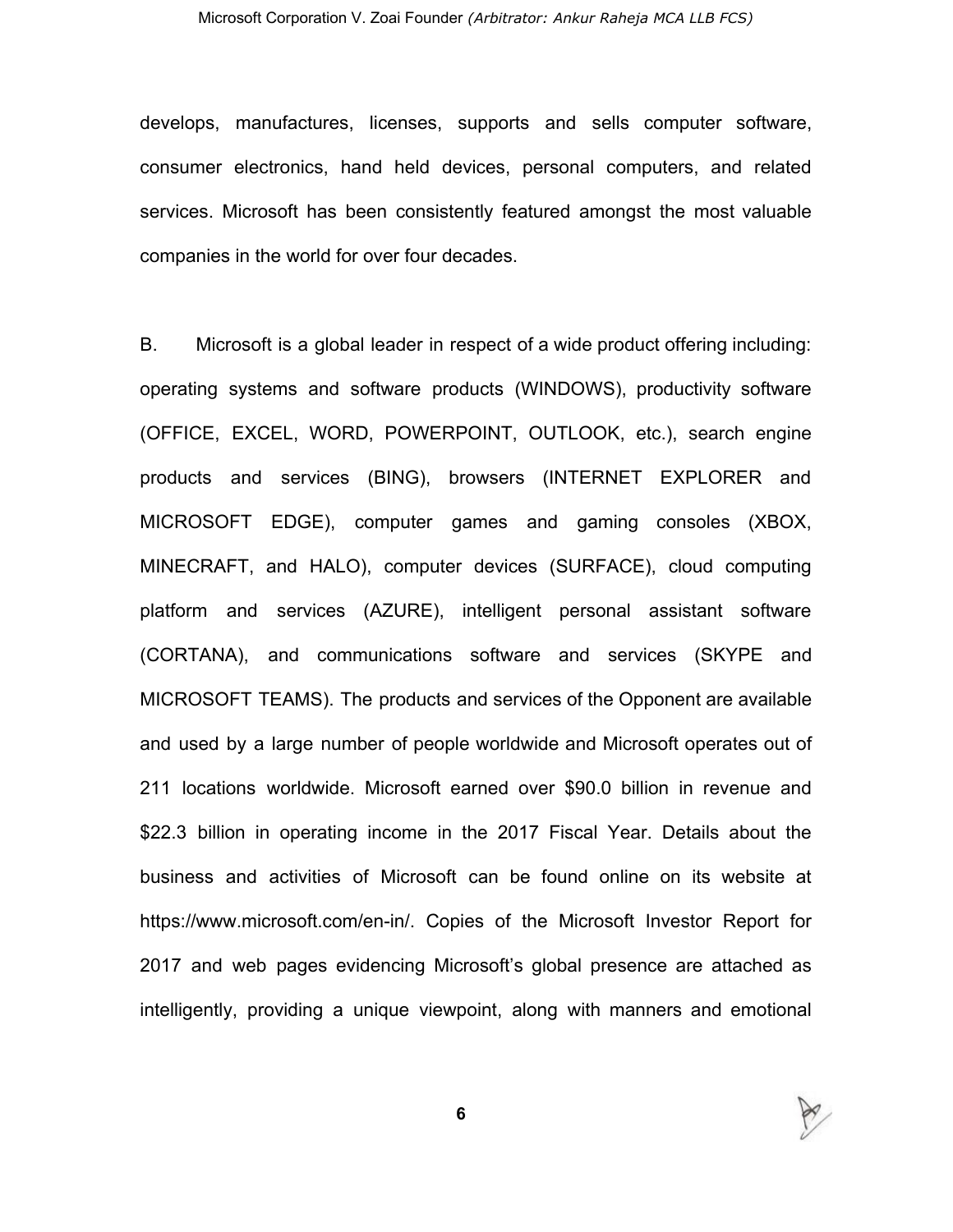expressions. To ensure Zo is socially responsible, she also has strong checks and balances in place to protect her from exploitation. Zo has already held conversations with over 100,000 people in the U.S.

C. Microsoft is the owner and proprietor of several well-known trademarks worldwide such as its house mark MICROSOFT and others including but not limited to WINDOWS, MICROSOFT OFFICE, SKYPE and ZO, to name a few. Microsoft's brands are protected by means of trade mark registrations in several countries throughout the world, including India.

D. Since its inception Microsoft has always been at the forefront of technological innovations and has been investing in the promise of artificial intelligence for over 25 years. As a result, Microsoft launched "Zo" an artificial intelligence (AI) English-language chatbot in December 2016. The AI learns from human interactions to respond emotionally and intelligently, providing a unique viewpoint, along with manners and emotional expressions. To ensure Zo is socially responsible, she also has strong checks and balances in place to protect her from exploitation. Zo has already held conversations with over 100,000 people in the U.S.

**7**

P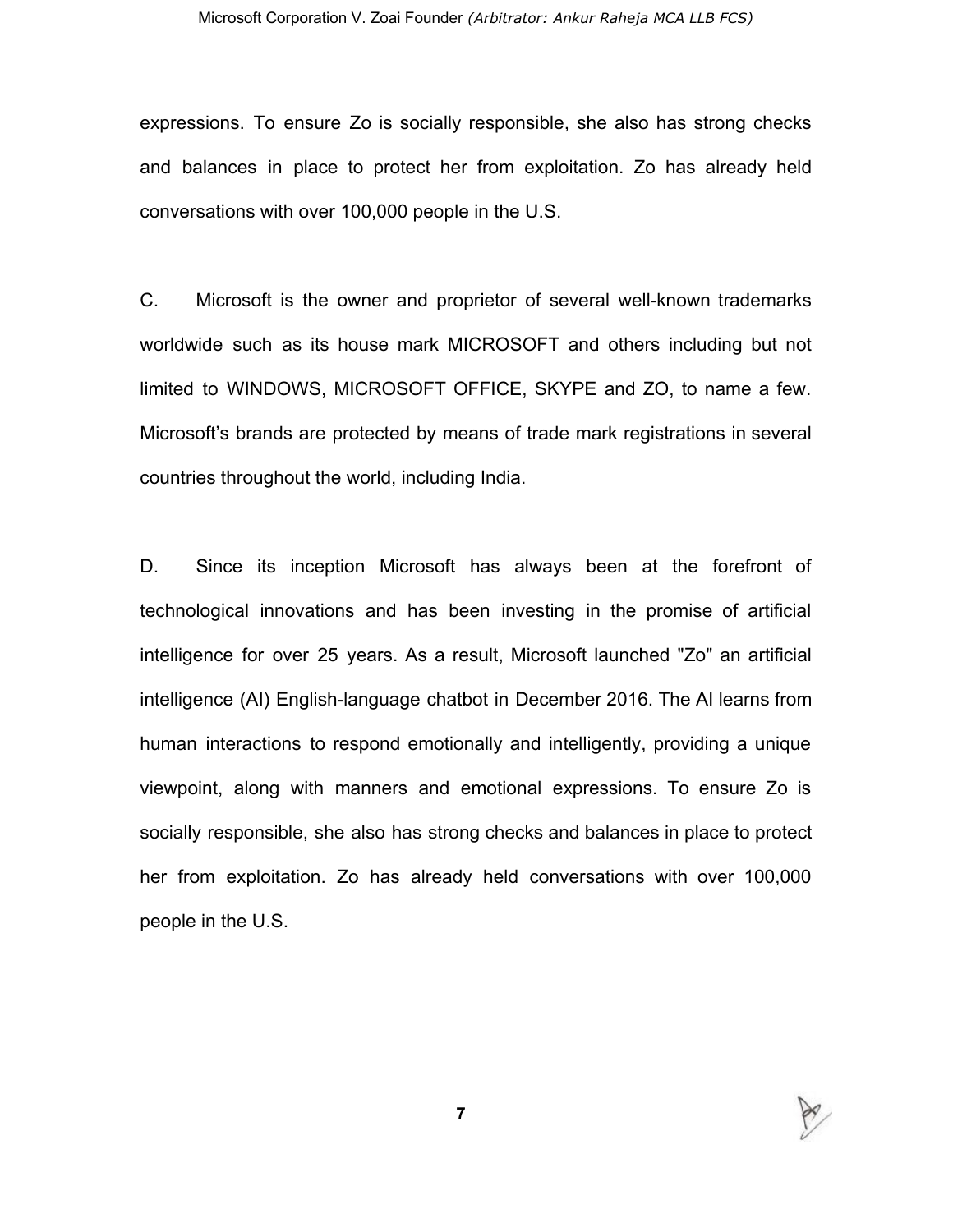E. To ensure ZO is connected across numerous social media applications, Microsoft has ensured that users can "talk" to ZO on Facebook Messenger at "zo", on Instagram at "zochats", on Kik messenger at "zo.ai" and on Twitter at "zochats".

F. In order to protect its rights in and to ZO, Microsoft owns the domain name https://www.zo.ai and worldwide trademark applications and registrations for ZO. In India, Microsoft is the owner of International Registration No. 1339706 (IRDI-3539162) for ZO.

G. Some of the worldwide applications and registrations owned by Microsoft for ZO, have been registered in the countries such as Australia, Canada, China, European Union, Indonesia, Russian Federation, South Africa and United States of America, under class 41, 42, 45.

H. Microsoft has spent enormous sums of money and time in developing, promoting and advertising its well-known ZO word mark. By virtue of extensive and continuous use since it was first adopted, the ZO word mark has acquired distinctiveness and is associated inextricably and exclusively with Microsoft. A copy of the webpage operated by Microsoft resolving at https://www.zo.ai/ and the corresponding Whois details are attached and copies of some Registration



**8**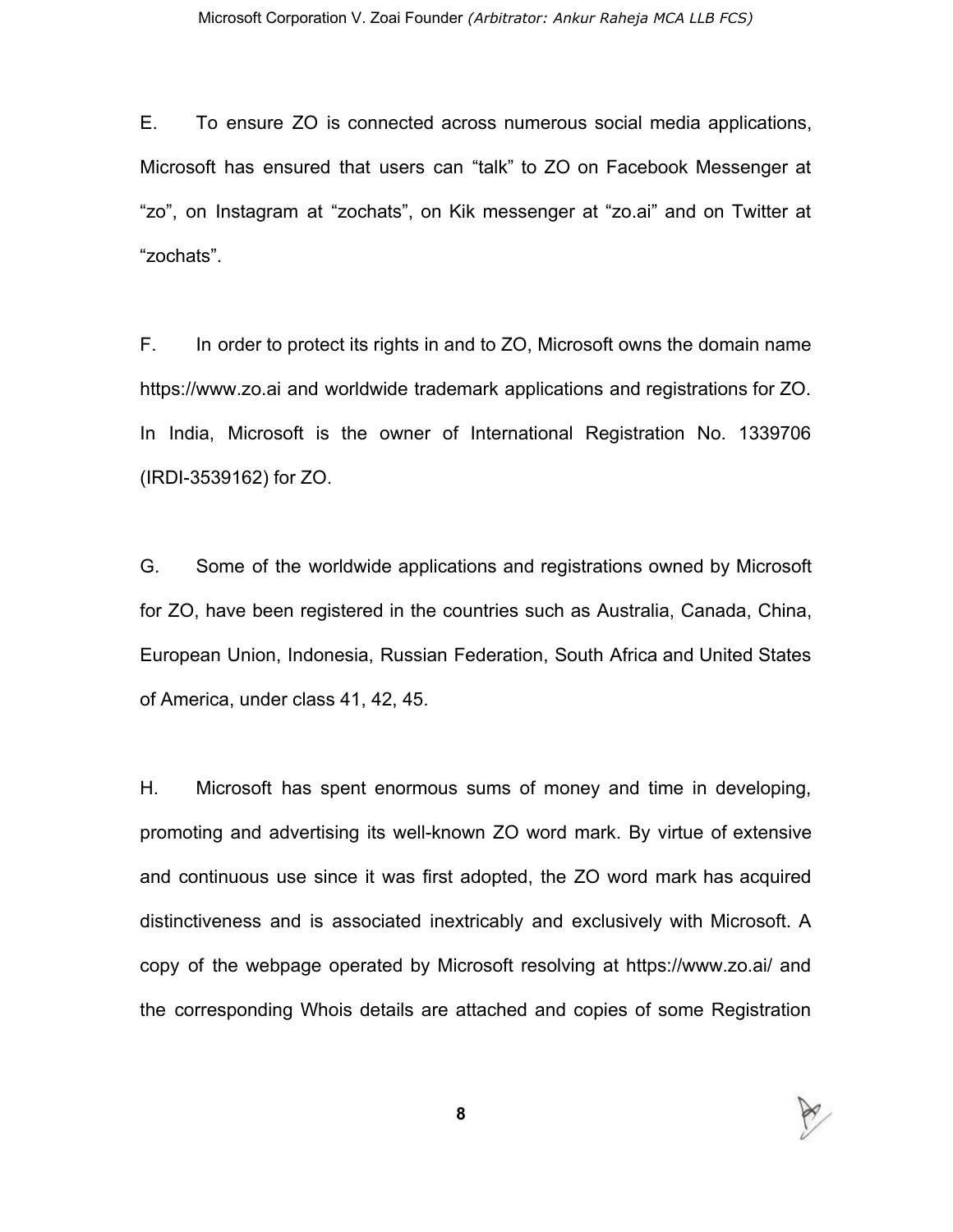Certificates issued for the ZO trade mark, including the Statement of Grant issued by the Indian Registry in the name of Microsoft Corporation are attached.

I. In November 2018, Microsoft learned that somebody had obtained a domain name registration for https://zoai.in/. Since the Respondent opted for domain privacy in violation of the Registrar's agreement with NIXI and "Registry Advisory LA 02: Accurate WHOIS Information in Domain", Microsoft was unable to gauge any information on the owner of the Disputed Domain Name from the WHOIS Registry maintained by NIXI. Upon investigating into the infringing activities of the Respondent, Microsoft came across the social media handles operated by the Respondent that resolve at https://www.facebook.com/zoainow/ and https://www.instagram.com/zoainow/?hl=en. The Respondent has chosen a deceptively similar domain name and social media handles to ride on the goodwill accrued by Microsoft in its ZO trade marks.

J. On December 3, 2018, a Cease and Desist Letter was sent on behalf of Microsoft to the Respondent, demanding the Respondent refrain from infringing Microsoft's intellectual property rights. The Cease and Desist was sent to the email address available on the social media handle i.e. admin@zoai.in and a copy was also sent via Facebook messenger. Despite multiple attempts at following up with the Respondent, no response has been received, till date. As a

**9**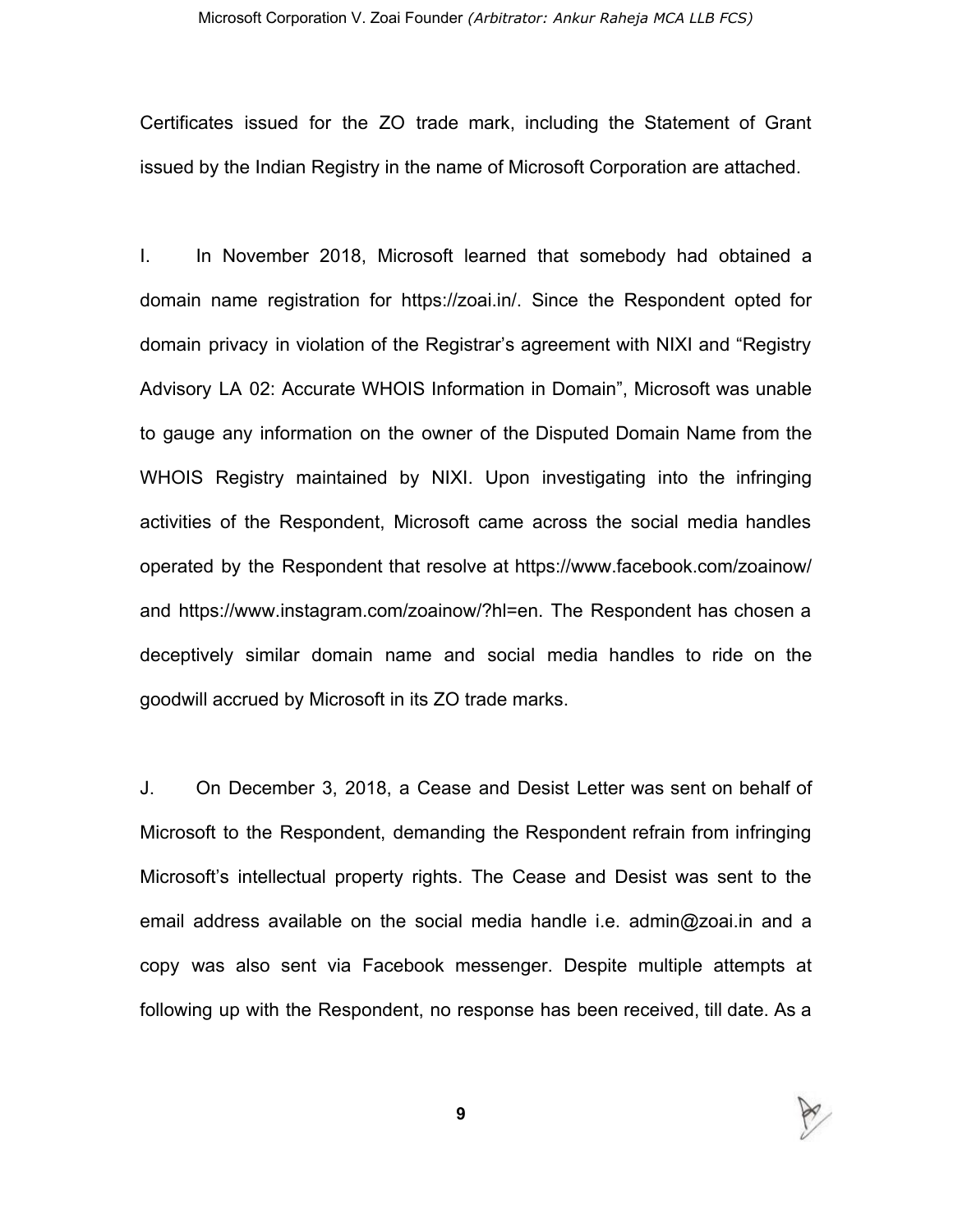result of the lack of response from the Respondent, Microsoft initiated takedown actions against the Respondent's infringing social media pages, and has been successful in the takedown of the Facebook page. The Instagram handle should be removed, shortly.

# **5. The Dispute**

a. The Disputed Domain Name is identical or confusingly similar to a trademark in which the Complainant has statutory/common law rights.

b. The Respondent has no rights or legitimate interests in respect of the disputed domain name.

c. The disputed Domain Name has been registered or is being used in Bad Faith.

# **6. Parties Contentions**

# **I. Complainant contends as follows:**

1. Domain Name is identical or confusingly similar to a trademark or service mark in which the Complainant has rights (paragraph 4(i) of the INDRP)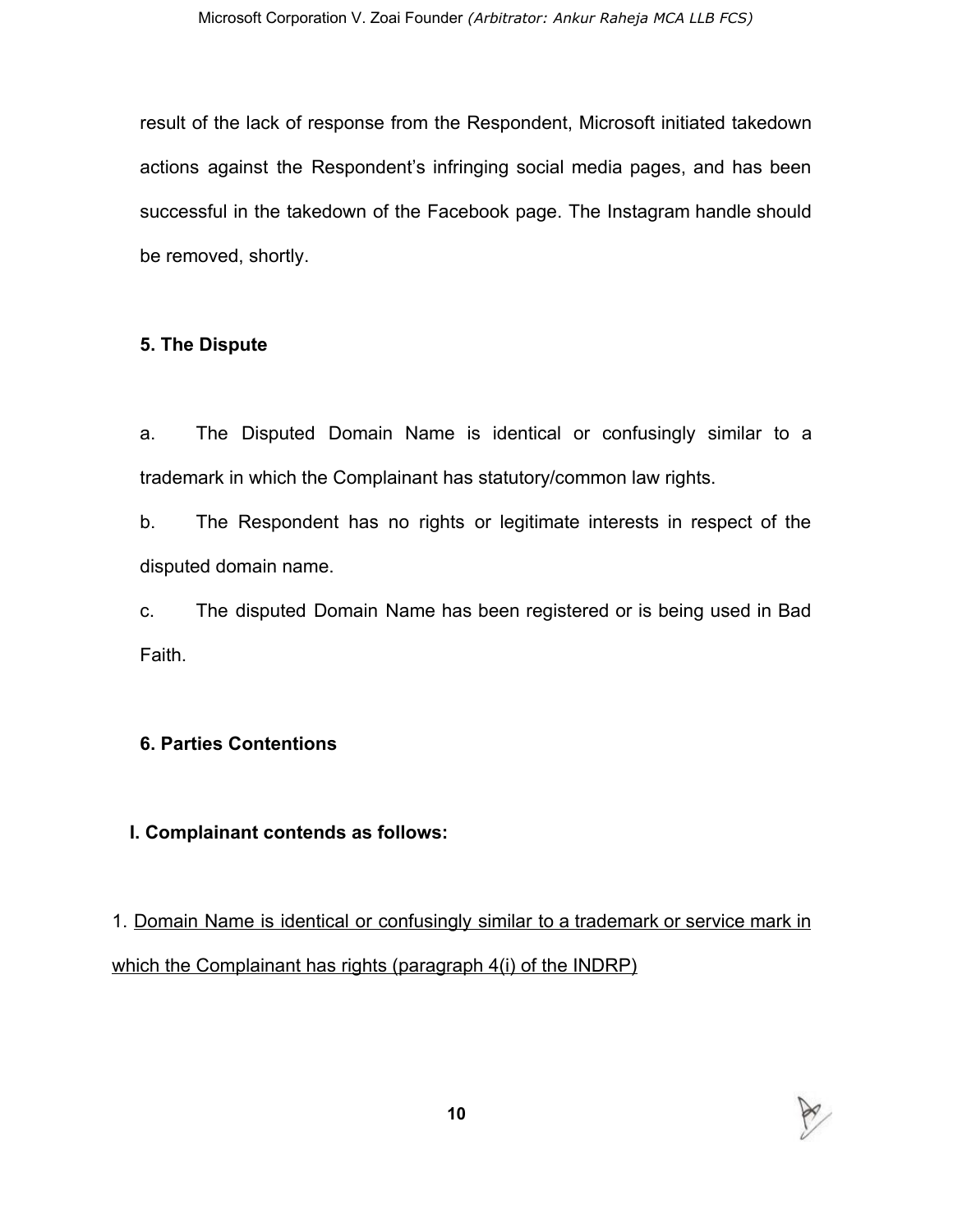A. It is prima facie evident that the Disputed Domain Name is deceptively similar to Microsoft's ZO trade mark as well as Microsoft's domain name https://www.zo.ai. The Disputed Domain Name consists of the Complainant's ZO trade mark followed by the descriptive term AI, which is also the technology that Microsoft associates its ZO trade mark with. Such deceptive similarity will give rise to enormous confusion as to its origin. The Respondent has used the registered and well-known trademark of Microsoft followed by a term that is descriptive of the technology employed in association with said trade mark and thus, such use of the Disputed Domain Name qualifies as trade mark infringement. Such use by any unauthorized person of a deceptively similar domain name to that of Microsoft's ZO trade mark is bound to lead to confusion and deception and amounts to passing off as well as trade mark infringement. In fact, Microsoft has already come across an instance of actual confusion and it is apprehensive that many more users are already/ likely to be confused, if the Disputed Domain Name continues to remain registered. Legal precedents state that a domain name which wholly incorporates a Complainant's registered mark may be sufficient to establish identicalness or confusing similarity, despite the addition of other words to such marks. [Living Media, Limited v. India Services, Case No. D2000-0973]

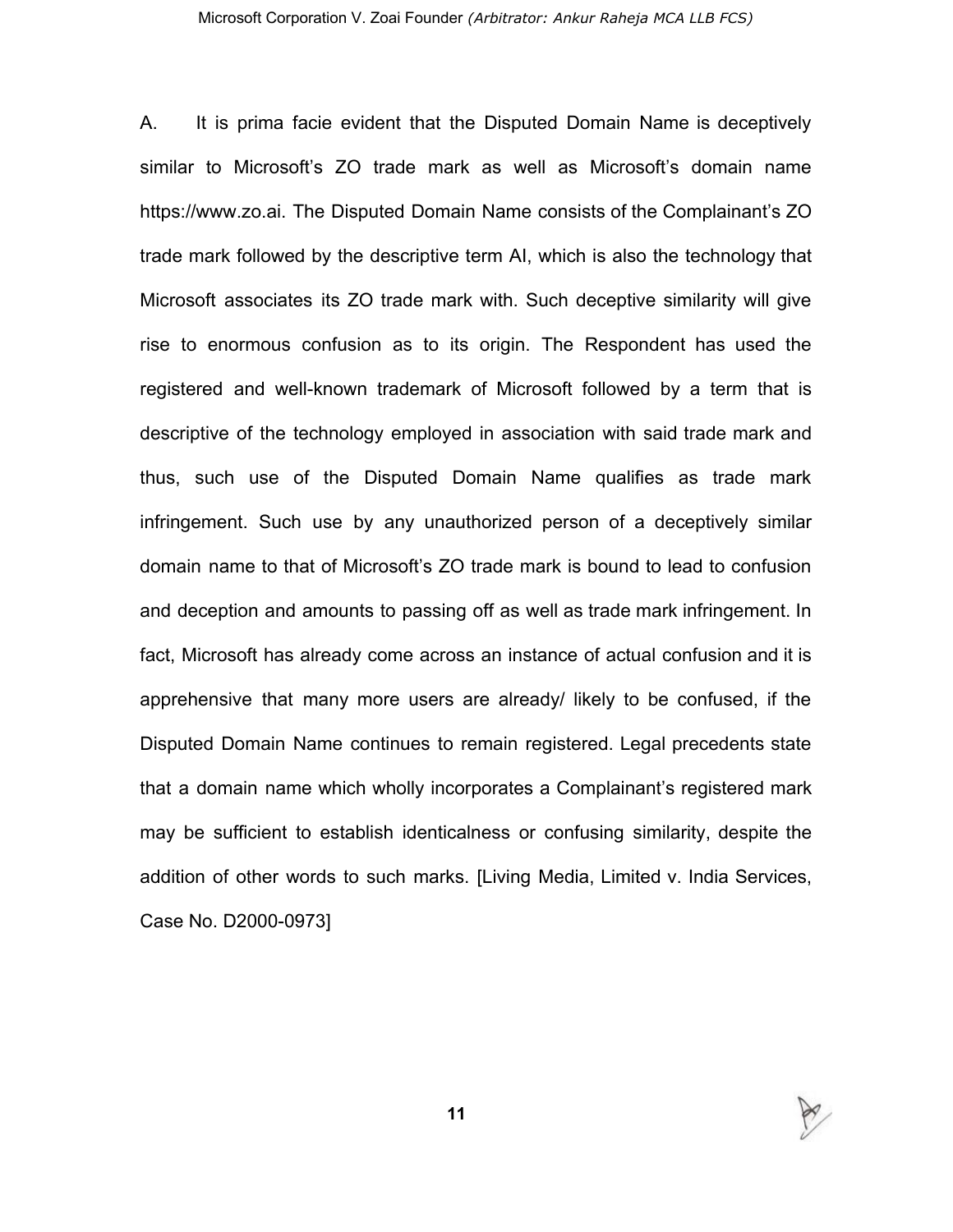B. Similarly, the Disputed Domain Name contains Microsoft's https://www.zo.ai with the only difference being that the top-level domain name is different. It is well established that a different top-level domain does not affect the domain name for the purpose of determining whether it is identical or confusingly similar. [Google LLC vs. Sameer Mukherjee, INDRP/965, Lockheed Martin Corporation vs. Aslam Nadia, INDRP/947].

C. Thus, Microsoft submits that the Disputed Domain Name is deceptively similar to the Complainant's well-known ZO mark and the domain name operated by Microsoft https://www.zo.ai.

#### 2. No Rights or Legitimate Interests (paragraph 4(ii) of the INDRP)

D. The Respondent is not a licensee of the Complainant, nor has the Respondent ever been authorized by the Complainant to use the Complainant's trade marks or register the Disputed Domain Name. The Complainant has no relationship with the Respondent.

E. In addition, considering that the Disputed Domain Name consists entirely of Microsoft's trade mark ZO and the technology associated with the trademark i.e. AI it is evident that the Respondent has no legitimate interests in the Disputed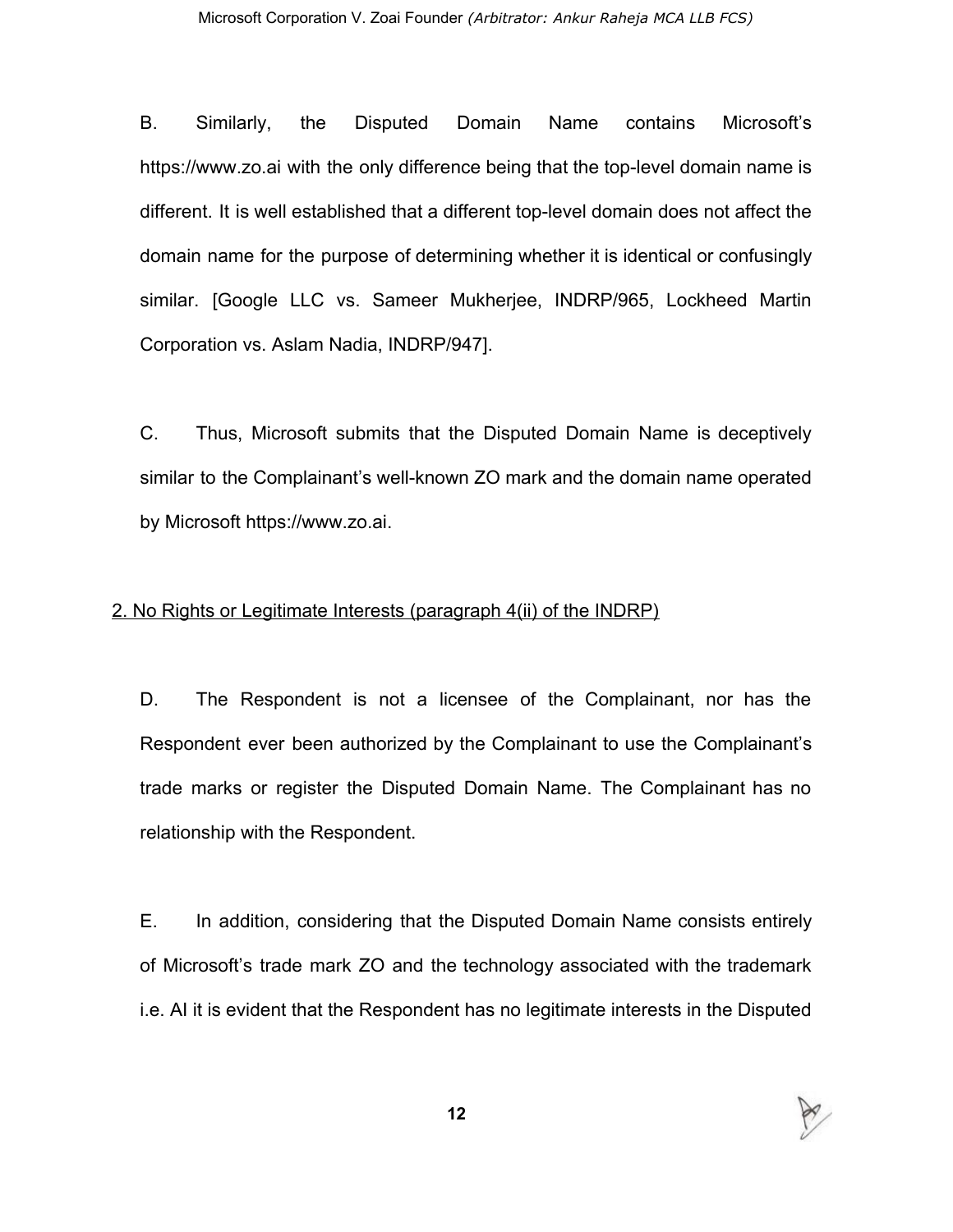Domain Name but has adopted it to gain undue advantage from the goodwill associated with the Complainant's ZO trade mark. [Houlala Global Investment Limited vs. Alex Wang, INDRP/1030].

F. In addition, the website that resolves at the Disputed Domain Name offers services related to automated analytics and marketing services for small to medium businesses. It is claimed that the Respondent provides unique insights and suggests marketing ideas based on the data provided. Thus, the Respondent is into data analytics and there is no possible honest reason for the Respondent to have adopted a domain that is nearly identical to Microsoft's ZO trade mark and a deceptively similar domain name.

#### 3. Registered or used in bad faith (paragraph 4(iii) of the INDRP)

G. Paragraph 6 of the Policy determines what constitutes bad faith domain name registrations and Paragraph 6(iii) clearly states that if "by using the domain name, the Registrant has intentionally attempted to attract Internet users to the Registrant's website or other on-line location, by creating a likelihood of confusion with the Complainant's name or mark as to the source, sponsorship, affiliation, or endorsement of the Registrant's website or location or of a product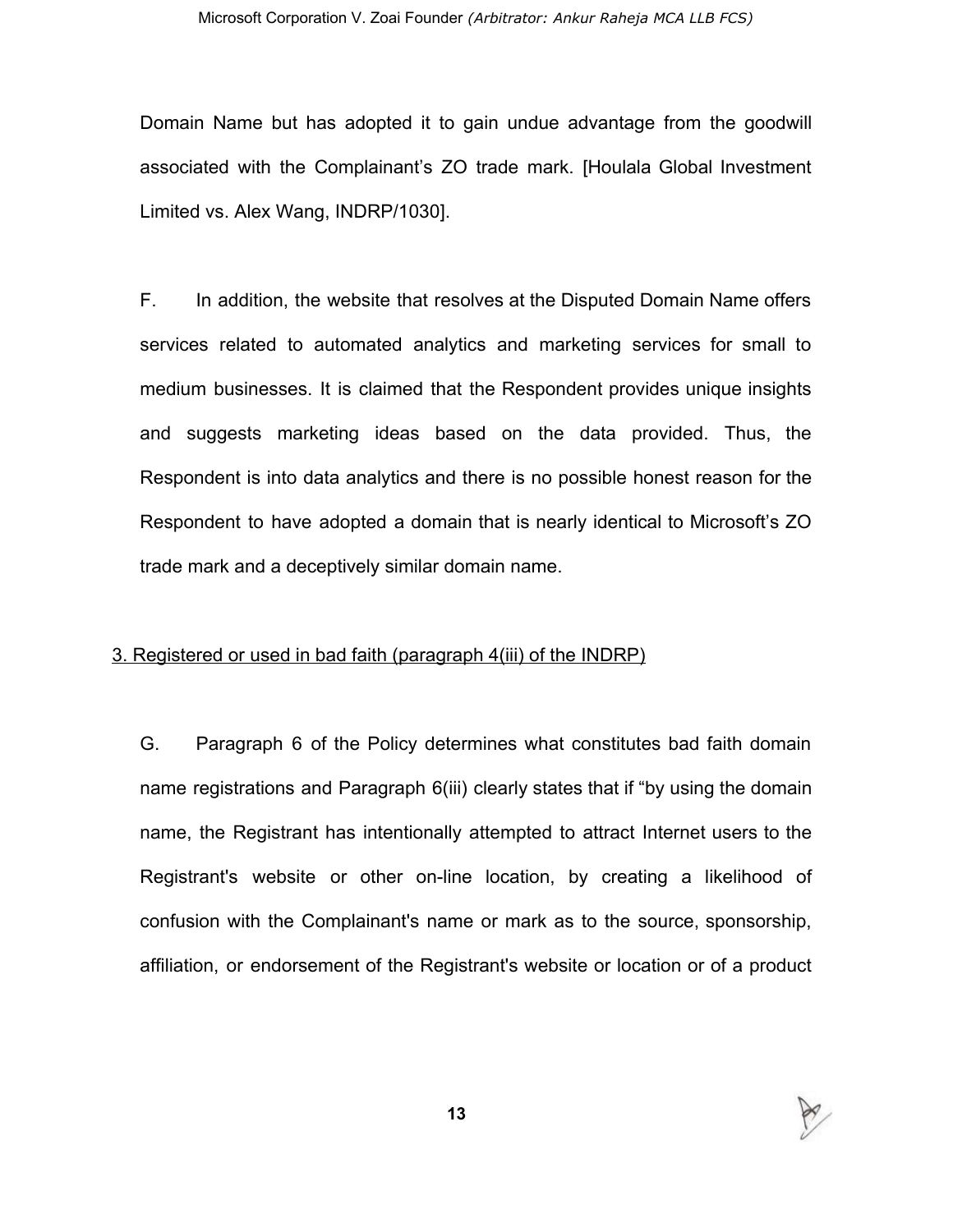or service on the Registrant's website or location", such use and registration constitutes bad faith.

H. ZO qualifies as an arbitrary mark for technology solutions and services, and there is no conceivable explanation that the Respondent could have for the honest adoption of a nearly identical mark. The Respondent's adoption of the ZO trade mark is prima facie malafide and the bad faith adoption is further evident considering that the Disputed Domain Name bears reference to the technology associated with Microsoft's ZO trade mark. [Indeed Inc vs. Deepak Singh, INDRP/987].

I. The Disputed Domain Name functions as an advertising and marketing arm of the Respondent. By intentionally adopting a domain name that consists of Microsoft's trade mark ZO, followed by the technology associated with said trade mark i.e. "AI" and a top-level domain i.e.." in", there is no doubt that the Respondent wilfully adopted a deceptively similar domain name to increase web traffic and attract internet users. In addition, by virtue of adoption of a nearly identical domain name, there is a significant likelihood of users associating the services offered by the Respondent with Microsoft. Moreover, since the Respondent functions in the same business space as Microsoft, the Respondent was fully aware of Microsoft's ZO trade mark and the ZO AI technology as well



**14**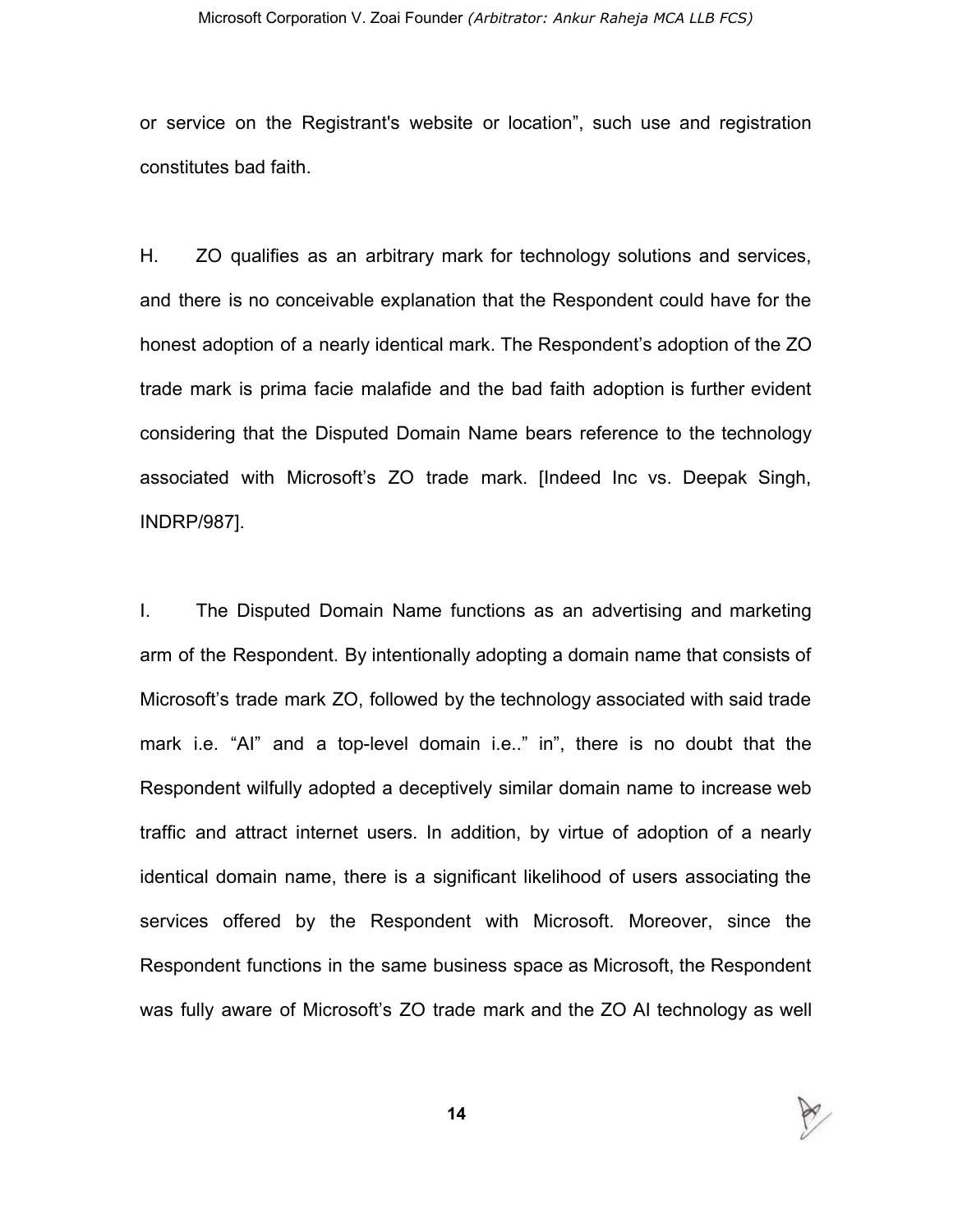as the goodwill accrued by Microsoft. The Respondent wilfully adopted a deceptively similar domain name and the use of the Disputed Domain Name was no doubt a calculated effort on part of the Respondent to usurp Microsoft's goodwill. Such unauthorized use dilutes not only Microsoft's proprietary rights in and to the ZO trade mark but also tarnishes Microsoft's goodwill.

J. In addition, in violation of rules and advisories set in place by NIXI, the Respondent has opted for domain name privacy, and the only plausible reason for the Respondent to violate NIXI norms is that the Respondent is trying to remain anonymous in an attempt to misguide users about its identity.

K. Bad faith is further evidenced from the fact that the Respondent has chosen to ignore the Cease and Desist Letter sent to it on behalf of Microsoft and has not replied despite repeated follow up. As a result of the above, Microsoft submits that the Disputed Domain Name was adopted in bad faith.

#### **II. Respondent**

A. The Respondent was provided various opportunities to file his response to the Complaint by the Arbitrator by its notice dated 01 January 2019 and 16 January 2019 respectively.

P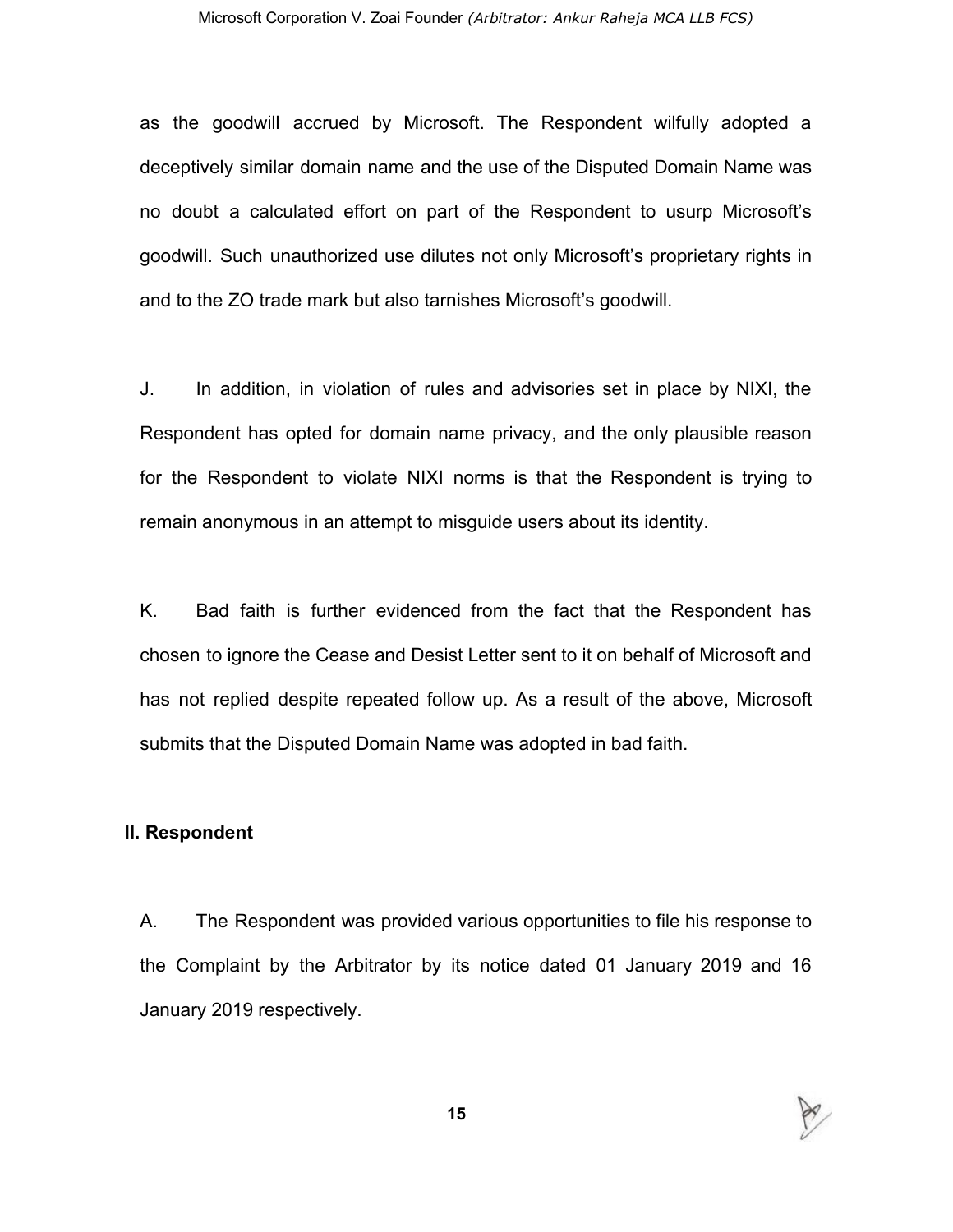B. However, Respondent failed to file any response to the Complaint filed by the Complainant despite being given an adequate notification and the opportunities by the Arbitrator.

C. The Arbitrator, therefore, has no other option but to proceed with the proceedings and to decide the complaint on the basis of the material on record and in accordance with the .IN Dispute Resolution Policy and the Rules framed thereunder.

# **7. Discussion and Findings:**

# **I. Procedural Aspects**

A. The Complainant, while filing the Complaint, submitted to Arbitration proceedings in accordance with the .IN Dispute Resolution Policy and the Rules framed thereunder. The Respondent also submitted to the mandatory arbitration proceedings in terms of paragraph 4 of the INDRP Policy, while seeking registration of the disputed domain name.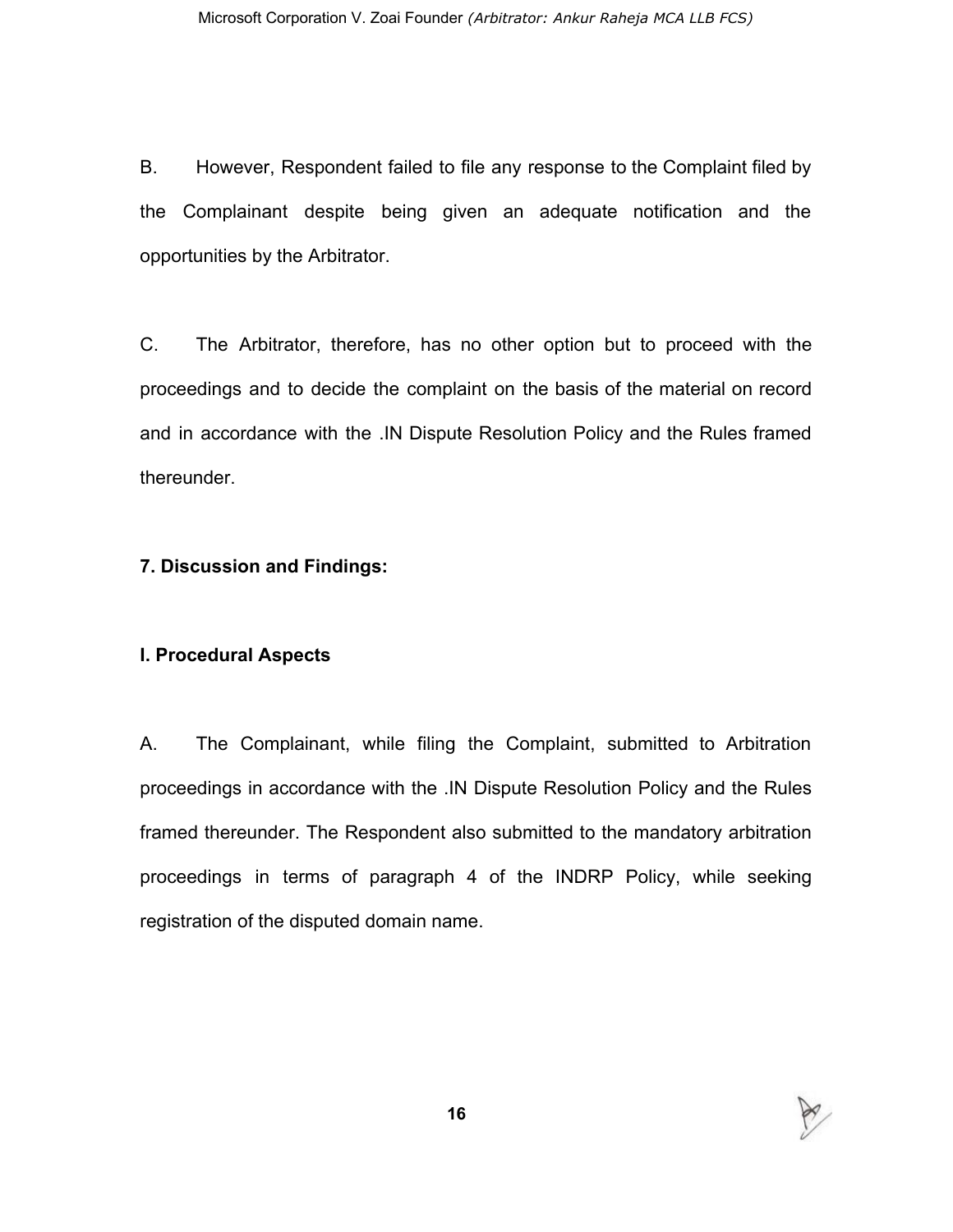B. The .IN Dispute Resolution Policy requires the Complainant, to establish the following three elements:

(i) the Registrant's domain name is identical or confusingly similar to a name, trademark or service mark in which the Complainant has rights; (ii) the Registrant has no rights or legitimate interests in respect of the domain name; and

(iii) the Registrant's domain name has been registered or is being used in bad faith.

#### **II. Respondent's Default**

The INDRP Rules of Procedure requires under Rule 8(b) that the Arbitrator must ensure that each party is given a fair opportunity to represent its case. Further, Rule 11 (a) empowers the arbitrator to proceed with an ex-parte decision in case any party does not comply with the time limits. The Respondent was given notice of this administrative proceedings in accordance with the Rules. The .IN Registry discharged its responsibility under Rule 2(a) of the INDRP Rules of Procedure to employ reasonably available means calculated to achieve actual notice to the Respondent of the Complaint.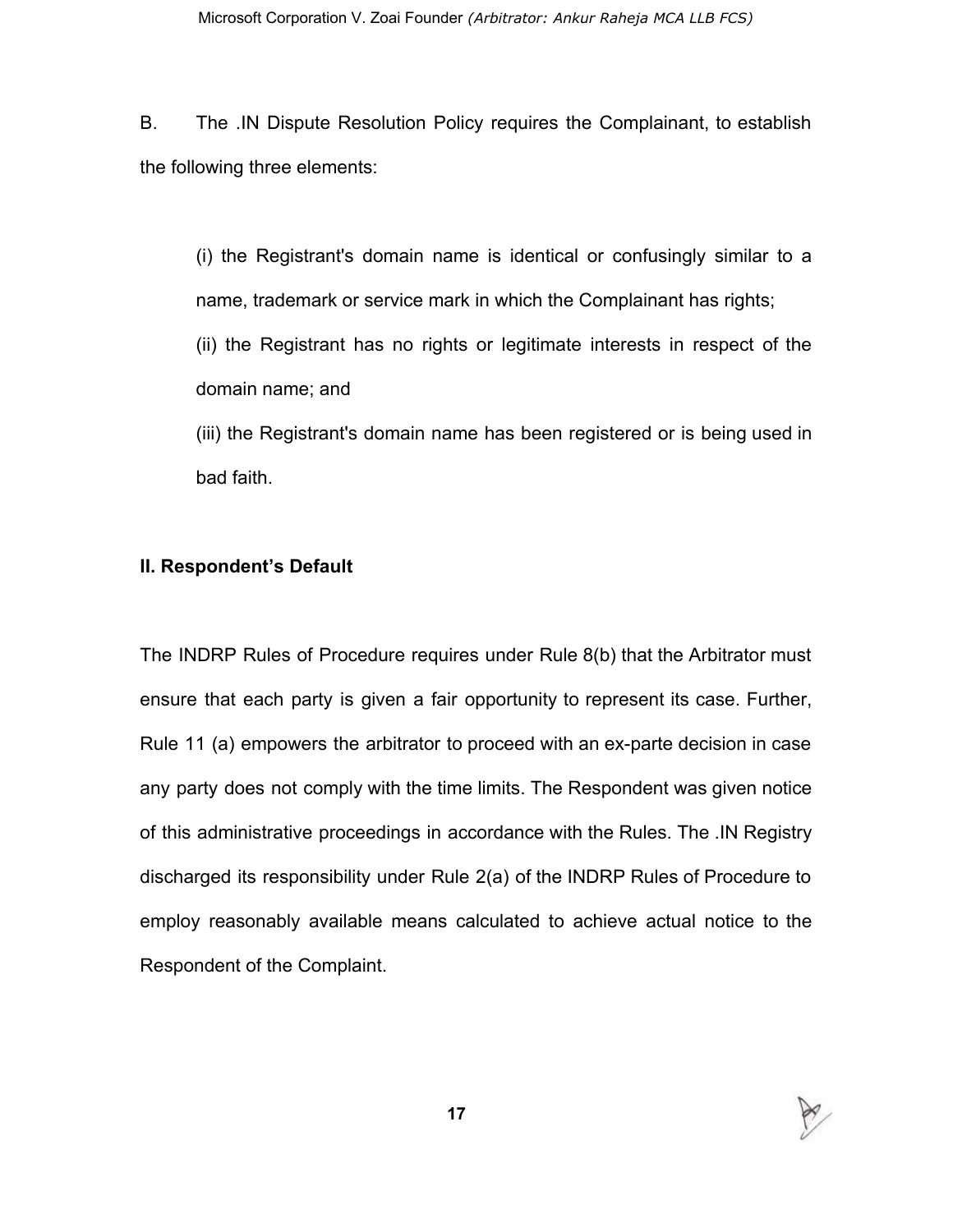The Arbitrator finds that the Respondent has been given a fair opportunity to present his case. The Respondent has not filed its reply or any documentary evidence thereof and has not sought to answer the complainant's assertions, evidence or contentions in any manner.

The paragraph 12(a) of INDRP Rules of Procedure provides that the Arbitrator shall decide the Complaint on the basis of the statements and documents submitted in accordance with the INDRP and any law that the Arbitrator deems fit to be applicable. In accordance with Rules paragraph 12, the Arbitrator may draw such inferences as are appropriate from the Respondent's failure to reply to Complainant's assertions and evidence or to otherwise contest the Complaint. In the circumstances, the arbitrator's decision is based upon the Complainant's assertions, evidence and inferences drawn from the Respondent's failure to reply.

# **III. Requirements of Paragraph 4 of the INDRP Policy, i.e. Issues Involved in the Dispute:**

The INDRP policy lists the following three elements that the Complainant must prove to merit the finding that the domain name of the Respondent be transferred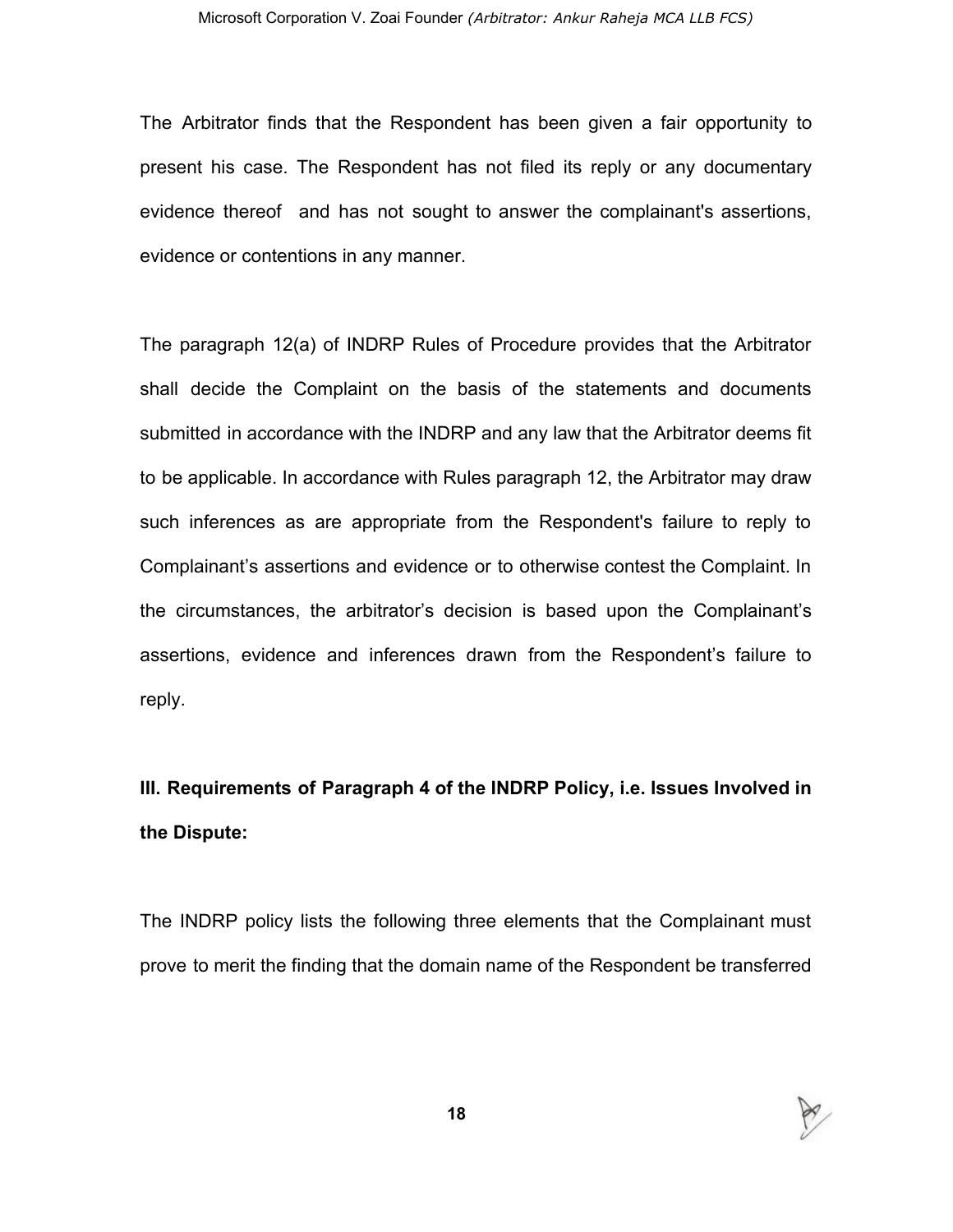to the Complainant or whether any other remedy in terms of the paragraph 10 of the INDRP Policy will be available or not:

# **(i) Identical or Confusingly similar with the Trade Mark, etc [Para 4(i) of INDRP Policy]**

- A. The Complainant company, was incorporated in 1975 and manly deals with computer software, computer services, devices and other technological solutions. The Complainant company is a global leader in respect of a wide product offering including: operating systems and software products; search engine products and services; browsers; computer games and gaming consoles, computer devices and so on.
- B. The Complainant has huge user base and operates out of 211 locations worldwide. It has number of registered Trademarks worldwide including Microsoft, Windows, Microsoft Office, Skype, ZO, to name a few. In India, 'ZO' has been registered since 28 September 2018 as an International Registration, vide IRDI number 3539162, based upon Madrid Protocol, whose application was made in 18 January 2017. But for the purpose of the policy the trademark registration date is more relevant. In the matter of Jireh Industries Ltd. v. DVLPMNT MARKETING, INC. / Domain Administrator

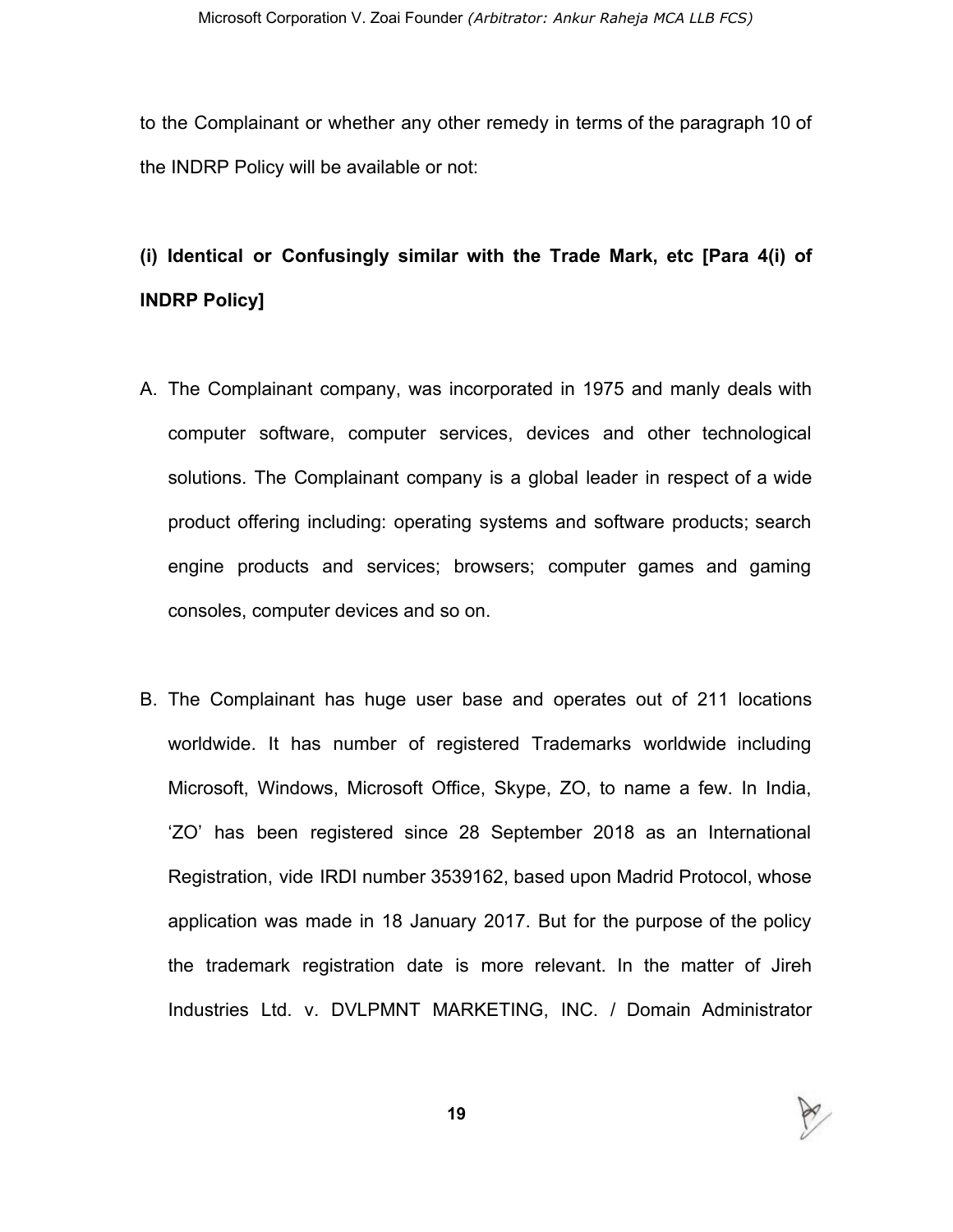[Claim Number: FA1703001719671], the Complaint for <jireh.com> was denied, as Complainant had pending applications with both Canada and the U.S. for trademarks on their JIREH mark. Pending trademark applications do not confer rights under Policy ¶ 4(a)(i). In ValueVapor LLC v. Vicki Oxman, FA 1542157 (Forum Mar. 20, 2014) denying Complainant's rights under Policy ¶ 4(a)(i) as "[t]here is no evidence of a registered trademark and it has long been held that a pending application for registration is not sufficient to prove trademark rights". Moreover, Indian Trademark registry does not allow a word mark search for two characters normally *(screenshot reproduced below)*.

|                          | <b>Search Type: (Wordmark</b><br>$\mathbf{v}$<br><b>Value</b> |                 |                         |  |
|--------------------------|---------------------------------------------------------------|-----------------|-------------------------|--|
| <b>Key Word</b>          |                                                               |                 |                         |  |
| Wordmark                 | <b>Start With</b><br>Z <sub>Q</sub>                           | Enter atleast 3 | ж                       |  |
| <b>Class</b>             |                                                               | characters      | at a time               |  |
| <b>Goods Description</b> |                                                               |                 | *Will be available soon |  |

- Search
- C. The Complainant submits that it launched "Zo" an artificial intelligence (AI) English-language chatbot in December 2016. Zo has strong checks and balances in place to protect her from exploitation. Zo has already held conversations with over 1,00,00 people in U.S., as connected to numerous social media applications such as Facebook, Messenger, Instagram and so on.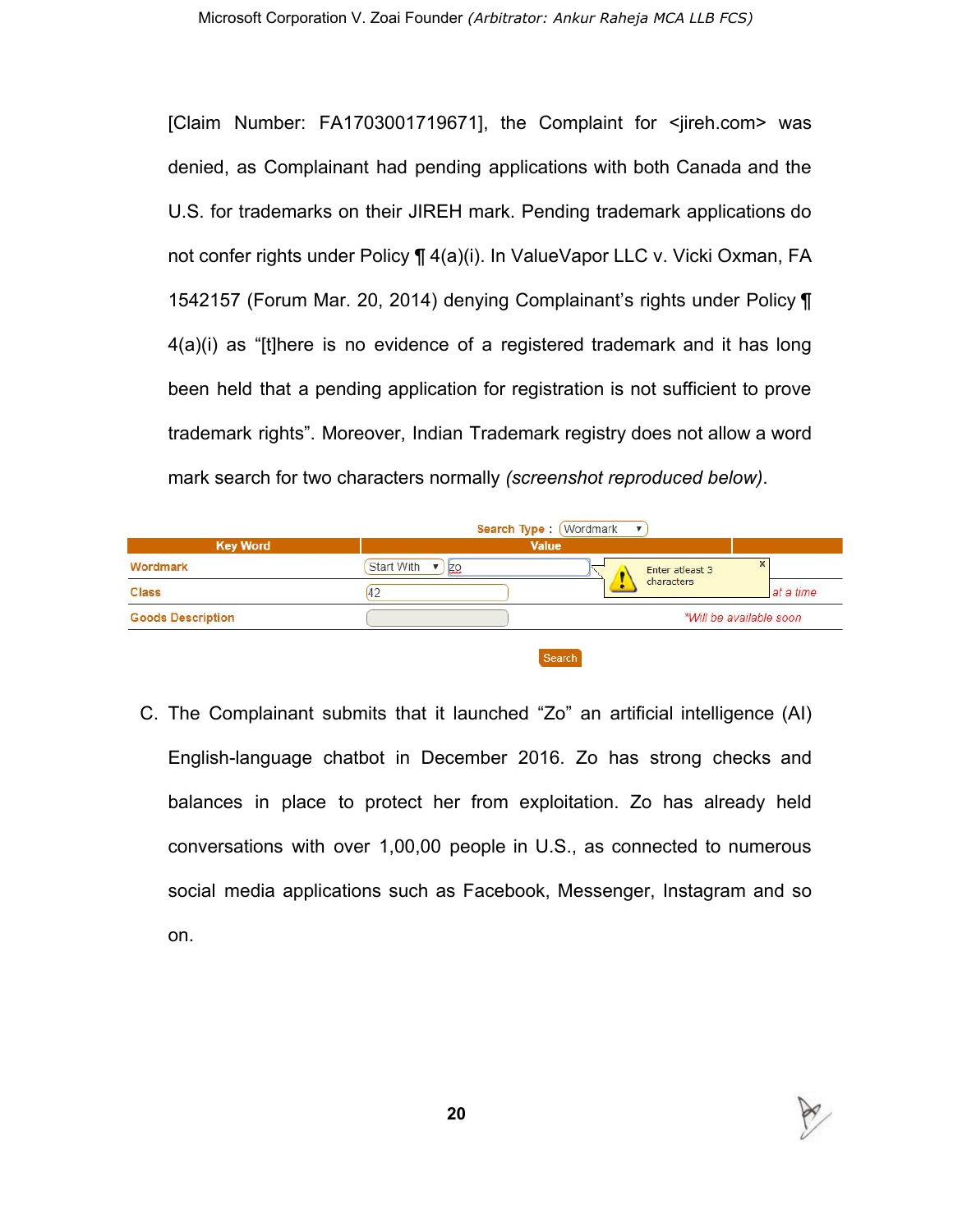- D. That the Complainant owns domain name www.zo.ai, which has registration date as 15 December 2017, while the disputed domain name has registration date as 19 June 2017. Complainant claims that the Disputed Domain Name is deceptively similar to Microsoft's ZO trade mark as well as Microsoft's domain name www.zo.ai and the Respondent's disputed domain wholly incorporates the Complainant's Trademark Zo.
- E. That the Complainant's mark is comprised of short / common random letters that are not exclusively associated with Complainant's services, that is, the widespread third-party and common use of the term "ZO" is wholly unrelated to the Complainant, who never otherwise had any Trademark over the term ZOAI. In the matter of SOCCERPLEX, INC. v. NBA Inc., FA 94361 (Nat. Arb. Forum May 25, 2000) it was held that finding the Complainant failed to show that it should be granted exclusive use of the domain name "SOCCERZONE.COM", as it contains two generic terms and is not exclusively associated with its business. That is, the Complainant's mark is more of an acronym with a effective registration date post the registration of the disputed domain, but such factors can better be analyzed under the other two policy conditions as to legitimate use and bad faith.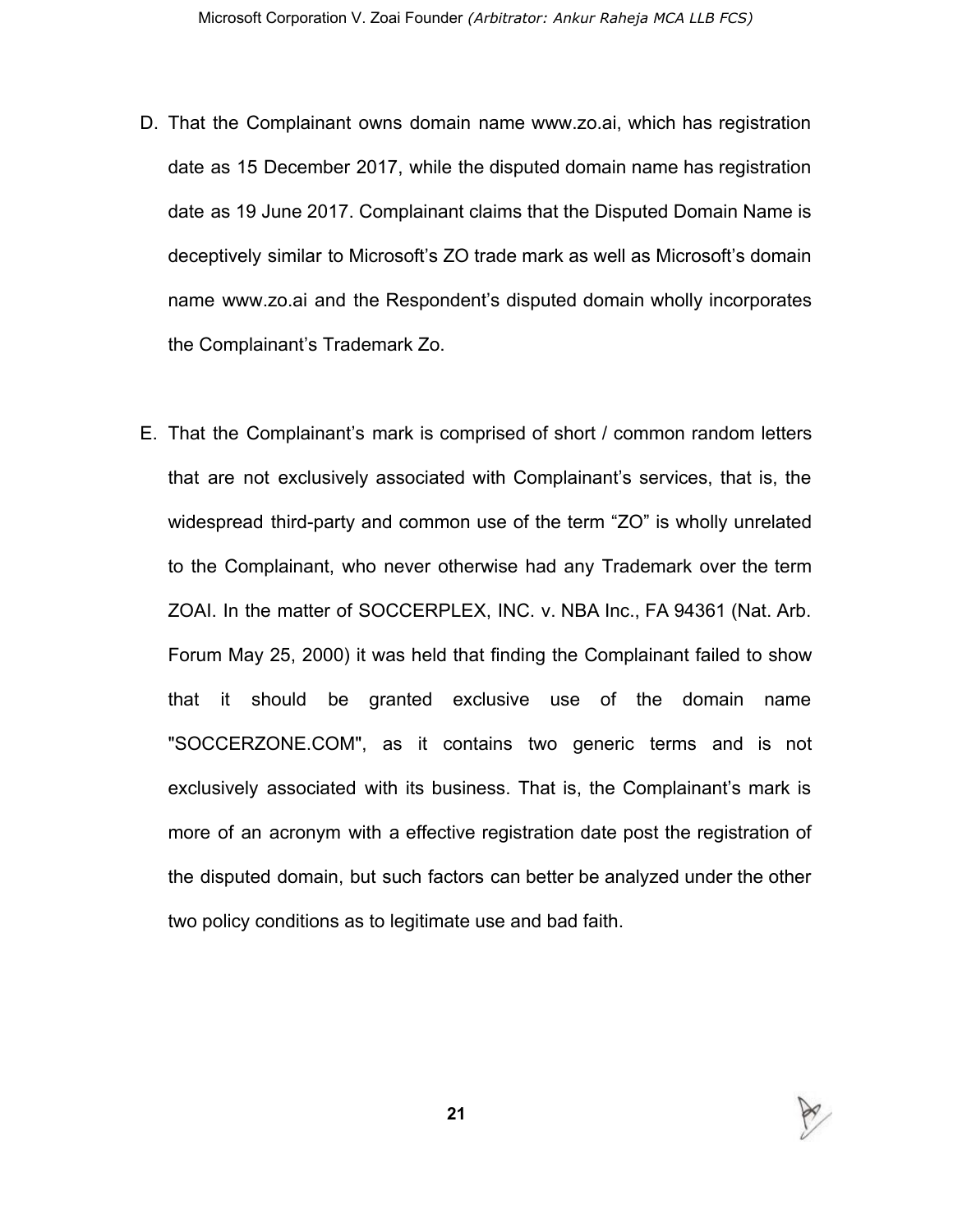F. Hon'ble Supreme Court in Kaviraj Pandit Durga Dutt Sharma v. Navaratna Pharmaceutical Laboratories [1965 AIR 980]. Their Lordships have set out the distinction between action for passing off and action for infringement of a trade mark. Their Lordships have then stated the law for the Courts faced with an action for infringement of a trade mark and laid down the following principles:

> "(1) Where the two marks are identical, no further questions arise for, then the infringement is made out;

> (2) When the two marks are not identical, the plaintiff would have to establish that the mark used by the defendant so nearly resembles the plaintiff's registered trade mark as is likely to deceive or cause confusion and in relation to goods in respect of which it is registered;

(3) The onus would be on the plaintiff;

(4) The court has to compare that two marks - the degree of resemblance which is necessary to exist to cause deception not being capable of definition by laying down objective standard. The persons who would be deceived are of course the purchasers of the goods and it is the likelihood of their being deceived that is the subject for consideration. The purpose of the comparison is for determining whether the essential features of the plaintiff's trade mark are to be found used by the defendant. The ultimate test is whether the mark



**22**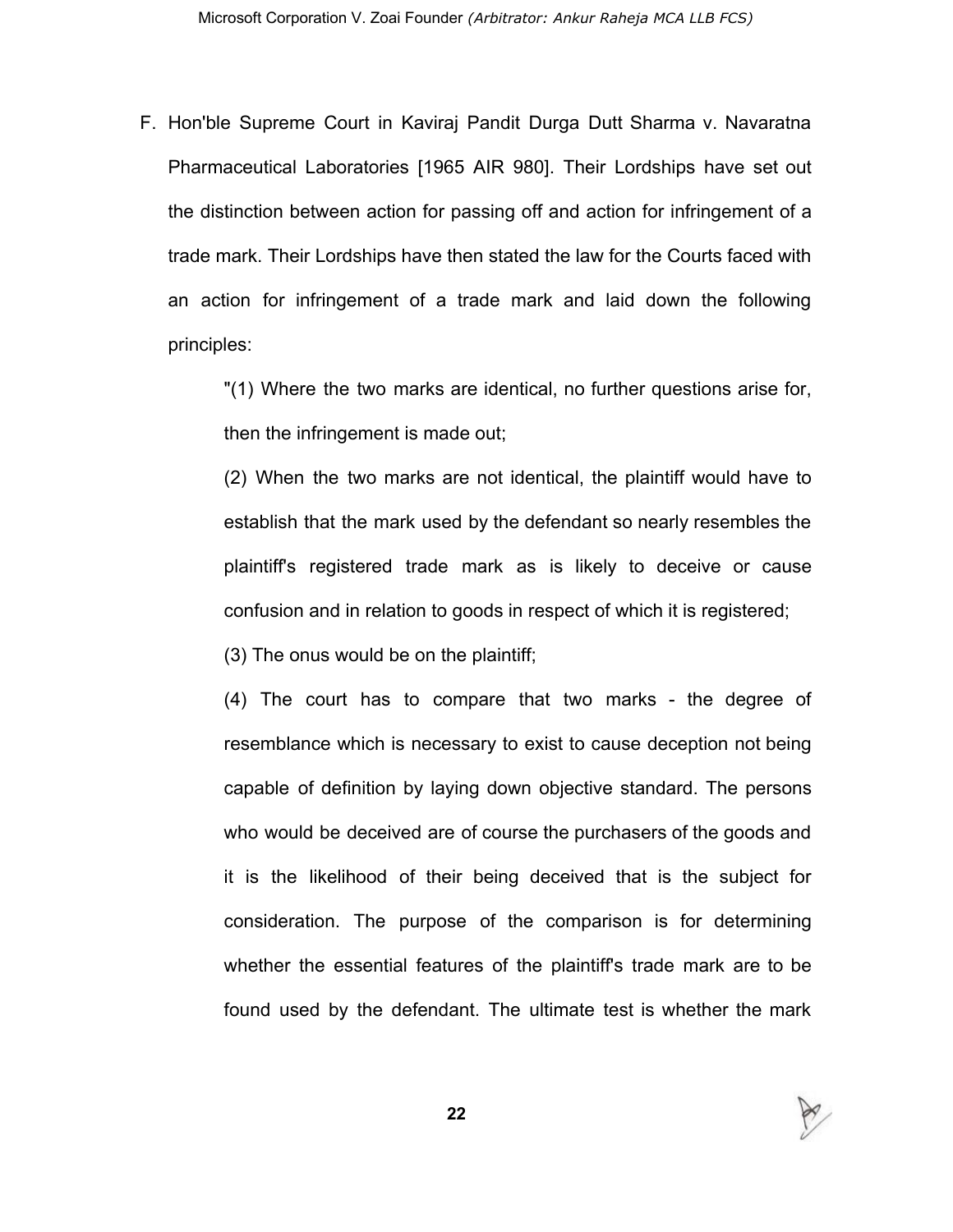used by the defendant as a whole is deceptively similar to that of the registered mark of the plaintiff;

(5) The resemblance may be phonetic, visual or in the basic idea represented by the plaintiff's mark;

(6) The identification of the essential features of the mark is in essence a question of fact and depends on the judgment of the Court based on evidence led before it as regards the usage of the trade."

G. The registration date for the Complainant's Trademark in India as an International Trademark, vide IRDI-3539162, has been very recent, 28 September 2018. But the panels have almost unanimously, held in the past, that the incorporation of a trademark in its entirety in the disputed domain name may be sufficient to establish that said domain name is identical or confusingly similar to the Complainant's registered mark, see WIPO cases Socie te des Participations du Commissariat a l'Energie Atomi ue v. David Morton, WIPO Case No. D2007 - 0679; and AT&T Corp. v. William Gormally, WIPO Case No. D2005-0758; and AREVA v. MIC / Hussain, Syed, WIPO Case No. D2010-0098; ITC Limited V Travel India (INDRP Case No. 065); Boehringer Ingelheim Pharma GmbH & Co. KG v Philana Dhimkana (WIPO Case No. D2006-1594); Allied DOMECQ Spirits and Wine Limited v Roberto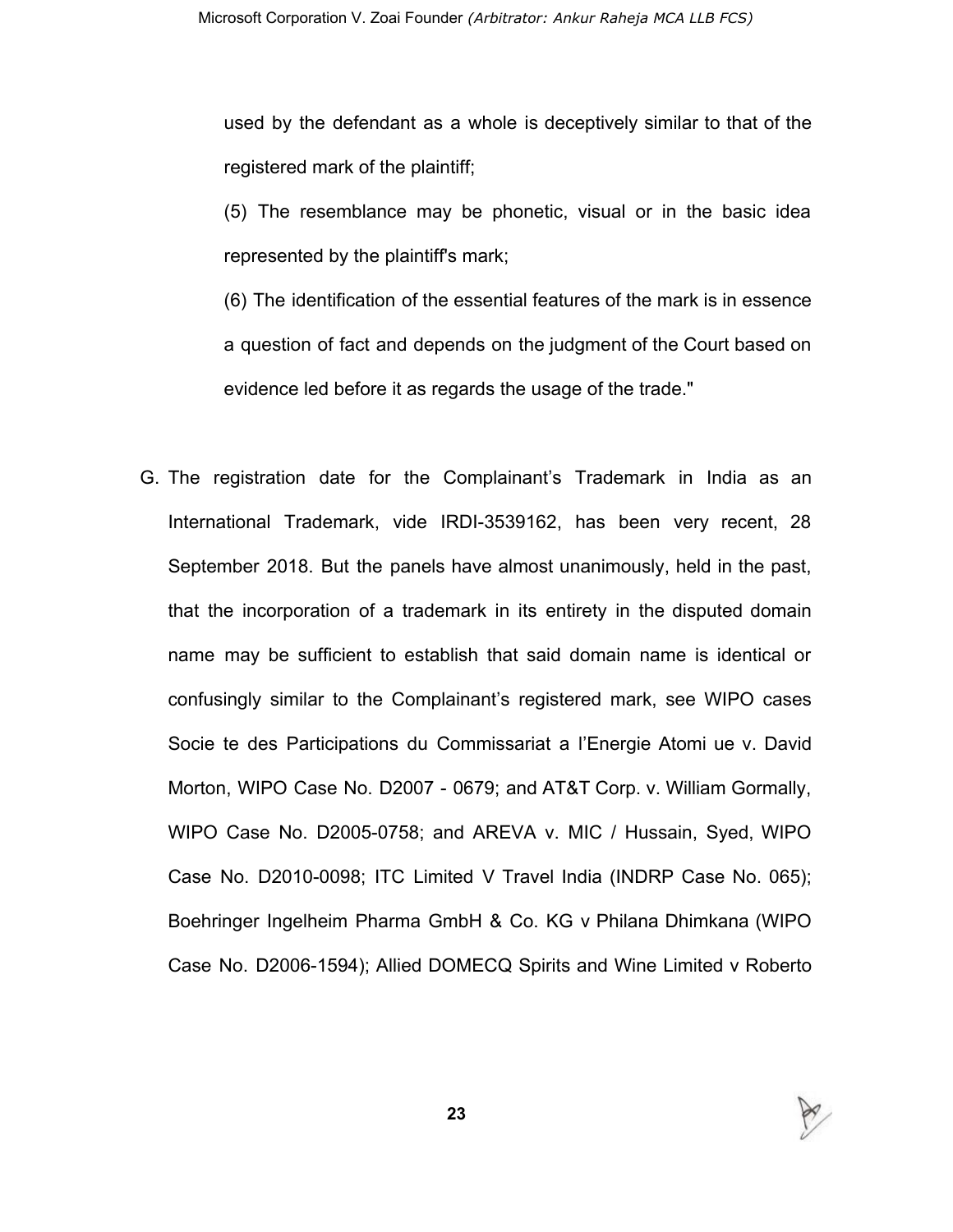Ferrari, (INDRP Case No. 071); Philip Morris USA Inc. v Doug Nedwin/SRSPlus Private Registration (WIPO Case No. D2014-0339)].

H. Besides it is also well-established that the extensions such as '.in' in a disputed domain name does not affect a finding of similarity. In the INDRP matter of The Hershey Company V. Rimi Sen, it has been held that the addition of the country top level domain ".co.in" in the disputed domain does not avoid a determination that the domain name is identical or confusingly similar to the Complainant's mark [INDRP/289 - Hersheys.co.in]. Also in UDRP matters, it has been held that it is technically required for the operation of a domain name, and thus it is without legal significance in an inquiry of similarity. [Tumblr, Inc. v. Above.com Domain Privacy/Transure Enterprise Ltd., Host Master, WIPO Case No D2013-0213].

Thus, the Complainant has satisfied the requirement of paragraph 4(i) of the INDRP Policy.

**(ii) Rights or Legitimate Interests in the Domain Name [Para 4(ii) of INDRP Policy]**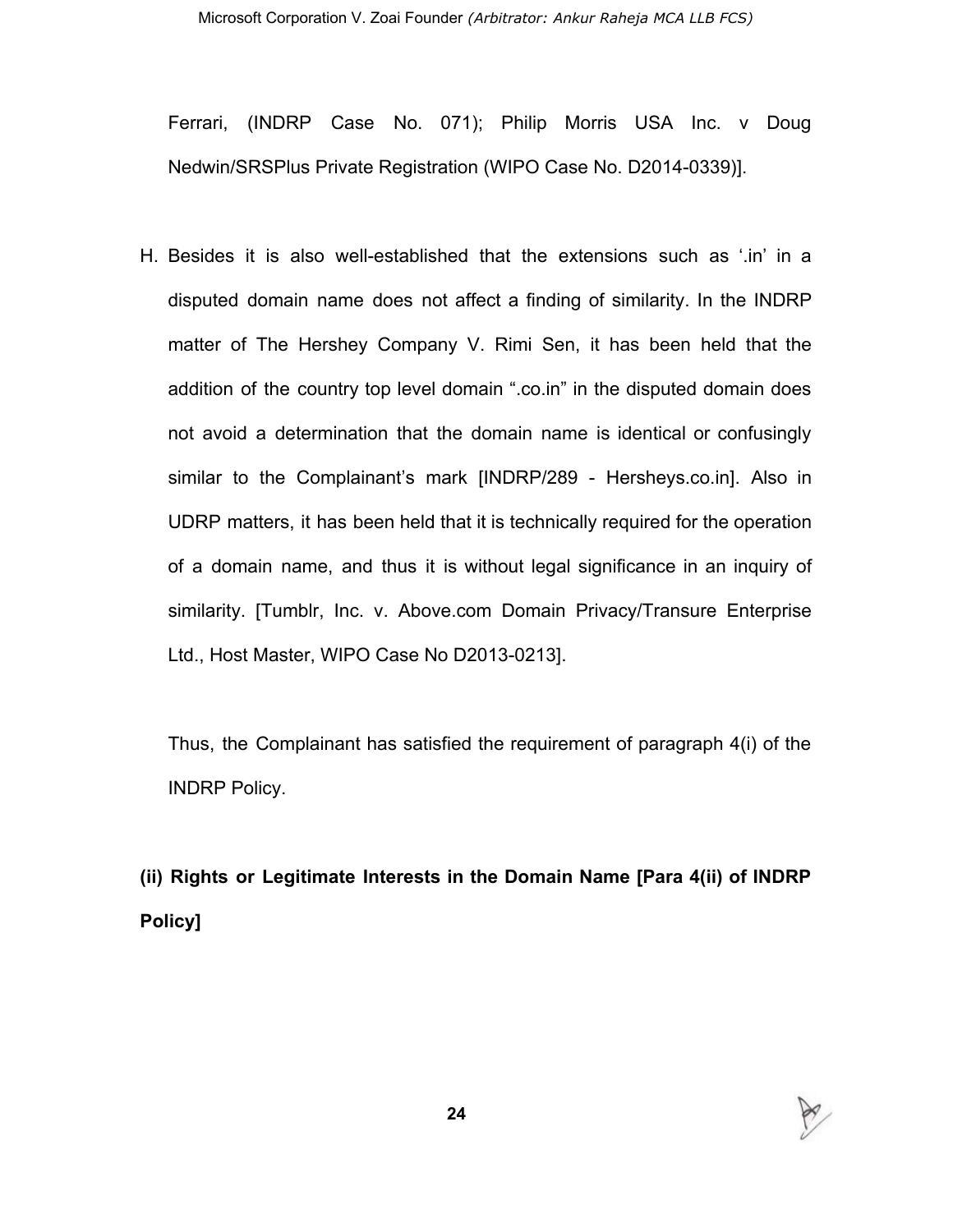The circumstances has been elaborated under Paragraph 7 of the INDRP policy as under and the Respondent need to fit in at least one circumstance under this clause in order to prove legitimate interest:

# *Para 7 of the INDRP Policy: Registrant's Rights to and Legitimate Interests in the Domain Name*

*Any of the following circumstances, in particular but without limitation, if found by the Arbitrator to be proved based on its evaluation of all evidence presented, shall demonstrate the Registrant's rights to or legitimate interests in the domain name for the purposes of Paragraph 4 (ii):*

*(i) before any notice to the Registrant of the dispute, the Registrant's use of, or demonstrable preparations to use, the domain name or a name corresponding to the domain name in connection with a bona fide offering of goods or services; or*

*(ii) the Registrant (as an individual, business, or other organization) has been commonly known by the domain name, even if the Registrant has acquired no trademark or service mark rights; or*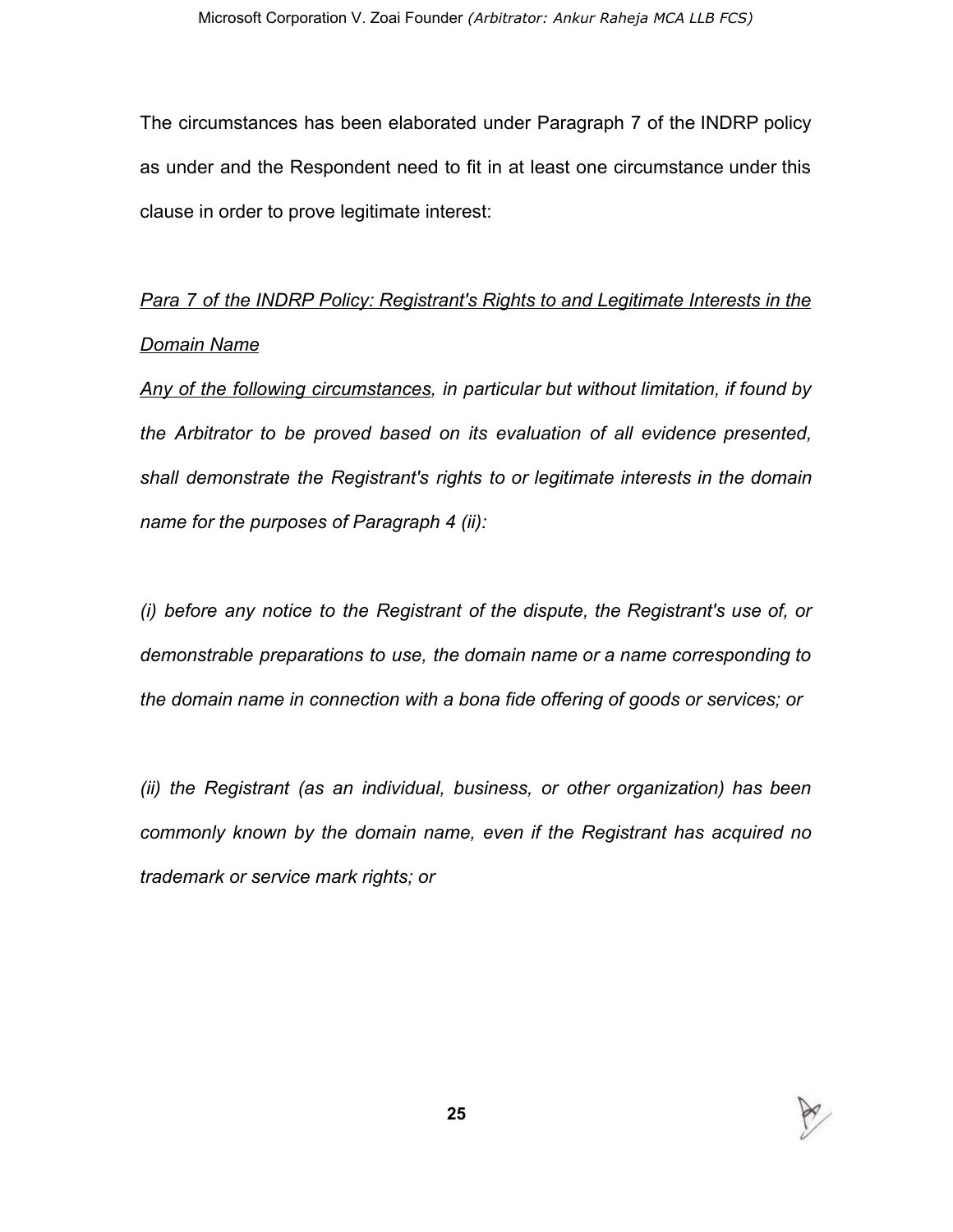*(iii) the Registrant is making a legitimate non-commercial or fair use of the domain name, without intent for commercial gain to misleadingly divert consumers or to tarnish the trademark or service mark at issue.*

A. The onus of proof is on the Complainant to prove that respondent has no legitimate interests in the Disputed Domain Name. While it is quite evident that the Respondent has an active website over the disputed domain name*.* The web page at <zoai.in> reads as follows:

> *Your business performs better with Zo.Ai Here's how we help you in three easy steps.*

*1 - Increase Efficiency at Store Using Posify at outlet increases operational efficiency and employee accountablity.*

*2 - Detailed analysis*

*Detail analysis of every part of your business with zoai gives you a health card of your business.*

*3 - Customer Targeting*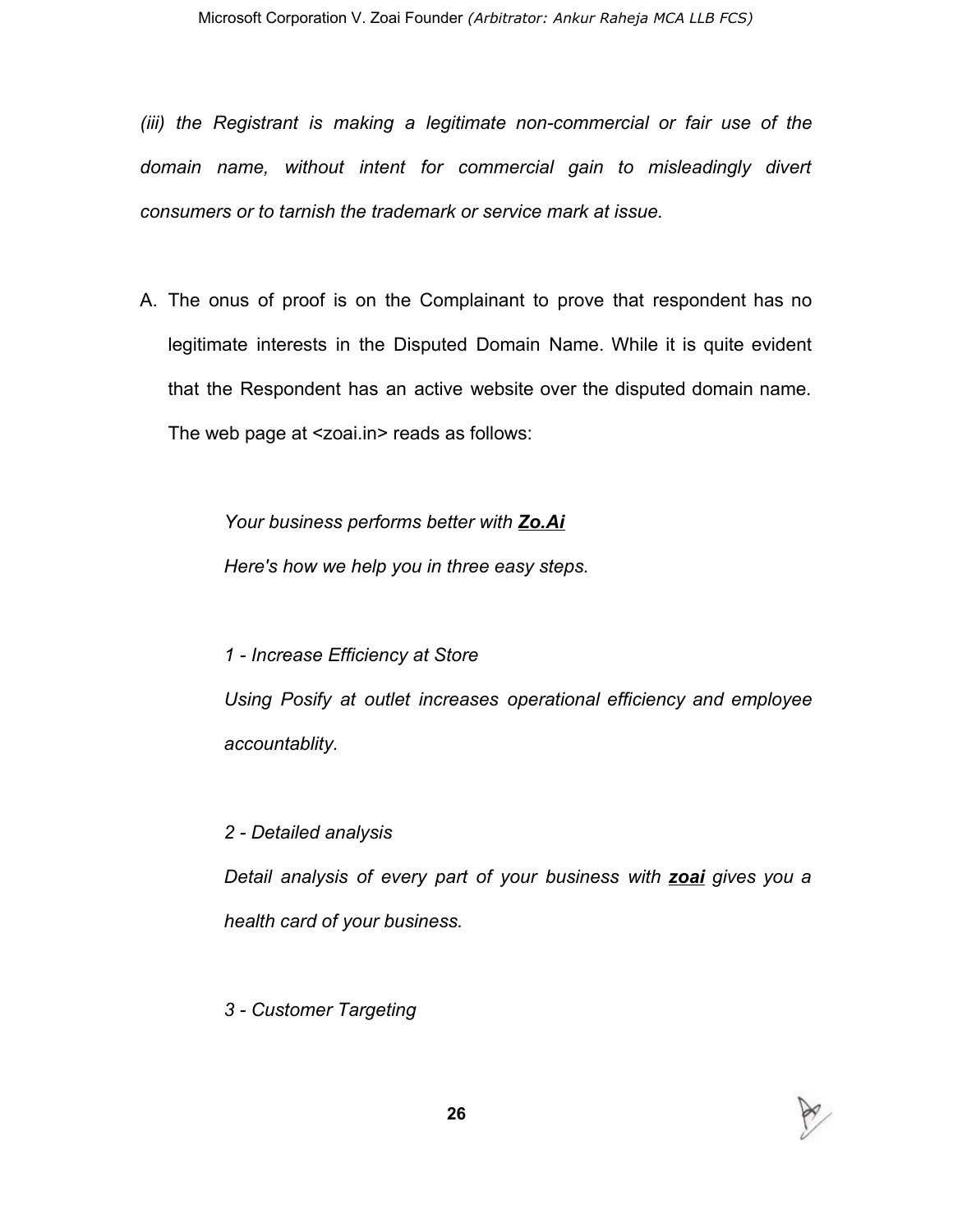*Helps you grow your business by helping you in targeting the right customer with relevant content.*

B. The Respondent's website, other than using the words Zo.Ai as text *(which is the name of the website of the Complainant along with the domain extension <zo.ai> but having registration date later than the date of registration of disputed domain name <zoai.in>)*, nowhere indicates or directly makes reference to the Complainant company or it's chatbot software. Moreover, Complainant's domain name www.zo.ai has registration date as 15 December 2017, while the disputed domain name has registration date as 19 June 2017. Additionally, Respondent uses the word 'zoai' as well on its homepage and provides for data analytics services. In the matter of CEAT Limited, CEAT Mahal, v. Vertical Axis Inc. / Whois Privacy Services Pty Ltd (Case No. D2011-1981), involving CEAT.com, the dissenting panelist said "Moreover, such combinations of letters have become part of the regular use of the English language and its alphabet and are popular and increasingly in demand, as short letter domain names become difficult to obtain and as many companies and businesses adopt acronyms and abbreviations as their names."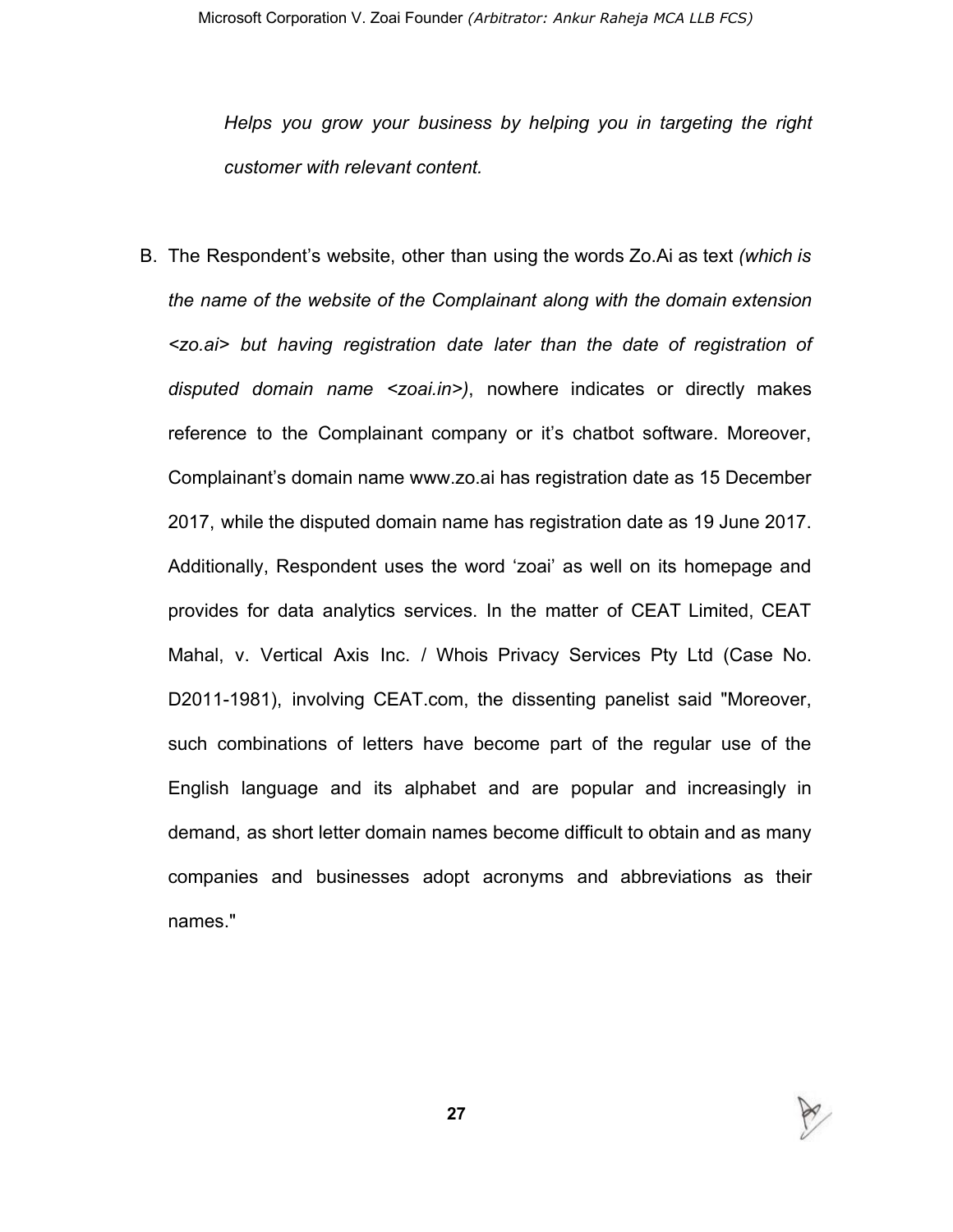- C. Further, the Complainant denies giving any licence or authorization to the Respondent to use his trademark and further states the Domain Name consists entirely of Complainant's mark ZO and the technology associated with the trademark i.e. AI, therefore Respondent doesn't have any legitimate interest in the Domain Name. Complainant also states that Respondent offers services related to automated analytics and marketing services, which uses similar technology as Complainant, therefore has adopted a domain that is nearly identical to Complainant's trademark and a deceptively domain name.
- D. That it seems the services rendered by the Respondent are also by means of 'Artificial Intelligence' (AI) technology, which is generally defined to mean *"the theory and development of computer systems able to perform tasks normally requiring human intelligence, such as visual perception, speech recognition, decision-making, and translation between languages"*. The only conclusion it can lead to is that, the choice of words Zo.Ai may be incidental on the disputed domain and mainly to indicate AI technology, rather than Complainant's product. Further, the AI (Artificial Intelligence) technology is not something that has been patented by the Complainant or exclusively belongs to the Complainant Company, therefore no third party is restricted from using AI technology in providing any kind of services, given the weak nature of the mark.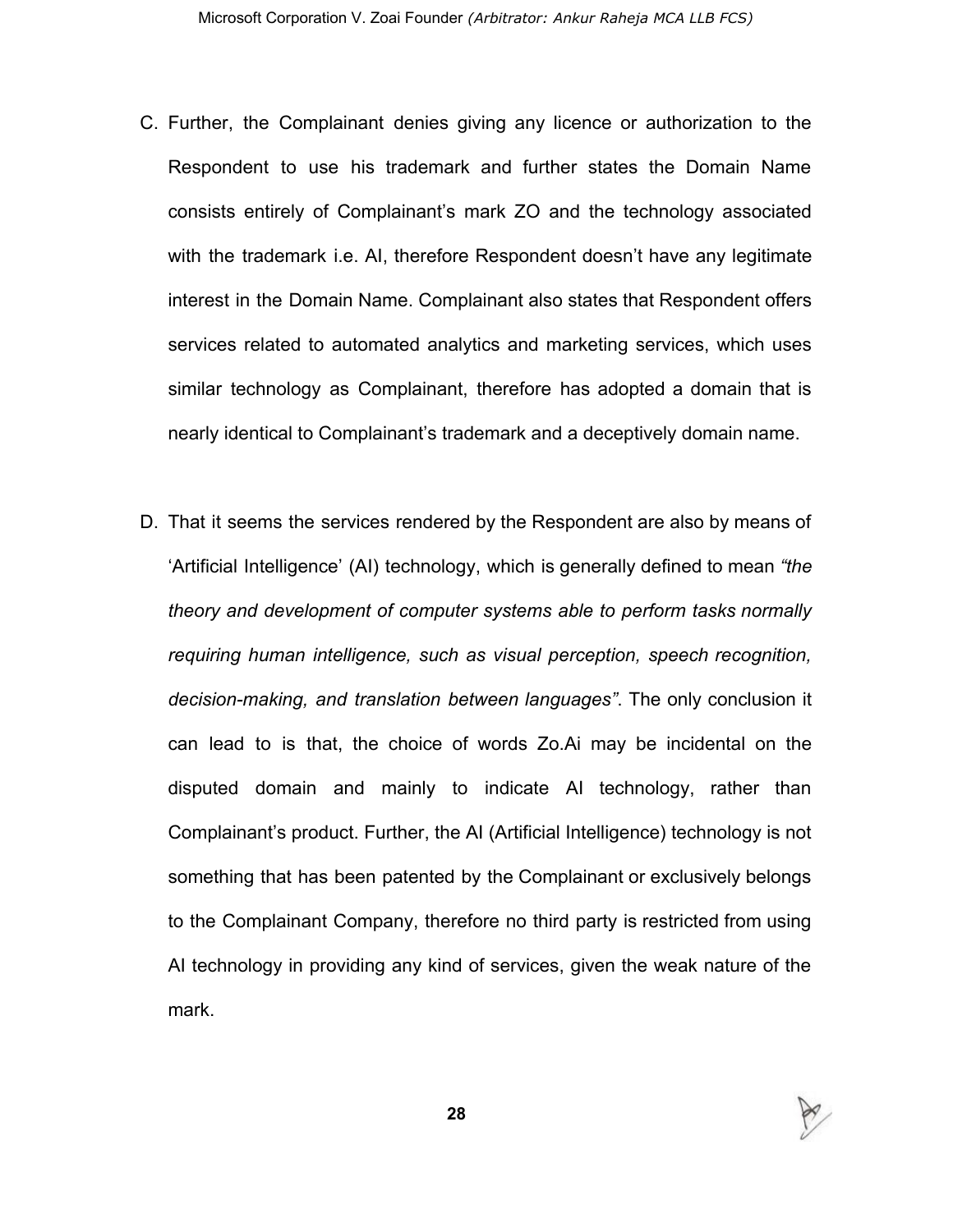E. Most importantly, mark ZO is not a strong mark and doesn't seem to have gained that much popularity within few months of Trademark registration in India, which is the location of the Respondent, as per WHOIS information for the disputed domain name. Further, 'ZO' can mean numerous things and has numerous end users, that is, there are limitless potential uses of the term "ZO", which is a common acronym. A Google search for the exact term "ZO" yielded some 61,60,00,000 results and it has different meanings elaborated on AcronymFinder.com. In the matter of Electronic Arts Inc. v. Abstract Holdings International LTD / Sherene Blackett, NAF Case, FA1111001415905 (Jan. 4, 2012) it was held that "The domain name, <ssx.com>, is comprised of common or generic letters. Complainant clearly does not have an exclusive monopoly on the term. The number of other persons or entities holding identical if non-competing marks and the number of other users with rights in the name are clear evidence of the limited ownership claims of the Complainant. Respondent has established rights or legitimate interests in the disputed domain name pursuant to Policy para 4(a)(ii)". Further, in Juraj Králik-ZAJO v. Deep Frontier, Jay Dove [Case No. D2015-1377; www.zajo.com], "a four letter .com domain names have inherent value and the disputed domain name was registered for use, development, and investment. Thus, it may reasonably be concluded that the disputed

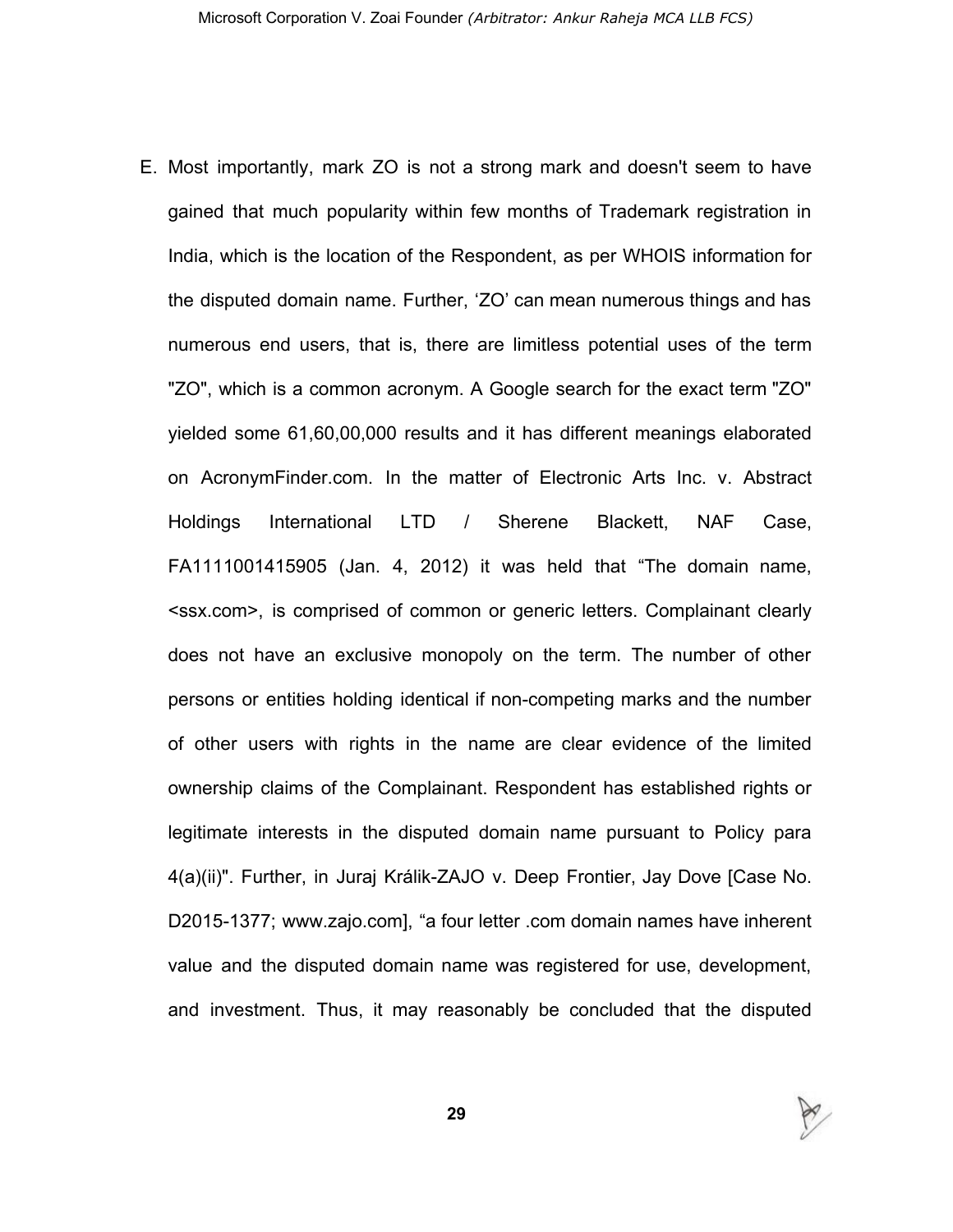domain name incorporates a generic or descriptive word. Returning to the question of rights or legitimate interests in the disputed domain name, in the absence of proven bad faith, the Panel finds that the Complainant, which retains the ultimate burden of proof notwithstanding the provisions of paragraph 4(c) of the Policy, has failed to prove that the Respondent does not have rights or legitimate interests in the disputed domain name."

F. A Simple Google search for mark 'ZO' throws numerous results from few dictionary websites, Youtube as to ZO!, ZOskinhealth.com (2007), few business locations and then to Complainant's website as on date. In the matter of Canned Foods Inc v. Ult. Search Inc. (FA 96320 National Arb. Forum dated 13 Feb 2001) it was held "a Trademark that equally describes businesses conducted by many other people is not a protectable term". The same proves that even as on date Complainant mark hasn't gained that much popularity/reputation. Due to the above facts, the Complainant's mark 'ZO' cannot be held as that may exclusively refer to the Complainant or its product or services and therefore, the domain dispute decisions referred by the Complainant are not applicable to the matter. Otherwise also circumstances are quite different in the said matter, as the Disputed Domain name has been put to use and has registration date preceding the trademark registration 'ZO' in India and the domain name registration of <zo.ai>. Further it doesn't seem

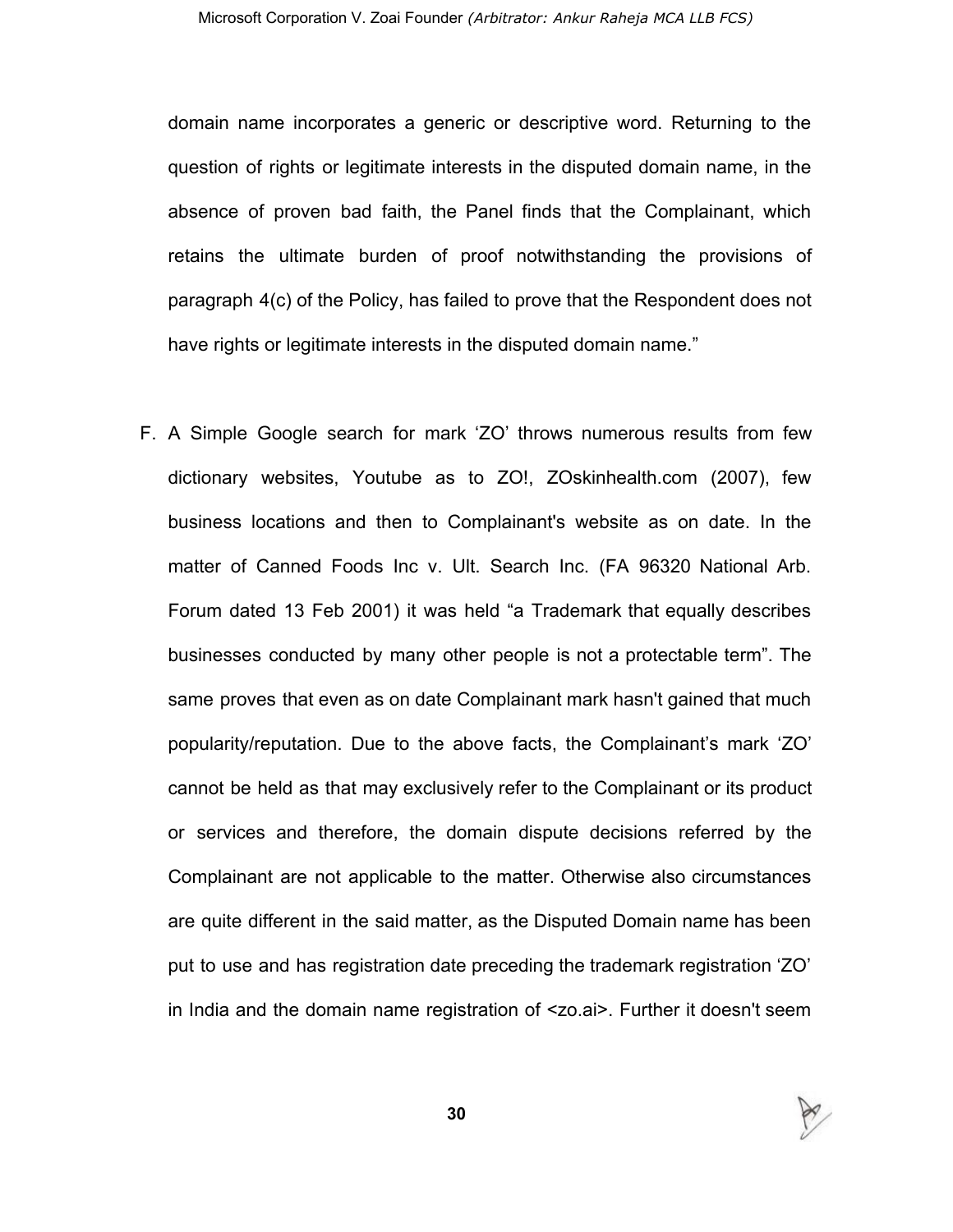feasible that Respondent would have searched for a two letter Trademark, also when it registered a four letter domain name.

G. That under this clause, clearly the burden of proof is on the Complainant to prove that the Respondent has no legitimate interests in the Domain Name. It is obvious that the Complainant has not made a prima facie case that the Respondent lacks a right or legitimate interest, while the Complainant was required to provide stronger evidence in support of a short two letter Trademark. In the matter of Real Estate Edge, LLC V. Rodney Campbell, [WIPO Case # D2017-1366; <Greateraustinreality.com>] ... the weaker the mark the stronger must be the evidence. In this case, the mark is weak and so is the evidence. The Panel holds that the "Complaint does not make out a particularly strong case. The Complainant's service mark does not appear to be especially well-known within Austin, Texas, that both the Complainant and the Respondent inhabit. Moreover, being composed of one geographical and two dictionary terms, the mark is not particularly strong on its own... There is no recital or evidence of revenues, advertising costs and/or promotional material associated with the mark. Such information is critical if the Panel is to assess rights and interests in a domain name relative to such a descriptive service mark."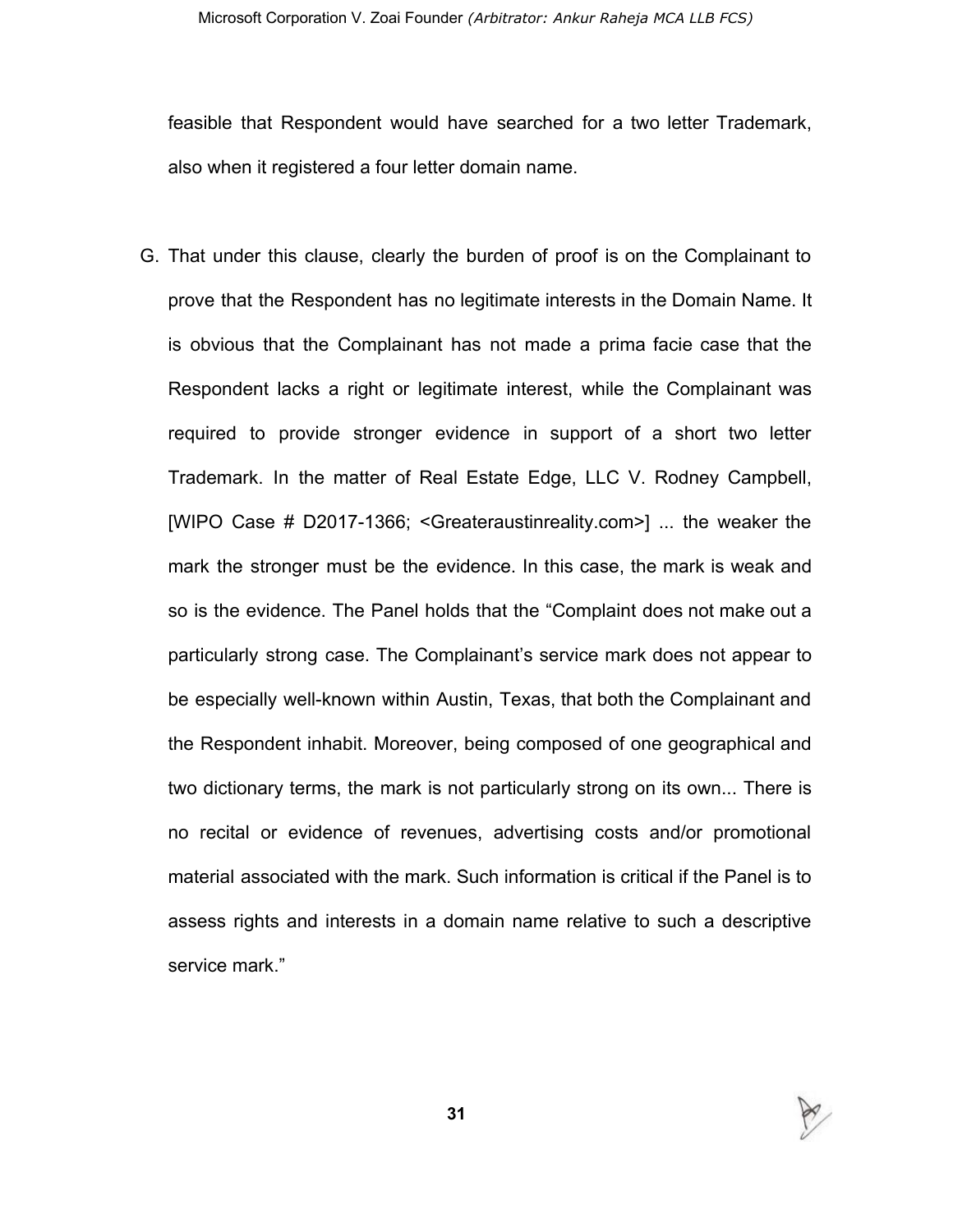- H. While searching for 'ZOAI', it doesn't throw any search result as to the Complainant's mark or it's website. Obviously, the keyword in the disputed domain name 'ZOAI' is a generic term, as defined in portuguese dictionary, as 'second-person plural' and also ZOAI is a name of many individuals around the world. Further, complainant's mark 'ZO' is also defined in collins dictionary *(as a Tibetan breed of cattle, developed by crossing the yak with common cattle)*, also a common acronym and short common words like Zoo, Zone, Zoom, Zodiac and so on. It has been held that where the domain name is a common or generic term, it is difficult to conclude that there is a deliberate attempt to confuse. It is precisely because combination of common or random letters are incapable of distinguishing one provider from another that trademark protection is denied to them. In the matter of Canned Foods Inc v. Ult. Search Inc. (FA 96320 National Arb. Forum dated 13 Feb 2001) it was held "a Trademark that equally describes businesses conducted by many other people is not a protectable term".
- I. That in the matter of HSM Argentina S.A. v. Vertical Axis, Inc. D2007-0017 (WIPO, May 1, 2007) in which the Panel pointed out that evidence of third party use of terms identical to the trademark "mitigates against a finding that Respondent knew specifically of Complainant or its mark when the disputed domain name was registered". This is particularly so where the terms "may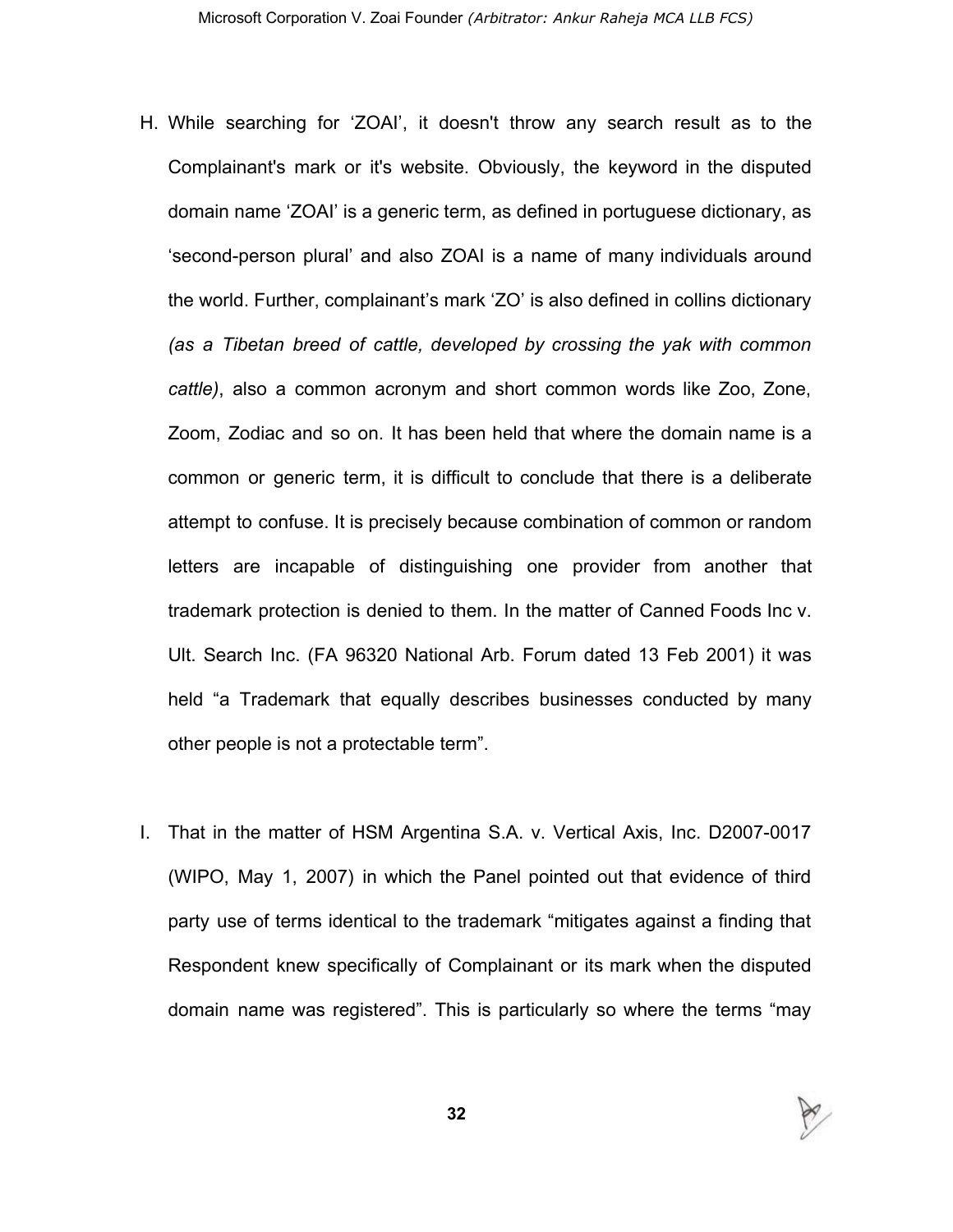have a number of potential associations, unconnected with the Complainant". Similarly, it was held in BioDelivery Sciences International, Inc. v. HLK Enterprises, Inc. c/o Domain Admin, NAF Claim No. 1175189 that the Respondent had a legitimate interest in the four lettered domain name <bdsi.com>. The Panel held that: "... based on the fact that the disputed domain name and Complainant's mark contain only four letters that could stand for many things unrelated to Complainant's business, the Panel finds that Respondent's use of the disputed domain name as a portal website is a showing of rights or legitimate interests under Policy paragraph 4(a)(ii)."

- J. That is, following factors support the case of Respondent:
	- a. The registration date of the dispute domain name pre-dates the Complainant's domain name www.ZO.ai.
	- b. Indian Trademark Registry does not allow search for a two letter wordmark normally.
	- c. Trademark registration date in India, as International Registration, is 28 September 2018, i.e. 15 months after the registration of the disputed domain name.
	- d. ZO and ZOAI are combination of random letters / dictionary / generic terms and also ZOAI is a first name of many individuals around the world.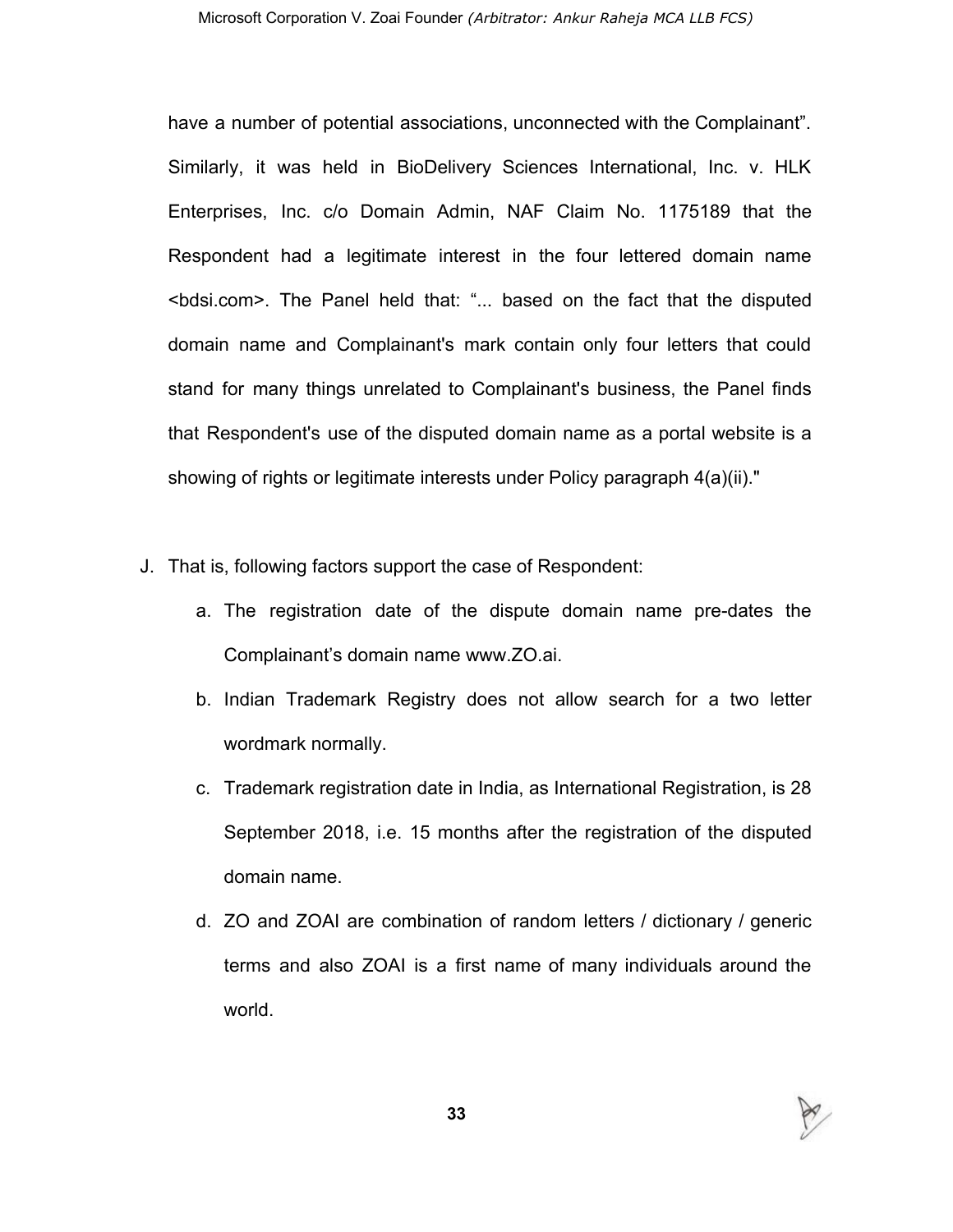- e. The website content and the WHOIS name indicates that the Respondent is known by the domain name. 'ZOAI'.
- f. Respondent is officially using email ID as ...@zoai.in.
- g. Complainant doesn't seem to be owning any other domain name with the keyword ZOAI, but only www.ZO.ai. Rather, the domains like zoai.com and zoai.net are put on sale by third parties.
- h. Complainant hasn't provided any evidence of popularity of it's Trademark in India, where Respondent has the presence as per WHOIS info.
- K. Though the Complainant initially had Trademark registered in South Africa and European Union but it is not relevant in the said matter as the Hon'ble High Court of Delhi while discussing trans border reputation of a mark in the matter of Century 21 Real Estate LLC vs. Century 21 Main Realty Pvt. Ltd. & Ors. CS(OS) No. 1687/2007, held that:

"The plaintiff's name therefore would not be known to the customers in India who had an intention to deal in real estate. The plaintiff has not placed on record any document to show that its reputation has travelled to India in any manner. Merely because a company is having presence in many countries in the business of reality does not mean

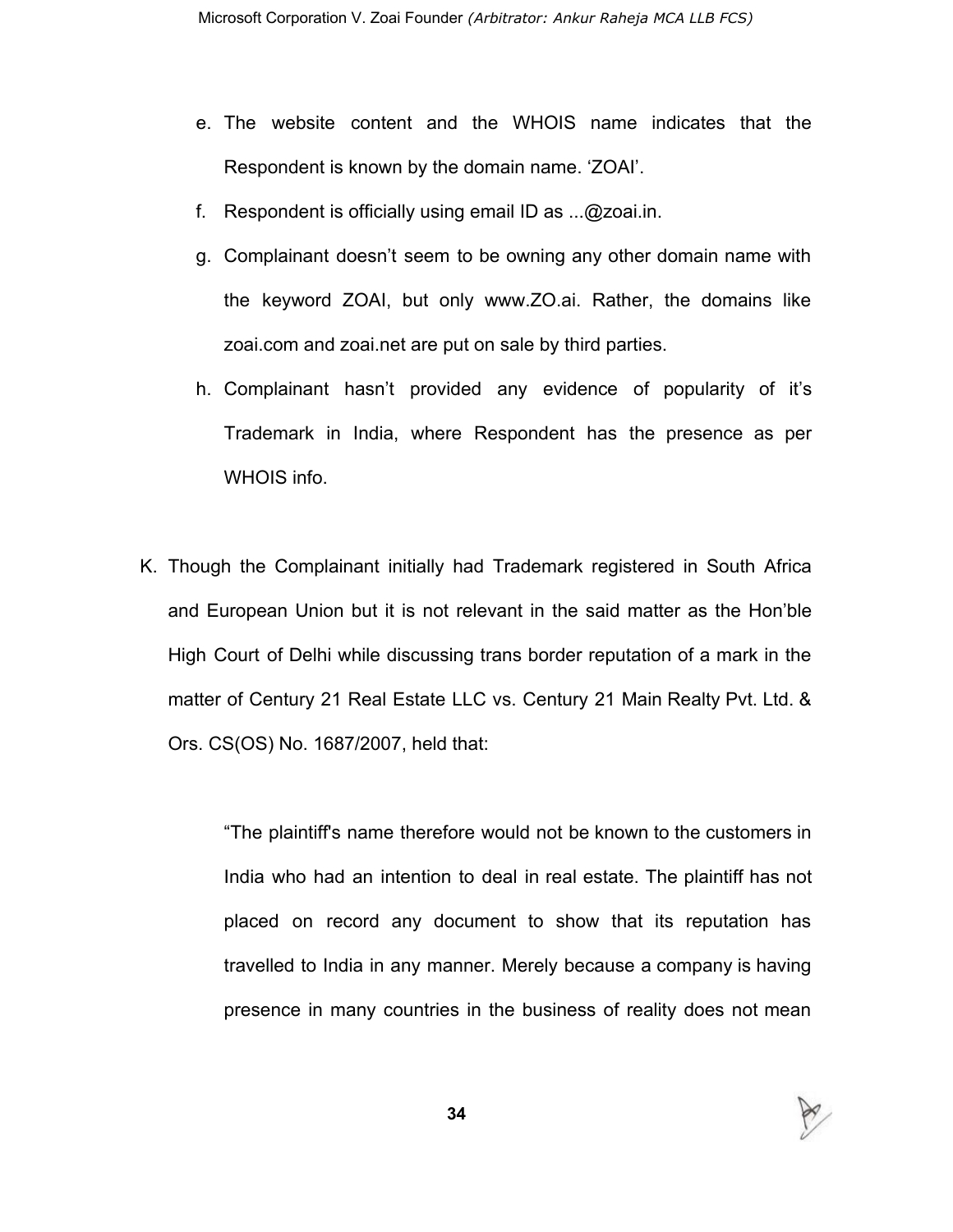that the company's reputation has travelled to every single country on earth. Reputation and goodwill of a company are intangible assets and these intangible assets are to be shown to exist. Intangible assets in India are to be proved by way of evidence. There can be no presumption in favour of a corporation of intangible assets in India merely because the company has a reputation and goodwill somewhere else. I, therefore do not consider that the plaintiff has a prima facie case of having good will in India or reputation in India."

- L. That the evidence produced by the Complainant talks more about the Microsoft trademark and it's popularity, while in respect of ZO mark, limited information has been made available as to global Social Media accounts only, which cannot lead to the conclusion that mark 'ZO' has been quite popular, mainly in India. Rather in such cases of short mark i.e. use of combination of random letters as a mark, the Complainant should have provided evidence as to popularity of the mark in Indian jurisdiction and further proved it in terms of definition of 'Secondary Meaning'.
- M. "Secondary Meaning" has been aptly defined in the case of Charcoal Steak House of Charlotte, Inc. v. Staley, 263 N.C. 199, 139 S.E.2nd 185, 144 USPQ 241 (1964) as "When a particular business has used words public juris for so

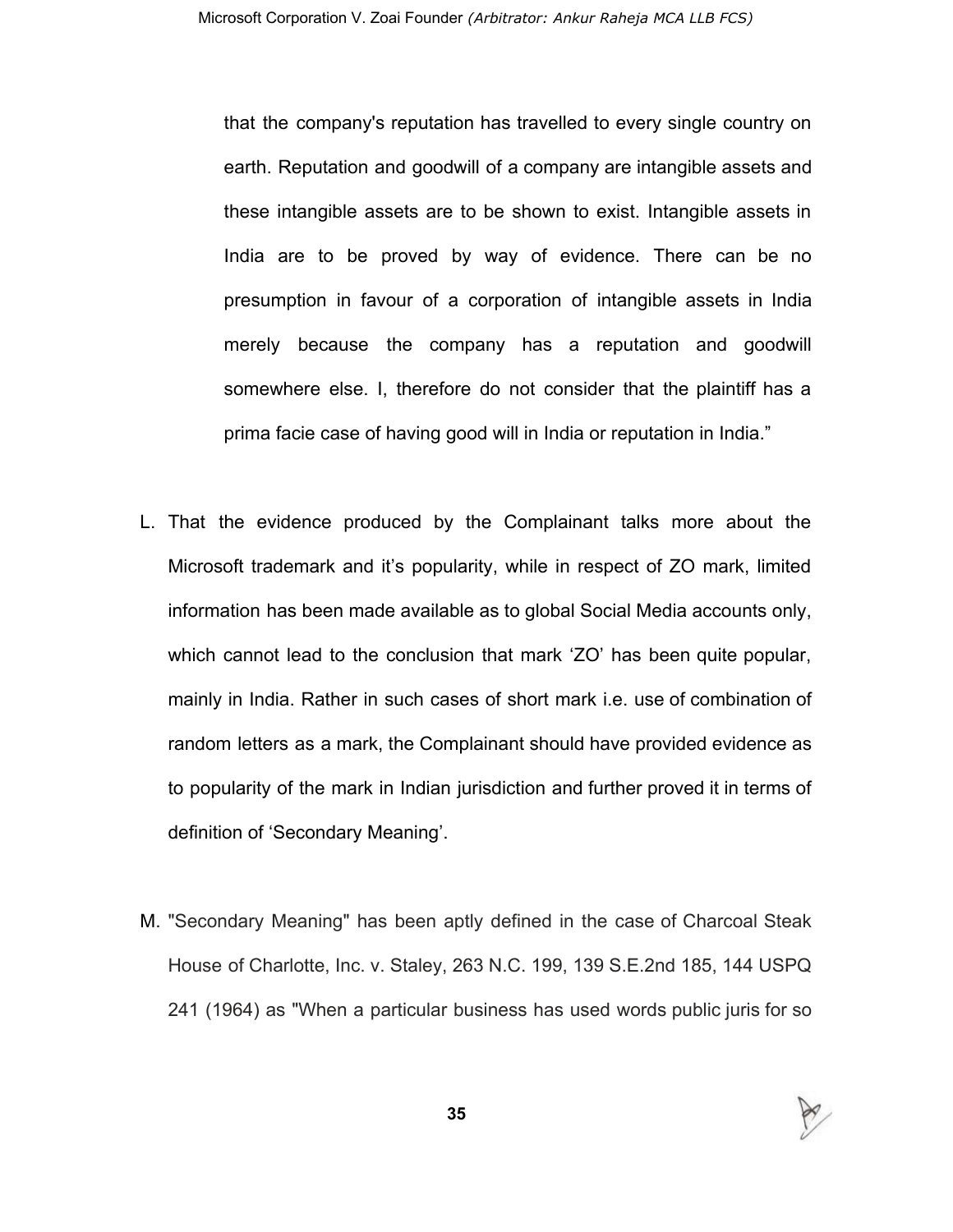long or so exclusively or when it has promoted its product to such an extent that the words do not register their literal meaning on the public mind but are instantly associated with one enterprise, such words have attained a secondary meaning. This is to say, a secondary meaning exists when, in addition to their literal, or dictionary, meaning, words connote to the public a product from a unique source."

N. In the INDRP matter of huntnews.in [INDRP/782], the question was raised that whether Complainant's mark NewsHunt, which is a combination of two generic words and describes the character of a Complainant's services has acquired a secondary meaning, to give them the exclusive right to use the said mark, which they admit is an exception for any descriptive Trademark. It was held in National Shoe Stores Co. V. National Shoes of New York, Inc., 113 USPQ 380 (1957), whether a particular descriptive word/mark has attained secondary significance and consequently be protected is a question of fact to be determined from the peculiar facts of the each case and from the relevant evidence probative of probable customer reaction. The onus and burden of proof being upon the Complainant. But given the generic nature of "ZOAI" and mark "ZO" and the time since it has been put to use, the complainant has failed to provide any such evidence in support as well. The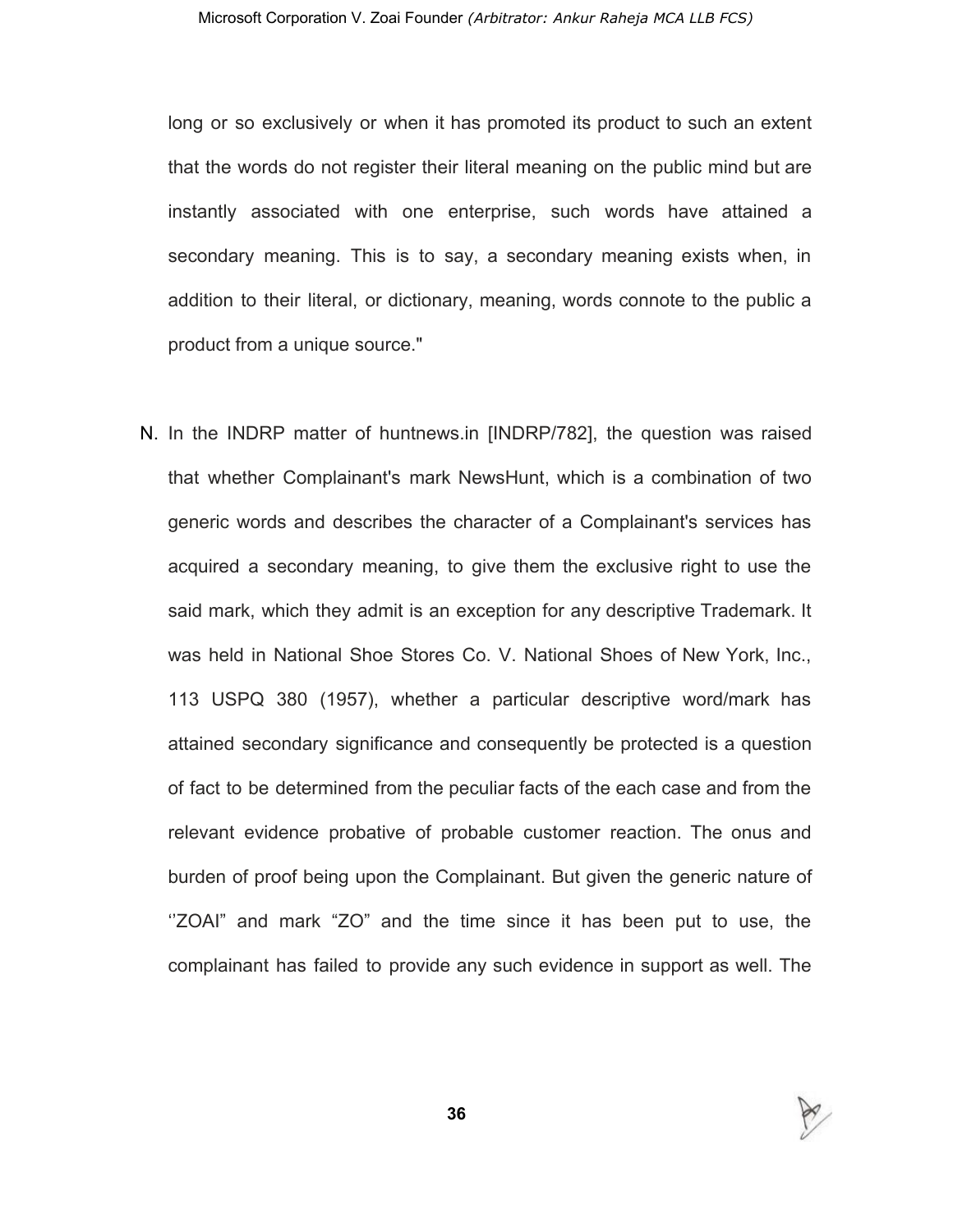lack of popularity is further evident from a simple Google search, as provided above.

O. In the matter of PRL USA Holdings, Inc. v. Northbay Real Estate, Inc. and John Laxton [Case No. D2006-1394; www.rl.com], it as held that Complainant has the burden of proving that Respondent lacks rights or legitimate interests in the disputed domain name. The Panel acknowledges that this is a difficult case on the facts. It is not inconceivable that, in registering and using the disputed domain name, Respondent is attempting to take advantage of Complainant's RL mark. However, the Panel is reluctant to conclude, absent more compelling evidence, that Internet users would draw such a strong association between Complainant's two-letter mark and the Internet domain name <rl.com> that a heavy burden should be placed on Respondent to demonstrate fair use of two letters in fairly wide commercial usage, and which Respondent claims and supports to be using in a fair descriptive way. Though, Complainant retains the opportunity to provide more compelling evidence in a court proceeding. Moreover, if Respondent modifies its conduct such that its future use of the disputed domain name ceases to be "fair", Complainant may be able to initiate another complaint under the Policy. See, e.g., Lonely Planet Publications Pty Ltd v. Mike Tyler, WIPO Case No.D2006-0596, for discussion of circumstances in which re-filing of



**37**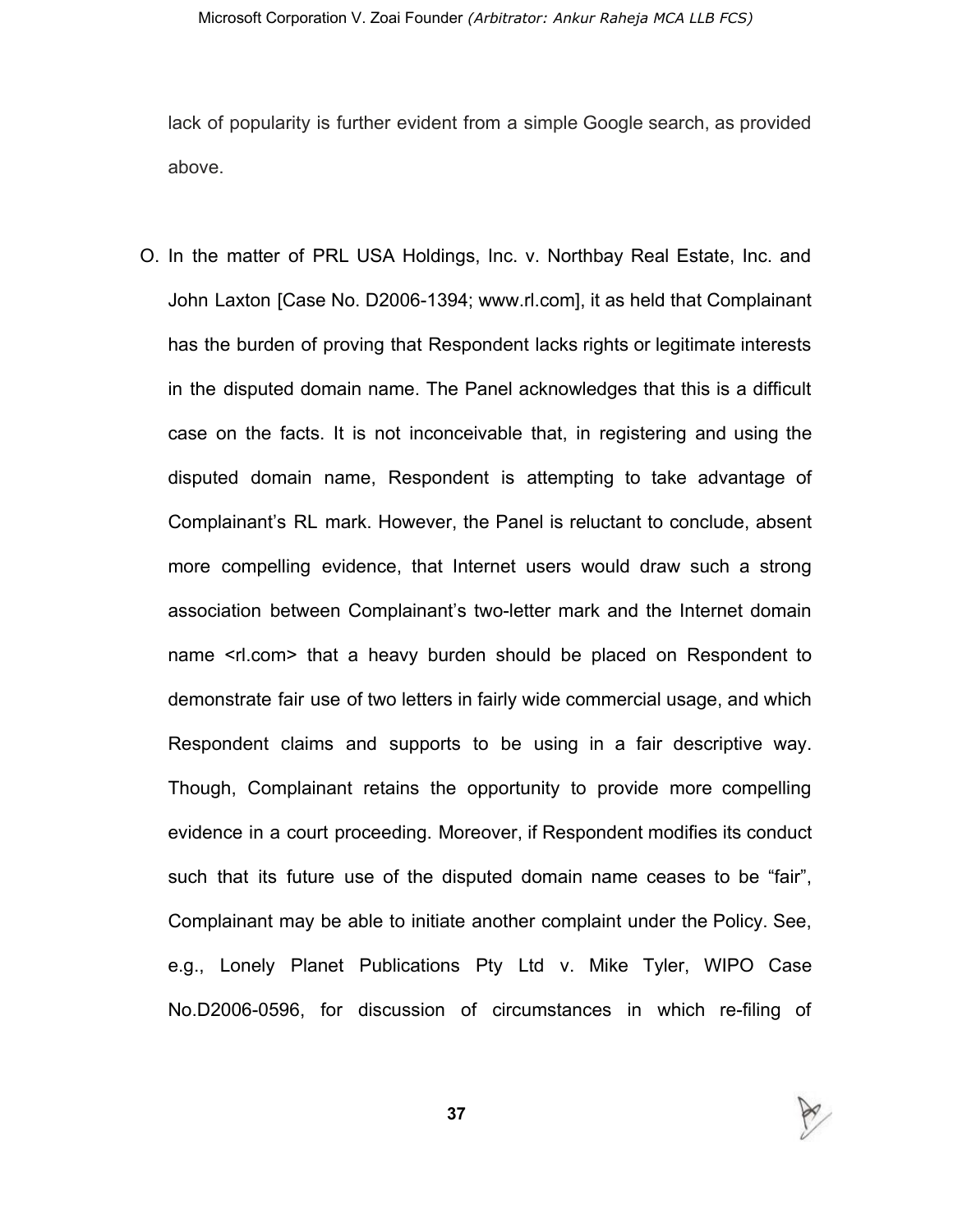complaints may be appropriate. On balance, the Panel determines that Respondent is making fair use of the term "rl" in the disputed domain name, and that Complainant has failed to establish that Respondent lacks rights or legitimate interests in the disputed domain name.

In the circumstances, the Arbitrator concludes that the Complainant has not been able to establish the requirement of paragraph 4 (ii) of the INDRP Policy.

# **(iii) Registered and Used in Bad Faith [Para 4(iii) of INDRP Policy]**

The circumstances have been elaborated under Paragraph 6 of the INDRP policy as under and even single instance proved against Respondent is enough to conclude Bad Faith:

# *Paragraph 6 of the INDRP policy: Evidence of Registration and use of Domain Name in Bad Faith:*

*For the purposes of Paragraph 4(iii), the following circumstances, in particular but without limitation, if found by the Arbitrator to be present, shall be evidence of the registration and use of a domain name in bad faith:*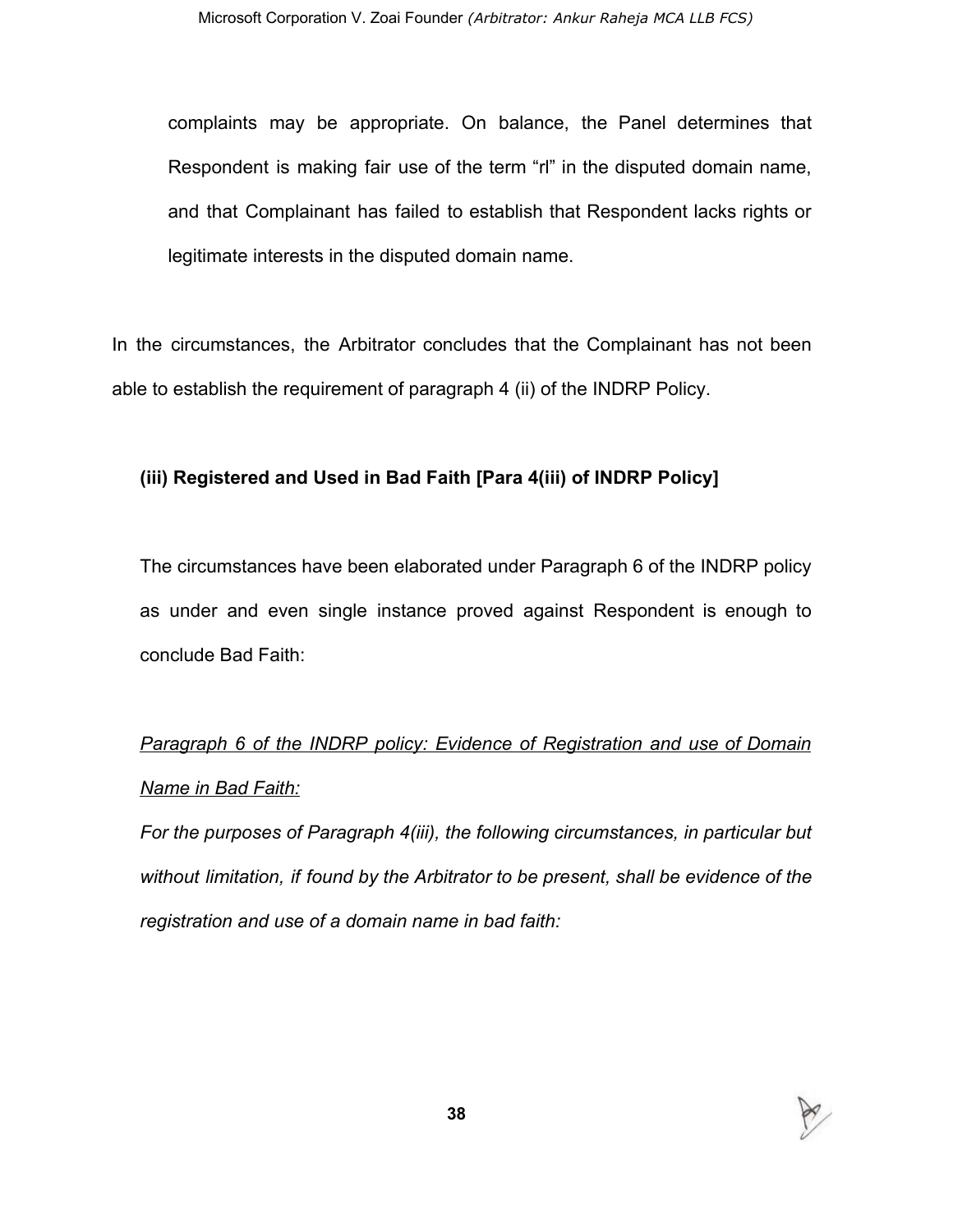*(i) circumstances indicating that the Registrant has registered or acquired the domain name primarily for the purpose of selling, renting, or otherwise transferring the domain name registration to the Complainant, who bears the name or is the owner of the trademark or service mark, or to a competitor of that Complainant, for valuable consideration in excess of the Registrant's documented out-of-pocket costs directly related to the domain name; or*

*(ii) the Registrant has registered the domain name in order to prevent the owner of the trademark or service mark from reflecting the mark in a corresponding domain name, provided that the Registrant has engaged in a pattern of such conduct; or*

*(iii) by using the domain name, the Registrant has intentionally attempted to attract Internet users to the Registrant's website or other on-line location, by creating a likelihood of confusion with the Complainant's name or mark as to the source, sponsorship, affiliation, or endorsement of the Registrant's website or location or of a product or service on the Registrant's website or location.*

A. The registration of domain name in bad faith cannot be proved as registration date of disputed domain name (19 June 2017), pre-dates the Complainant's Domain Name www.zo.ai (15 Dec 2017) or even the International Trademark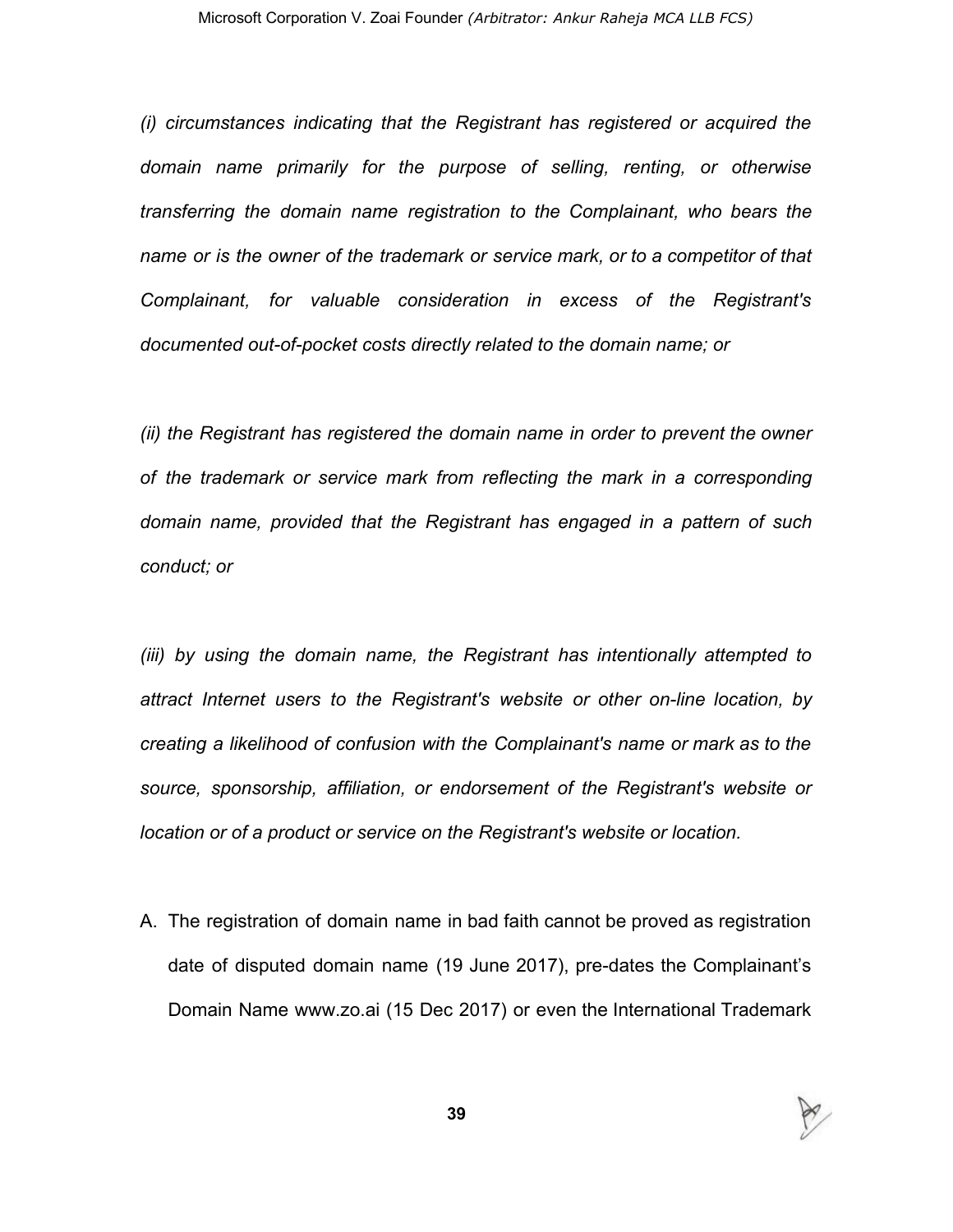registration in India (28 Sep 2018). It has been laid under WIPO Overview 2.0 Para 1.4: Consensus view: Registration of a Domain Name before a complainant acquires trademark rights in a name does not prevent a finding of identity or confusing similarity. The UDRP makes no specific reference to the date of which the owner of the trade or service mark acquired rights. However, it can be difficult to prove that the Domain Name was registered in bad faith as it is difficult to show that the domain name was registered with a future trademark in mind.

B. That though additional Trademark registrations, Complainant Company owns are in different jurisdiction like European Union (since 19 Sept 2017), whose Trademark registration proof has been annexed. But the European Trademark registration is not relevant in the said matter, as a Domain Registrant cannot be expected to be aware of Complainant's goodwill in another jurisdiction. Reputation and goodwill of a company are intangible assets and these intangible assets are to be shown to exist. Intangible assets in India are to be proved by way of evidence [Century 21 Real Estate LLC vs. Century 21 Main Realty Pvt. Ltd. & Ors. CS(OS) No. 1687/2007]. In the matter of Reckitt Benckiser Plc v. Eunsook Wi [Case No. D2009-0239; Domain: rb.net] "the Respondent was located in the Republic of Korea, while the Complainant had its headquarters in the United Kingdom. The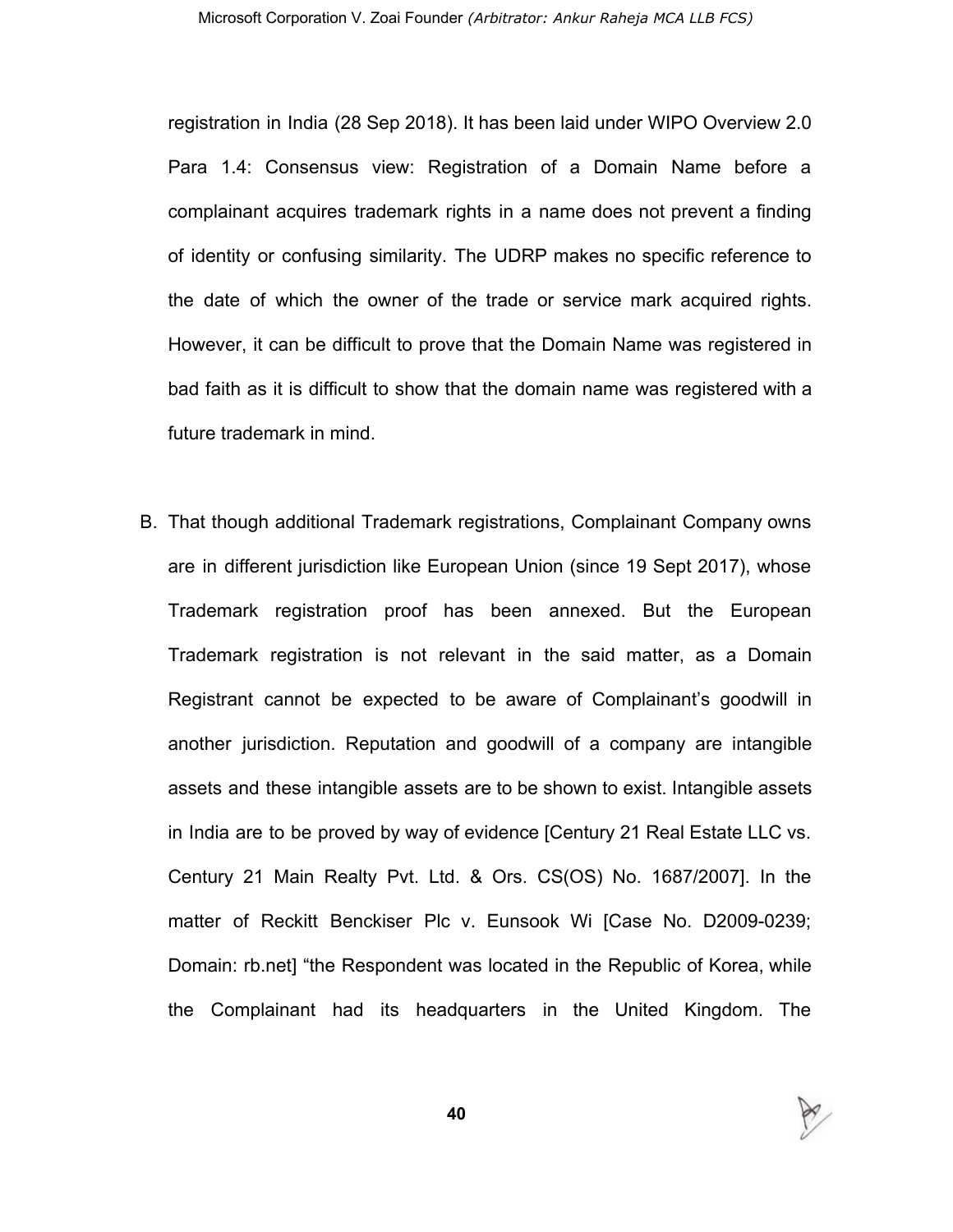Complainant has neither demonstrated business activities in the Republic of Korea in the year 2000, when the disputed domain name was registered, nor contended that it was well known in the Republic of Korea then (or even that is well known there now). Further, "RB" has, as most other two-letter-acronyms, various meanings and is not only referring to the Complainant... Therefore, in the Panel's view, the Complainant's submissions are not sufficient to establish that the Respondent knew of any possible rights of the Complainant in its RB Mark on June 6, 2000 and that he registered the disputed domain name in bad faith."

C. Moreover, in such a matter which involves a two letter mark in terms of INDRP rules which requires domain registrants to make sure that the registration of the domain name will not infringe upon or otherwise violate the rights of any third party. Firstly, Trade Mark registry does not allow search for a two letter wordmark, secondly at the most the user is expected to search for ZOAI either in Trademark registry database or in Google search for any third party rights in the mark 'ZOAI' and while searching for ZOAI, it doesn't throws any search result as to the Complainant's mark in the first few results for it's website or brand, even as on date.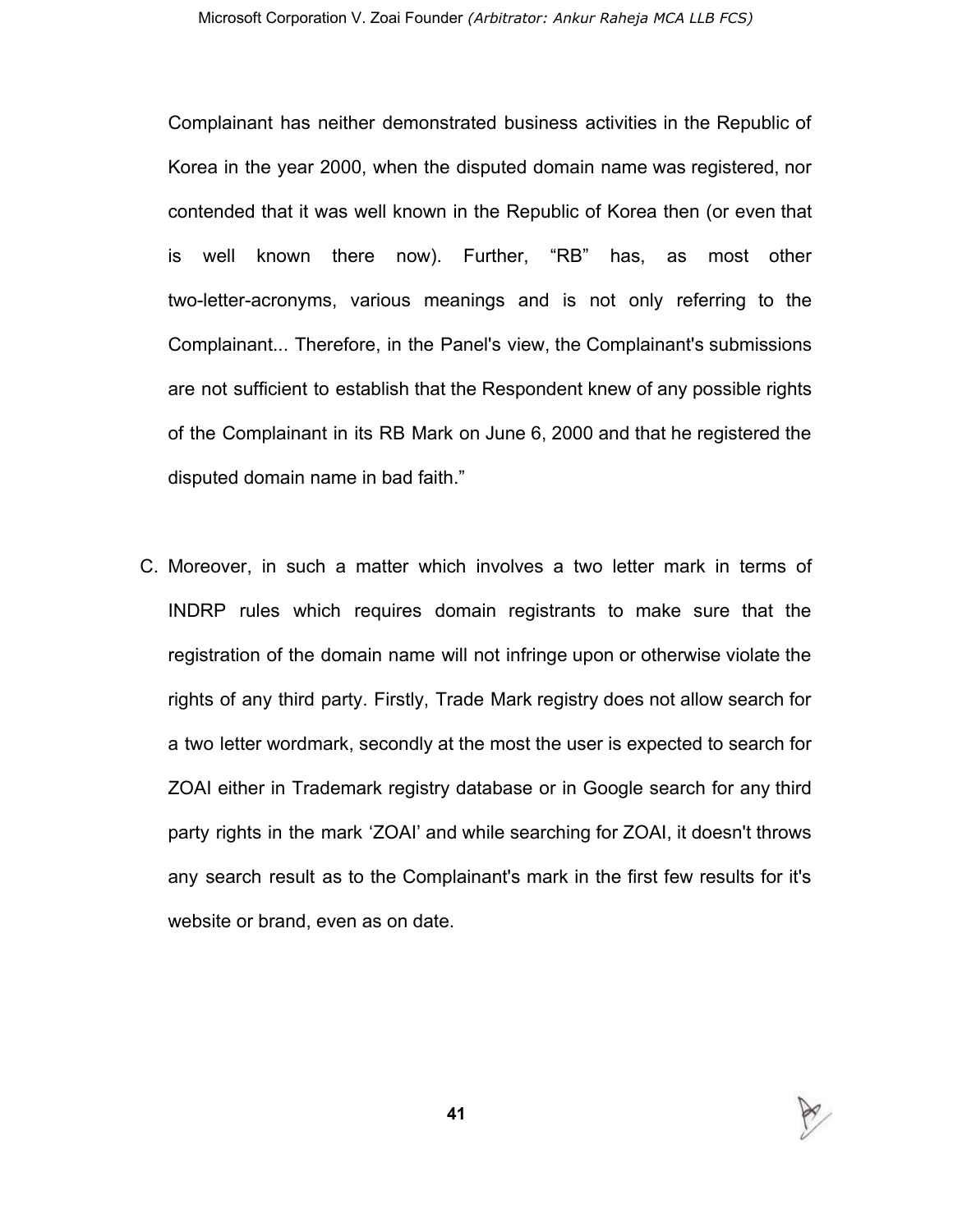- D. Further, the Domain Name is being used legitimately and no bad faith in use can be inferred just with reference to the Complainant' website "ZO.AI", which had registration date post the disputed domain name <zoai.in>. Moreover, 'ZO' and 'ZOAI' as generic terms and not inventive. There are limitless potential uses of the Complainant's mark "ZO", which is a common acronym. A Google search for the exact term "ZO" yielded some 61,60,00,000 results. That in Lumena s-ka zo.o. v. Express Ventures LTD, FA 94375 (Nat. Arb. Forum May 11, 2000) "finding no bad faith where the domain name involves a generic term, and there is no direct evidence that Respondent registered the domain name with the intent of capitalizing on Complainant's trademark interest". Similar is the case with combination of random letters 'ZO', which forms name of numerous businesses all around the world, also a generic/dictionary word, an acronym and first name for many individuals. In the matter of Georg Mez AG v. Mez Kalra [Case No. D2016-1932], while dismissing the UDRP Complaint, it was held that the Respondent has established that, as one might expect, the term "MEZ" is in widespread use, particularly as an acronym.
- E. That though under INDRP policy under the said clause either Bad Faith registration or Bad Faith use needs to be proved. The Complainant has provided very limited arguments under this clause, while mostly try to prove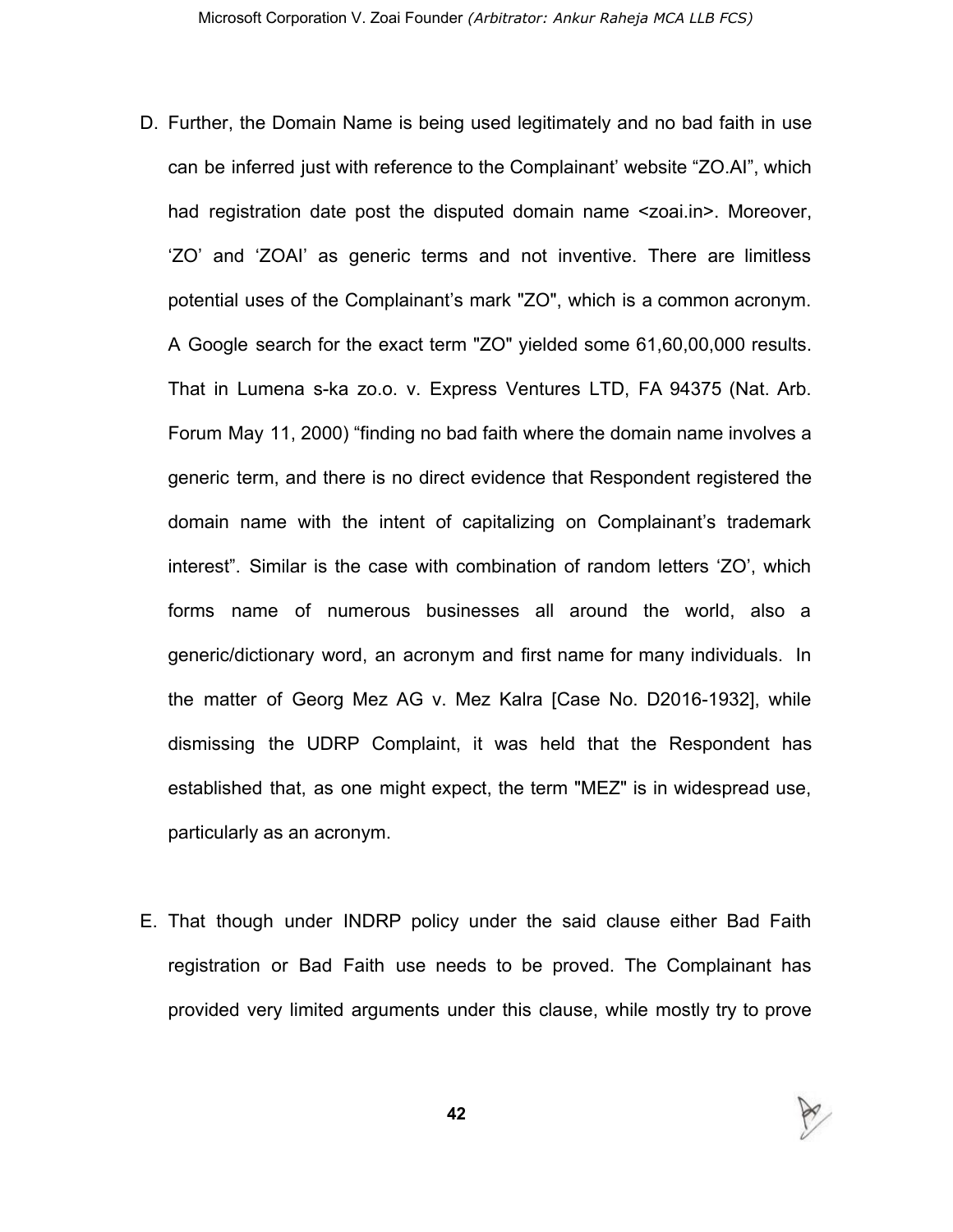Bad Faith registration, which is not true in the said matter as the Domain has been registered before the registration of Complainant's Trademark and Complainant website <zo.ai>. Further, Complainant makes no specific assertions in the Complaint as to the Respondent's use of ZO trade mark in Bad Faith with proper reasoning, except for reproducing clause (iii) of Para 6 - INDRP. The said contention of the Complainant cannot be upheld as legitimate use of the Domain Name is being made, given the facts of the present case, as held under previous clause. Moreover, none of the other circumstances which are, without limitation, set out at paragraph 6 of INDRP Policy as pointing to bad faith use, are either alleged by the Complainant or are of application on these facts.

F. That additionally, Complainant argued that "*Microsoft has spent enormous sums of money and time in developing, promoting and advertising its well-known ZO word mark. By virtue of extensive and continuous use since it was first adopted, the ZO word mark has acquired distinctiveness and is associated inextricably and exclusively with Microsoft.*" But there was no proper evidence to support the said contention. Therefore, during the proceedings, the Complainant was again given an opportunity to point out exact evidence that supports said statement. The Complainant provided as follows: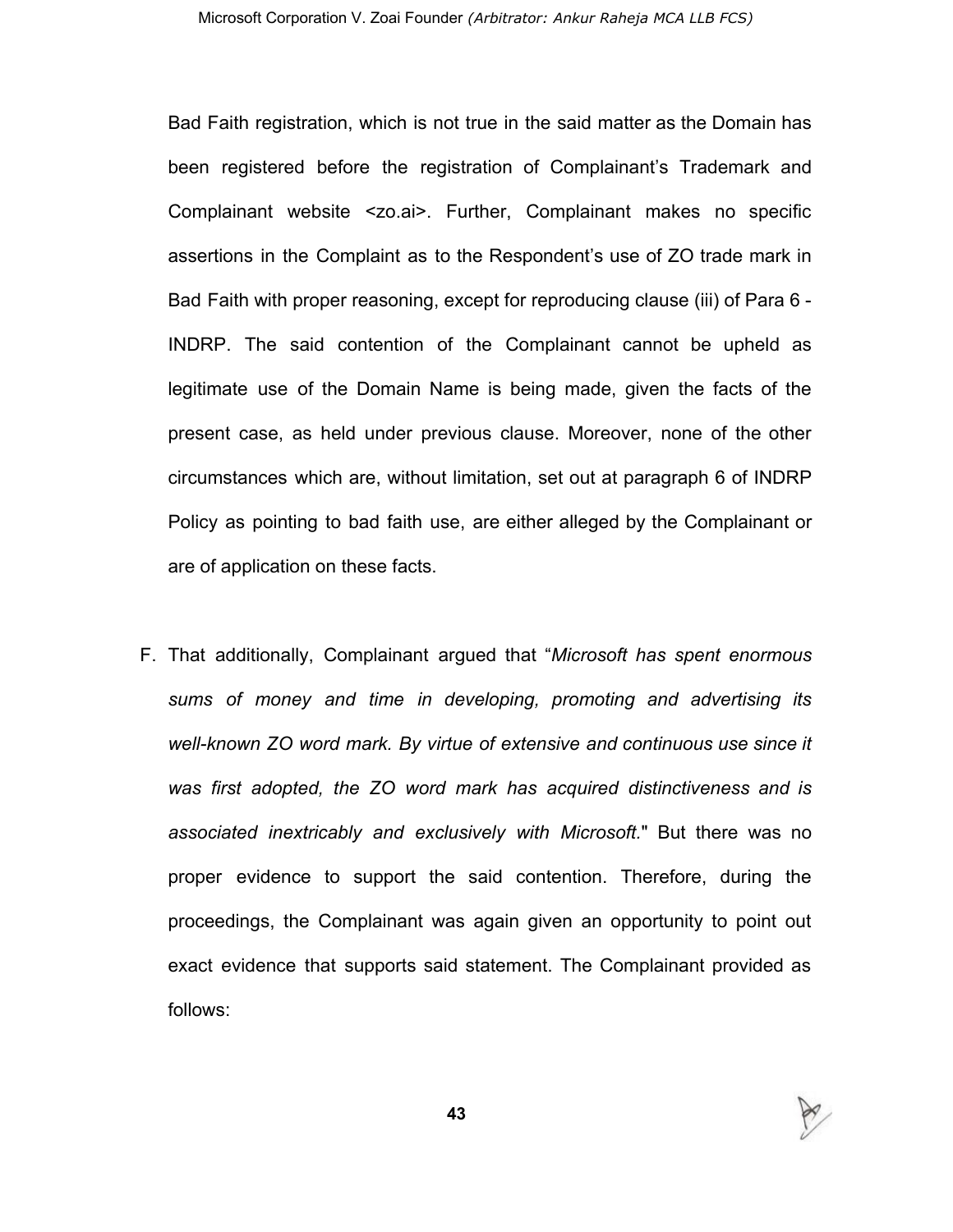- a. The Microsoft Investor's report, showing expenditure of AI technology on pg 43, without any direct reference to mark ZO. That is, 85 page investor report annexed with the Complaint, nowhere makes any mention of mark ZO or it's chatbot ZO in question.
- b. Webpages from Microsoft.com, talks about ZO social Bot.
- c. Social Media Pages, having handles as @ZO, @Zochats and @Zochats on Facebook, Instagram and Twitter respectively.
- d. Trademark Registration Certificates, which in India has registration date as 28 September 2018, with accompanying WIPO Certificate and Trademark Registration in Europe Union.
- G. That the said information does not proves the popularity of the Complainant's mark, except to a limited extent by the Social Media accounts, none of which has a handle as @ZOAI and has Instagram likes as: 11,000, Facebook: 18,000 and Twitter Followers: 25,000, while popular pages/brands on social media mostly has millions of likes. Further, as Complainant claims that ZO had over 100,000 conversations in US alone, while 5,000 lasted over an hour, therefore most of these likes can be attributed to the country of US only.
- H. That to quote Mr Gerald M. Levine Domain Name Arbitration: "Reputation counts in resolving UDRP Complaints because it's absence undercuts a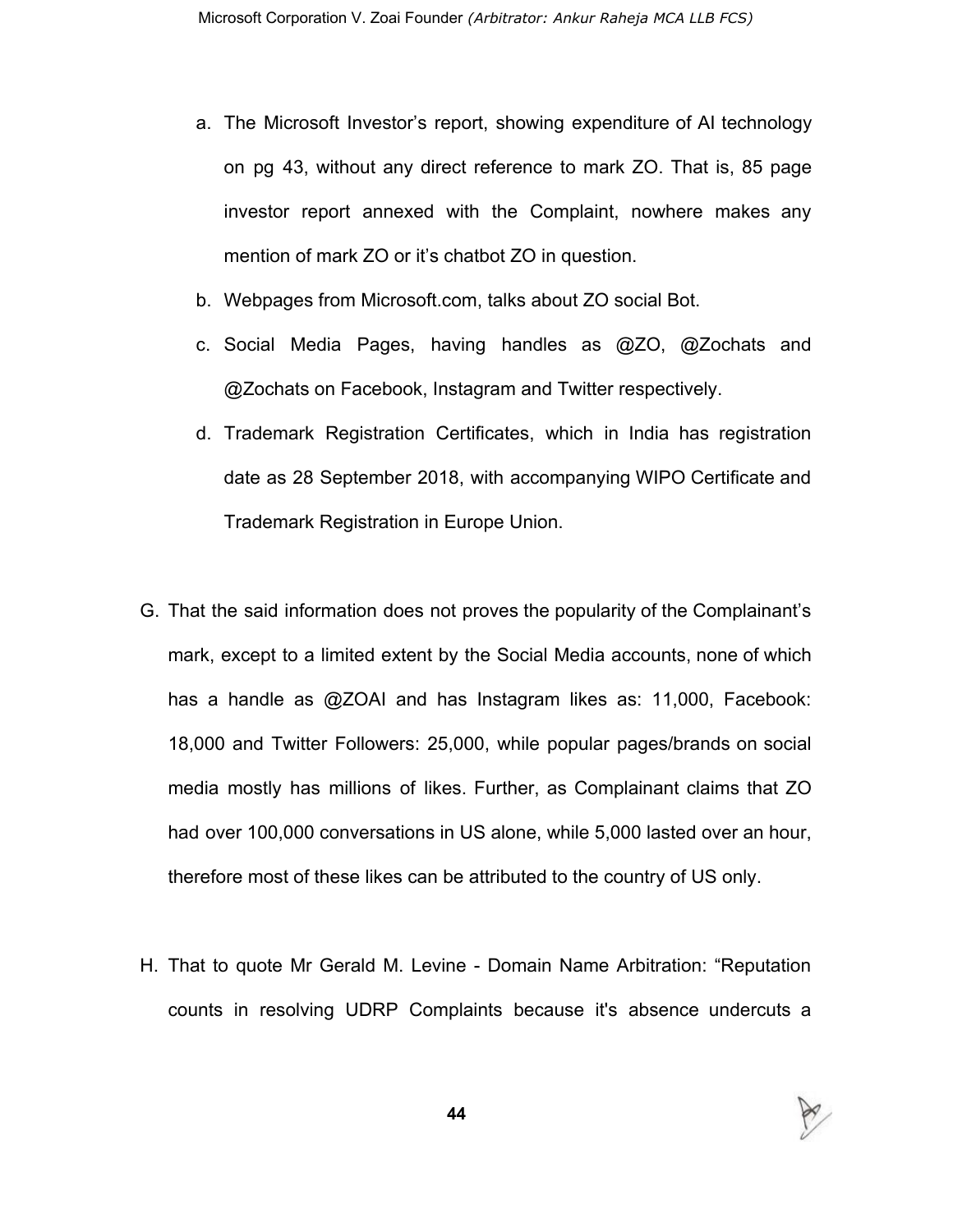complainant's allegation that respondent acted with knowledge in registering the disputed domain name. Without such evidence it is difficult to persuade the panel to find that Respondent had complainant's Trademark "in mind" in choosing a particular term. 'In mind' proof - either direct or by inference - is a necessary step to finding bad faith".

- I. "UDRP disputes roughly divide into three groups: 1) complainants who own strong trademarks prior to domain name acquisitions; 2) domain name holders who register their choices before a complainant owner's acquisition of a trademark; 3) holders who register domain names contemporaneously with an owner's acquisition of a lesser known or weak trademark. A complainant in the first group has a Trademark with a secured historical reputation and is most likely to succeed in capturing a domain name that infringes its exclusive right; a complainant in group two can have had no reputation if it acquired ts trademark after registration of the domain name; and in group three, both parties are put to their proof: complainant has to prove its historical reputation and respondent either has to explain its choice or show that the choice is evident from use".
- J. That otherwise the evidence produced by the Complainant talks more about the Microsoft trademark and it's popularity, while as discussed in respect of

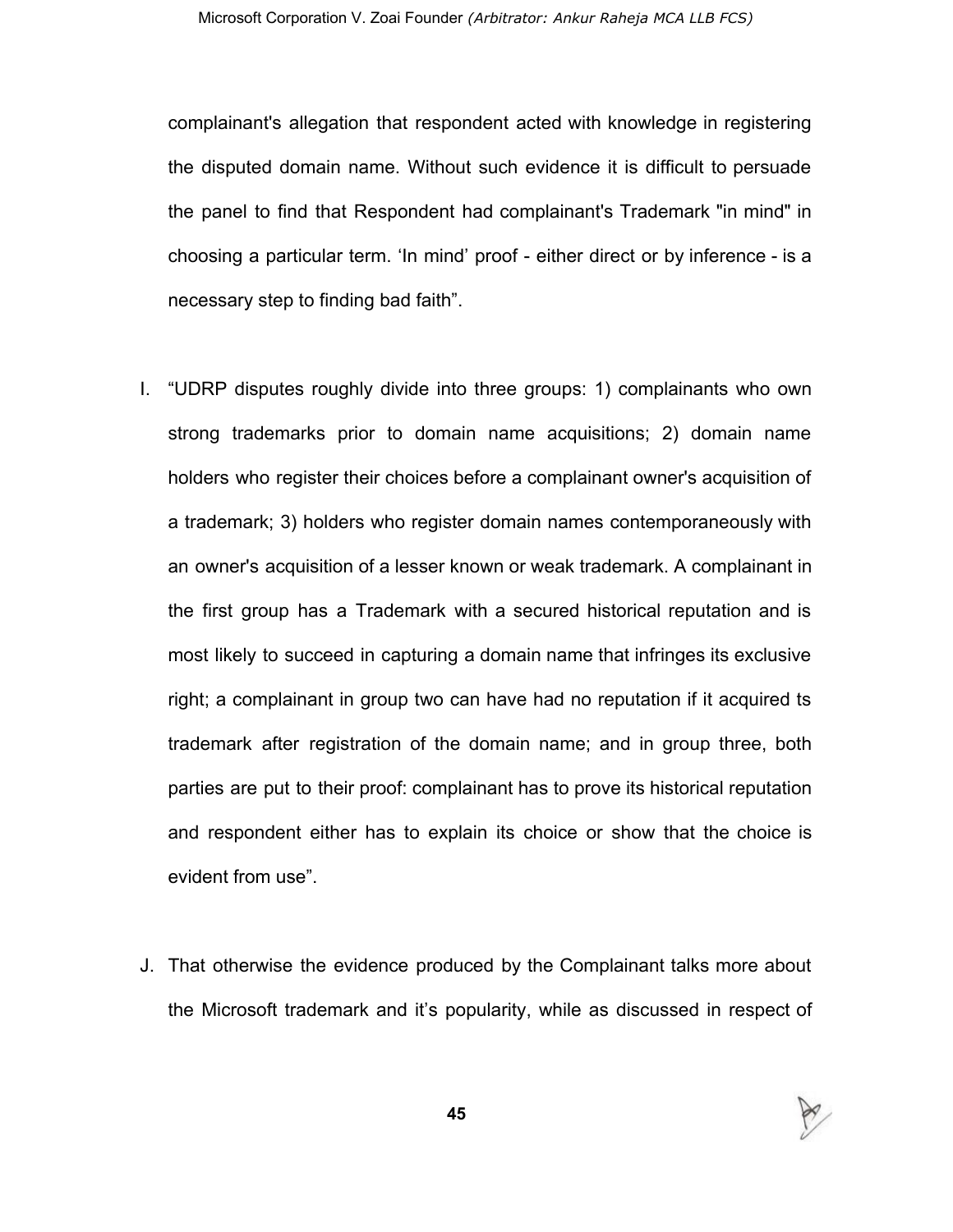ZO mark, limited information has been made available including web pages from own website www.microsoft.com and secondly to the global social media accounts only, which cannot lead to the conclusion that mark 'ZO' has been quite popular, mainly in India. Rather, in such cases of generic mark random letters as a mark, the Complainant should have provided evidence as to popularity of the mark in Indian jurisdiction and further proved it in terms of definition of 'Secondary Meaning'.

K. In the matter of AOL LLC v. DiMarco, FA 1275978 (Forum Sept. 9, 2009) 'Secondary meaning' is acquired when 'in the minds of the public, the primary significance of a product feature... is to identify the source of the product rather than the product itself.' As per UDRP consensus view 2.0, relevant evidence of such "secondary meaning" includes length and amount of sales under the trademark, the nature and extent of advertising, consumer surveys, media recognition and so on. Whether a particular descriptive word/mark has attained secondary significance and consequently be protected is a question of fact to be determined from the peculiar facts of the each case and from the relevant evidence probative of probable customer reaction. The onus and burden of proof being upon the Complainant [National Shoe Stores Co. V. National Shoes of New York, Inc., 113 USPQ 380 (1957)].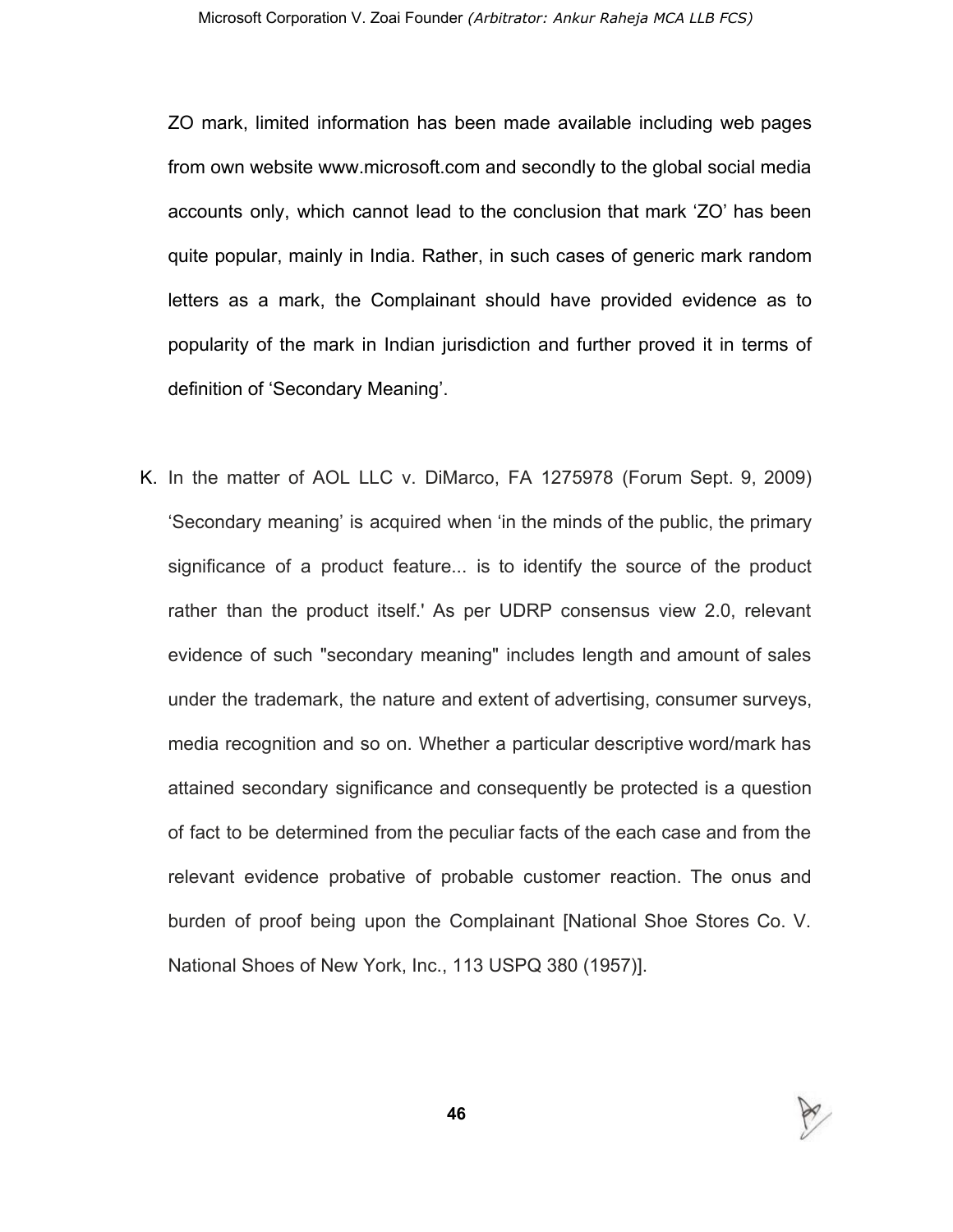L. Hon'ble Delhi High Court in the matter of S.B.L. Ltd. vs Himalaya Drug Co. on 15 July, 1997 [AIR 1998 Delhi 126], referred to Halsbury's Laws of England (4th End. Vol. 48 para 163), wherein the subject has been dealt with as under:

> "163. Establishing Likelihood of deception or Confusion. - To establish a likelihood of deception or confusion in 'an action for passing off where there has been no direct misrepresentation generally requires the presence of two factual elements :

(1) that a name, mark or other distinctive feature used by the plaintiff has acquired a reputation among a relevant class of persons.; and

(2) that members of that class will mistakenly infer from the defendant's use of a name, mark or other feature which is the same or sufficiently similar that the defendant's goods or business are from the same source or are connected.

While it is helpful to think of these two factual elements as two successive hurdles which the plaintiff must surmount, consideration of these two aspects cannot be completely separated from each other, as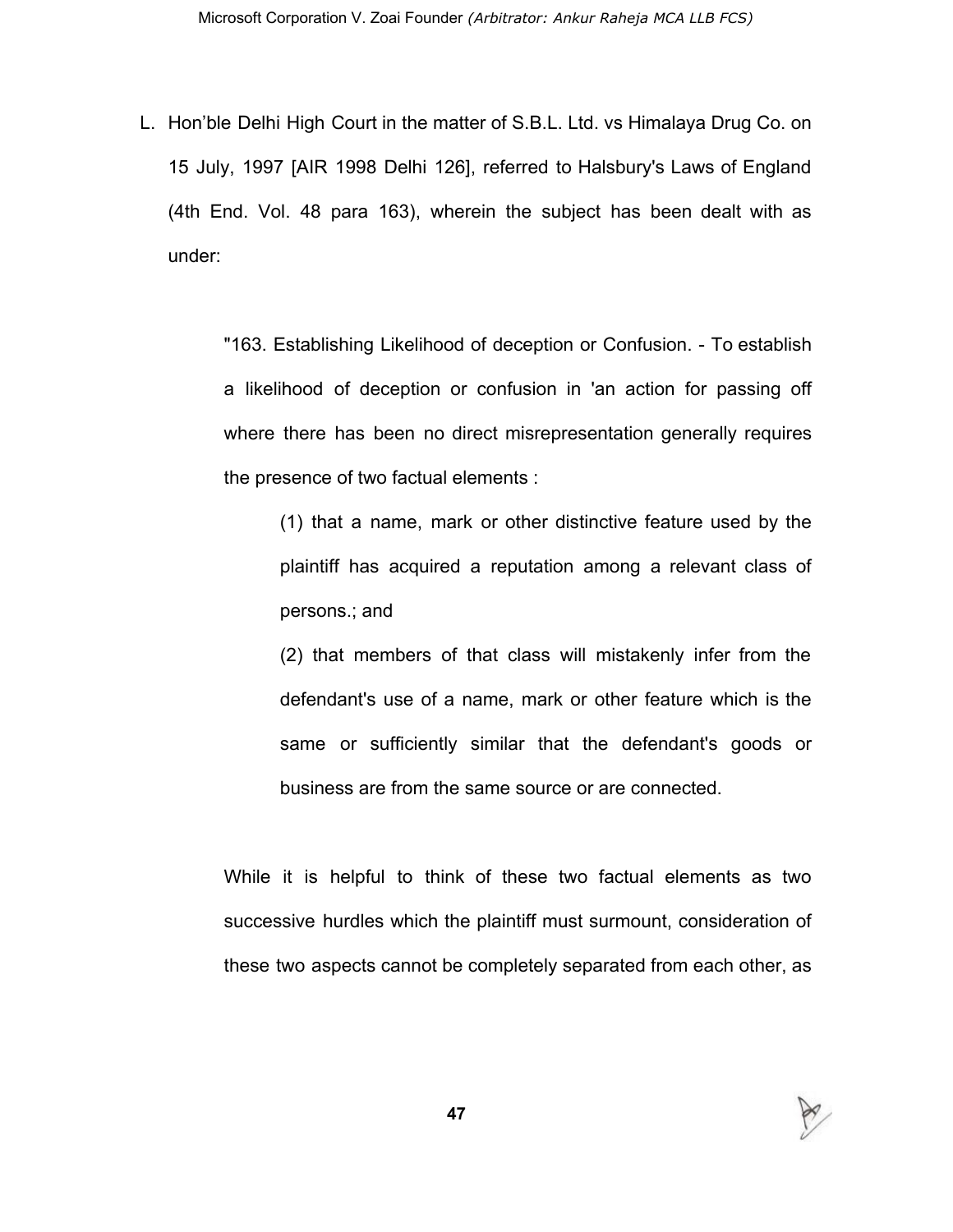whether deception or confusion is likely is ultimately a single question of fact."

- M. That is, most importantly, the Complainant must have provided enough evidence as to reputation gained through media recognition, amount of sales, advertising or general reputation prior to the registration date or use of Complainant's mark on disputed domain, specifically in Indian jurisdiction, given the nature of the Complainant's mark. In the matter of Information Tools Limited v. Future Media Architects, Inc., [WIPO Case # D2017-2178; <harmoni.com>] Complainant alleged it had a six month lead over Respondent in using HARMONI, but provided "no evidence of sales, advertising or general reputation prior to the registration date, such that the Panel can conclude that the Complainant and its HARMONI Mark was so well known that the Respondent must have had the Complainant in mind at the time it registered the Domain name." This illustrates that allegations of priority must be supported by proof of reputation.
- N. Further, the Complainant submits that the Respondent had social media accounts as well, which Complainant got suspended by reporting to respective websites but no reference as to any social media handles could be found on the disputed domain name. Though if the Complainant still feels that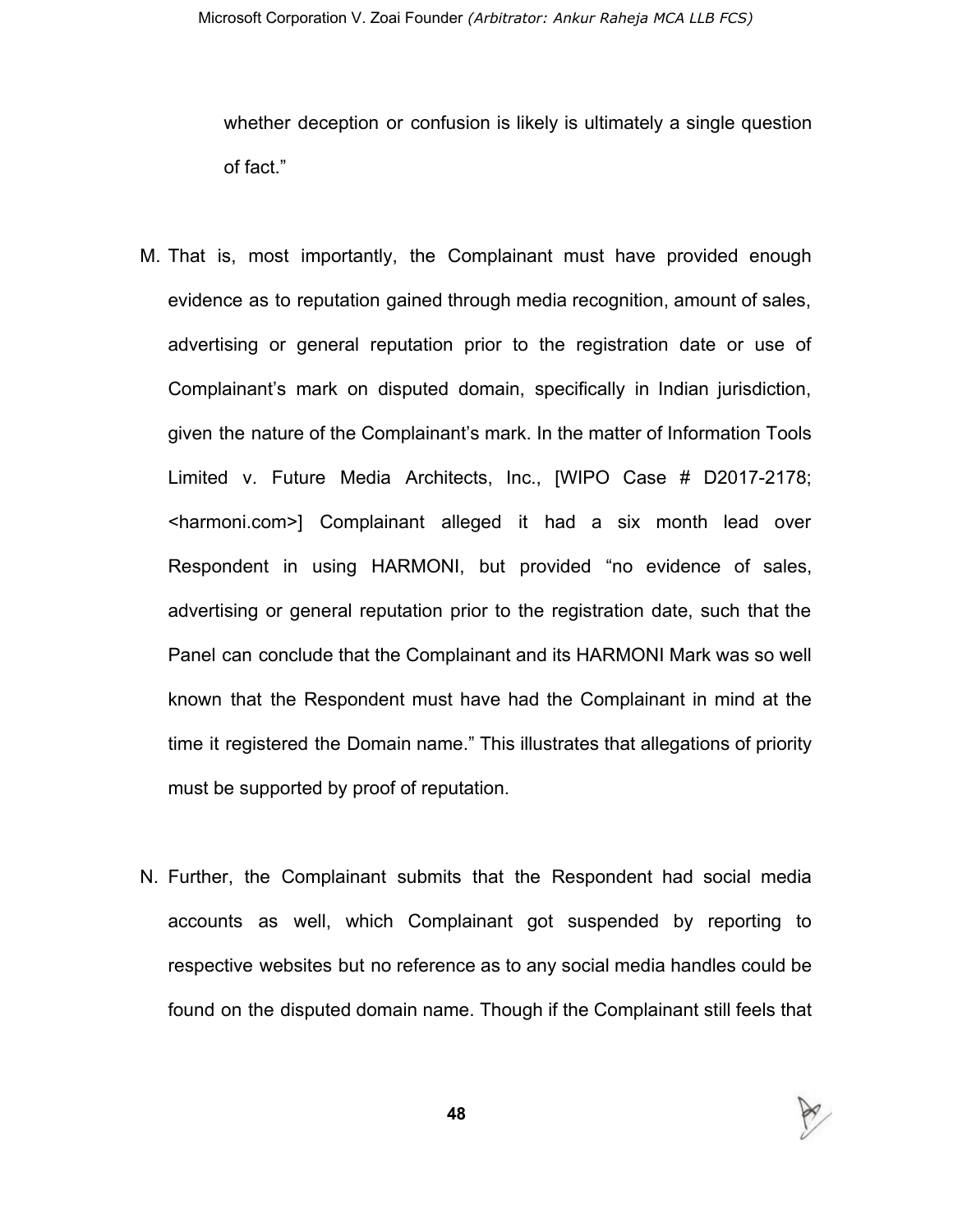its Trademark is being violated, he needs to approach appropriate authorities like it reported the social media pages, but in the present matter only Disputed Domain Name and content on it, need to be analyzed, given the facts and circumstances in the matter. Moreover, time and again under many domain dispute decisions it has been reiterated that "UDRP is not a Court", the same applies to INDRP too (INDRP/957 - Pradeep Misra V Radinatly Life)

- O. To quote Mr Gerald M. Levine from 'Domain Name Arbitration' UDRP is not a Trademark Court**:** "The UDRP is a special purpose arbitral regime designed for trademark owners to challenge domain name registrants allegedly infringing their rights to exclusive use of their trademarks on the Internet. The Complainant does not have to prove Trademark Infringement, only that the domain name was registered and is being used in bad faith. This gives rise to an anomaly that a Complainant may fail to prove abusive registration of a domain name that would otherwise be condemned under trademark law".
- P. That in the matter of Ni Insan Kaynaklari Personel ve Danismanlik Limited Sti v. Timothy Michael Bright [Case No. D2009-0315], it was held that an administrative proceeding under the Policy is not a proceeding in "equity" in which a panel seeks to generally determine whether one party or another has acted more or less fairly toward the other, thereafter fashioning a "just"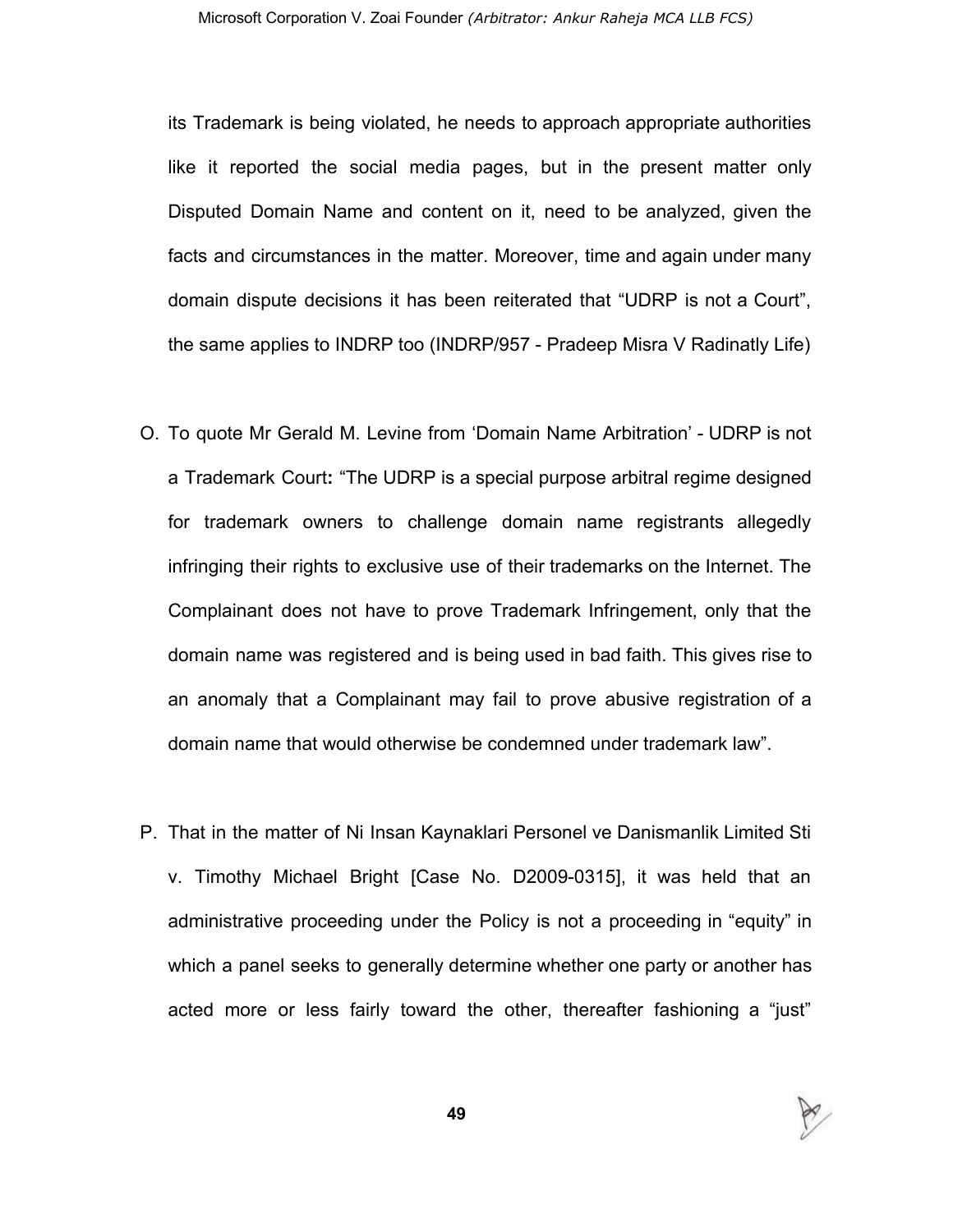remedy. A proceeding under the Policy is not an assessment of civil trademark infringement. It is possible for a Respondent to be infringing the trademark rights of a complainant, yet be found not to have acted in bad faith. Similarly, in the matter of Audi AG v. Stratofex [WIPO Case No. D2012-1894] it has been held that if the Complainant considers that the Respondent's present (or future use) of the Domain Name infringes its trademark rights then it is free to commence proceedings against the Respondent in a court of competent jurisdiction. This case illustrates the widely recognised principle that the Policy is designed to deal with clear cases of cybersquatting, Further in Clockwork IP LLC, One Hour Air Conditioning Franchising, LLC v. Elena Wallace, WIPO Case No. D2009-0485, it was laid down that UDRP proceedings are for clear cases of cybersquatting, not for resolving trademark infringement and/or trademark dilution disputes or other matters more appropriately dealt with through the courts.

Q. That Complainant's argument that Respondent tried to remain anonymous by providing incomplete WHOIS, is upheld, as it does violate the .IN Registrant Agreement and in this respect the Complainant can approach the Domain Registrar - Godaddy LLC and get the domain name suspended, till the time WHOIS information is correctly updated by the Respondent.